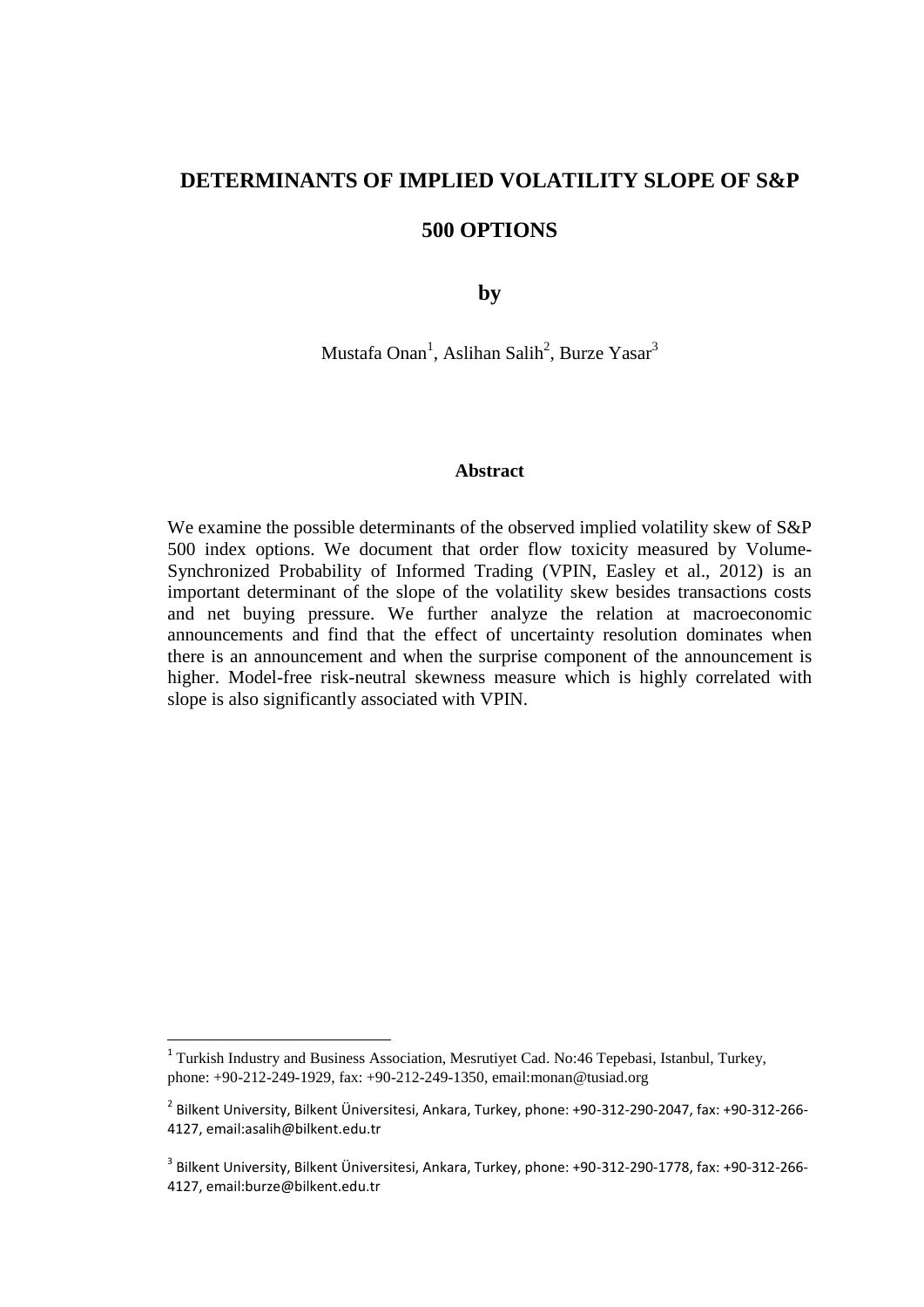Implied volatility skew refers to the pattern where implied volatilities of atthe-money (ATM) options are lower than out-of-the-money (OTM) options. This empirical observation is an anomaly since the Black-Scholes Option Pricing Model presumes that for the same underlying asset, the implied volatilities shall be constant in the same maturity category across different strike prices. Recent research uses slope of implied volatility skew as a good proxy of ex-ante crash risk (Santa Clara and Yan 2010, Yan 2011). This paper examines the link between this important proxy and several market microstructure variables using high-frequency data for S&P 500 index options. We find that order flow toxicity measure of Easley, de Prado and O'Hara (2012) is one of the important determinants of the slope of the volatility skew besides transactions costs, and net buying pressure. Understanding the factors affecting implied volatility skew is important for the option pricing literature. The findings of this study are beneficial to option traders and financial analysts who closely monitor the volatility skew as they believe that it carries important information regarding the market structure and the risk aversion of market participants.

Alternative option pricing models attempt to account for the volatility skews by relaxing the distributional assumptions of the Black-Scholes model. However, none of the models provides a satisfactory explanation for this empirical irregularity. Given the limited success of these models, some researchers try to explain the economic determinants of the implied volatility function. Pena, Rubio and Serna (1999) is the first paper in that strain of literature and argue that transaction costs are the main determinants of the slope of the volatility skew of the Spanish Index Options. They also document that time to expiration and market uncertainty are important factors. Dumas, Fleming and Whaley (1998) suggest that past changes in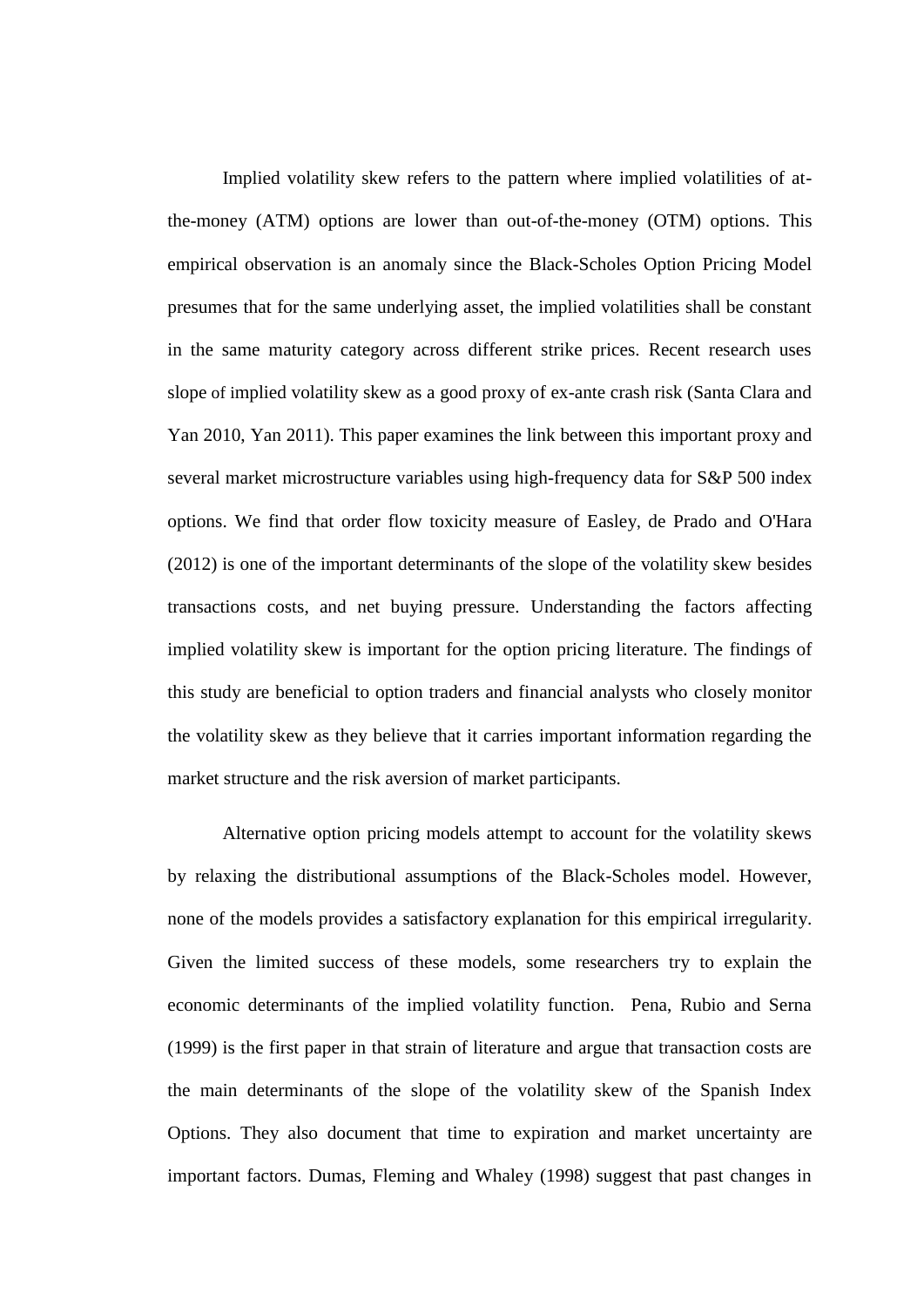the index level and volatility surface may be related. Other researchers propose demand and supply based explanations to the volatility skews. For example, Bollen and Whaley (2004) suggest that the implied volatility skew of index options could be attributed to high demand from institutional investors for puts as portfolio insurance. Han (2008) takes a behavioral approach and relate implied volatility smile to investor sentiment. Liquidity is also reported as a factor that might affect the steepness of the implied volatility skew with mixed findings for different options.

The motivation of this study is to provide a better frame for the determinants of volatility skew of S&P 500 options in a high frequency setting. Besides variables that have shown to affect slope of implied volatility skew such as transaction costs and market uncertainty, we also investigate the effect of private information using a new metric, Volume Synchronized Probability of Informed Trading (VPIN) developed by Easley et al. (2012). This metric aims to measure order flow toxicity or adverse selection risk encountered by market makers in high frequency environments. VPIN is based on order imbalance and trade intensity in the market as informed traders are expected to trade on one side of the market and cause unbalanced volume. If market makers sense that order flow is toxic then they either cease or reduce their market making activities. In case they choose to continue to provide liquidity to the market, they charge higher prices for increased risk. Therefore we hypothesize that higher variability in slope of implied volatility skew will be observed with changes in VPIN level. We find that VPIN is a statistically significant factor that affects the shape of the volatility skews even after controlling for net buying pressure of Bollen and Whaley and other variables.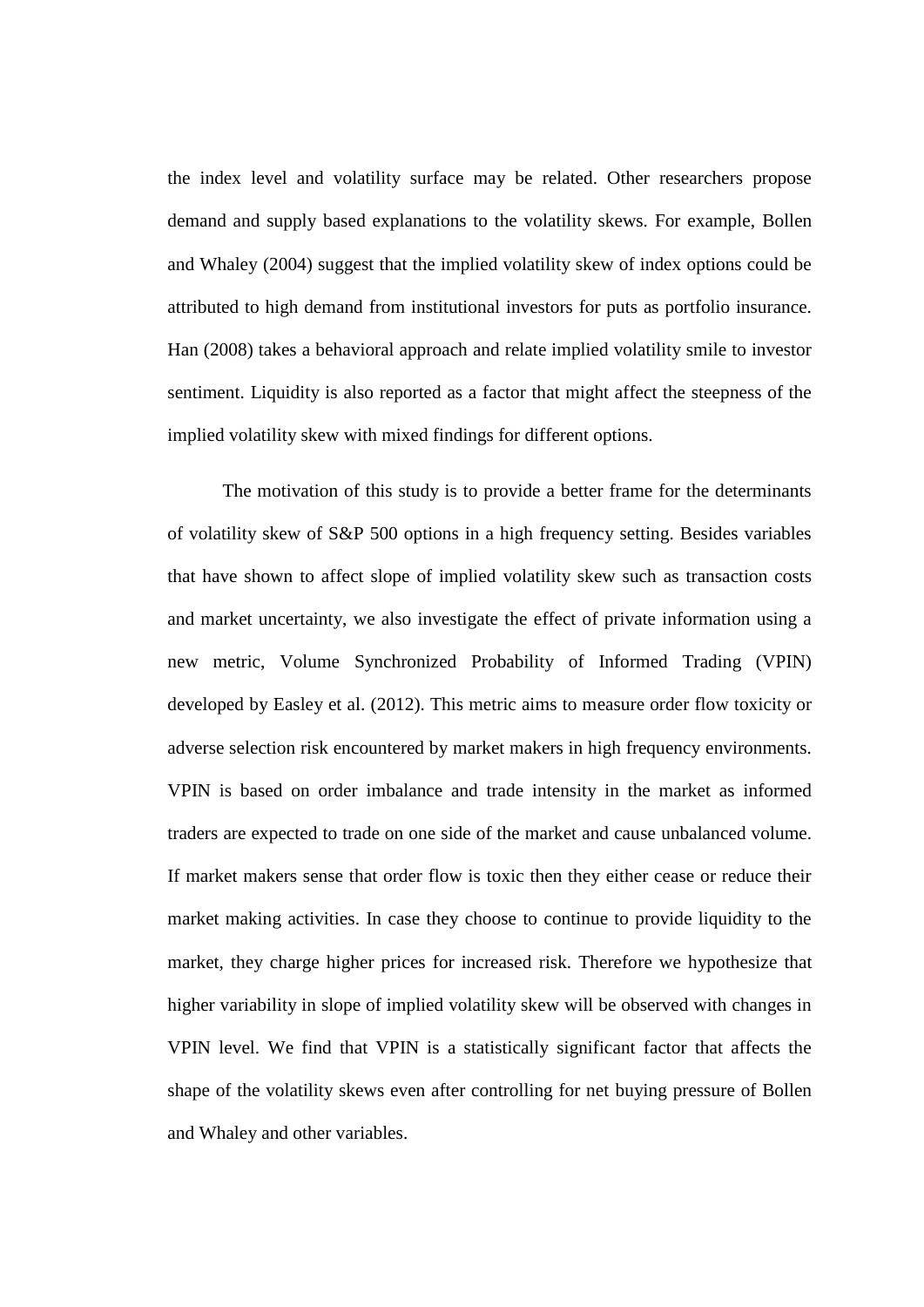We then investigate the relation between the implied volatility skews and VPIN at macroeconomic announcement times. Macroeconomic announcements provide an avenue for investors to trade more aggressively on their private information (Pasquariello and Vega, 2007). In an earlier study, Admati and Pfleiderer (1988) document that informed traders try to time their trades at times of high level of trading and liquidity. We include 23 macro announcements in 2006. We also analyze the surprises contained in these announcements by computing the difference between the announced and expected figures. We find that uncertainty resolution affects slope at the time of macroeconomic announcements as well as when the surprise component is high.

Finally we conduct our analysis using risk-neutral skewness measure of Bakshi et al. (2003) which is highly correlated with slope. The beauty of this measure is that it is model-free and relies on the basic result that any payoff can be replicated and priced using options with different strikes (Bakshi and Madan, 2000). This purpose is to see whether the effect of order flow toxicity measured by VPIN metric is still strong when we use a model free proxy for risk aversion. Risk-neutral skewness deserves special attention since recent literature emphasizes a strong relation between an asset's risk-neutral skewness and future returns.

Our contribution can be summarized as follows. First, this paper analyzes possible determinants of slope of S&P 500 options in a high-frequency setting. Second, it uses a new proxy for the level of informed trading and order flow toxicity (VPIN) and shows that adverse selection risk significantly affects the shape of the volatility skews as well as risk neutral skewness besides time to maturity, transaction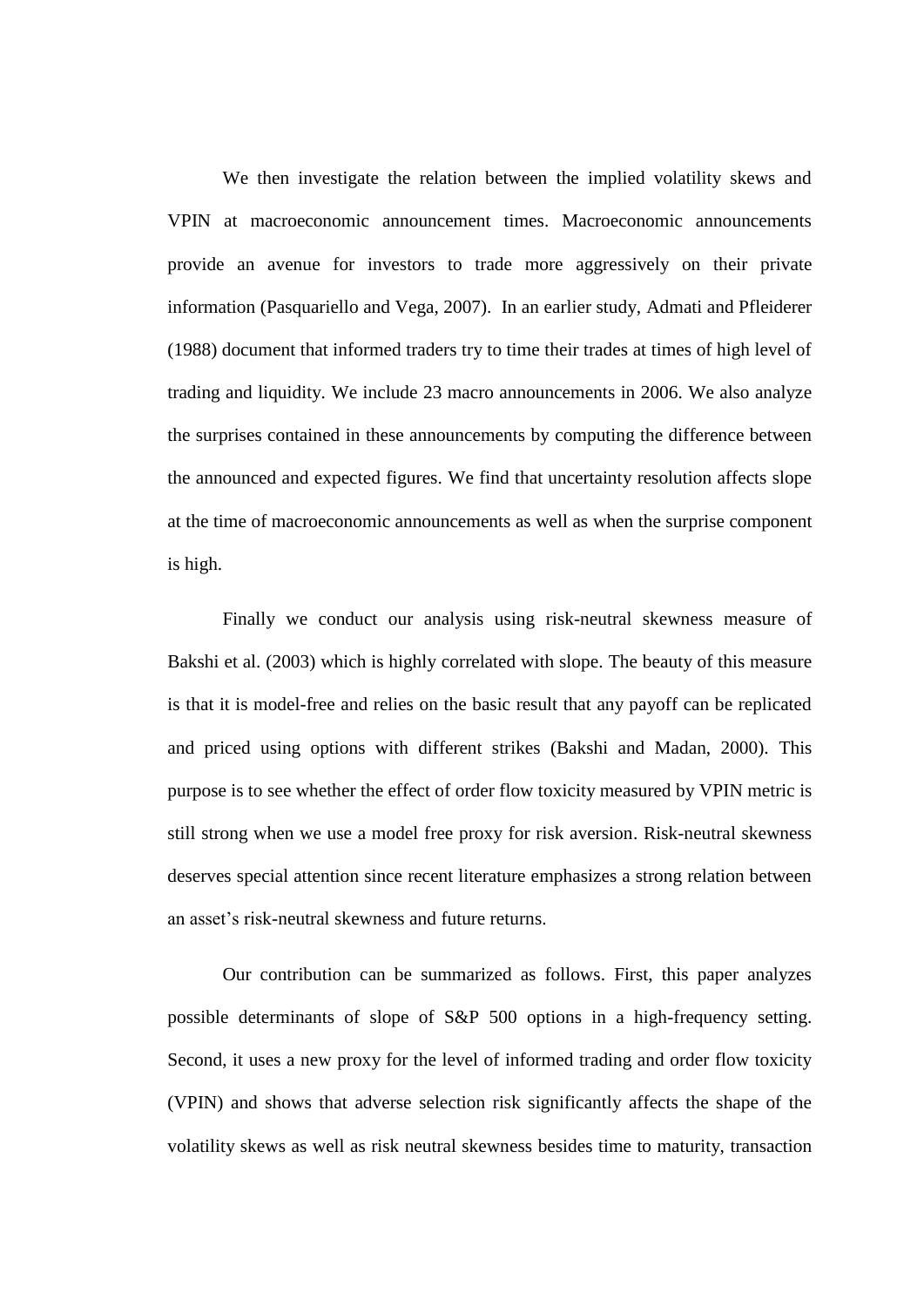costs and net buying pressure. Finally, the analysis differs from standard time based approaches and documents high-frequency behavior of slope in volume time i.e. sampling by using equal volume intervals.

The remainder of the paper is organized as follows. Section one discusses related literature. Section two describes the data and variable construction. Section three presents the results of the analysis of the determinants of implied volatility skews. In section four we look into VPIN and risk neutral skewness. Section five concludes the paper.

### **1. Literature Review**

The Black-Scholes Option Pricing Model presumes that for the same underlying asset, the implied volatilities shall be constant in the same maturity category across different strike prices. MacBeth and Merville (1979) and Rubinstein (1985) are the first papers to document that options on the same underlying with the same maturity dates have different implied volatilities across different strike prices. This anomaly is known as the volatility skew and takes the shape of a smile or a smirk depending on the instrument. Academicians investigate the possible reasons for this anomaly and the option pricing implications. Hull (1993) suggests that the empirical violations of the assumption of the normality of the log returns may cause this anomaly. One strand of literature has relaxed the distribution assumption of the Black-Scholes model (Heston, 1993; Bates, 1996), and incorporated stochastic volatility and jumps in option pricing models.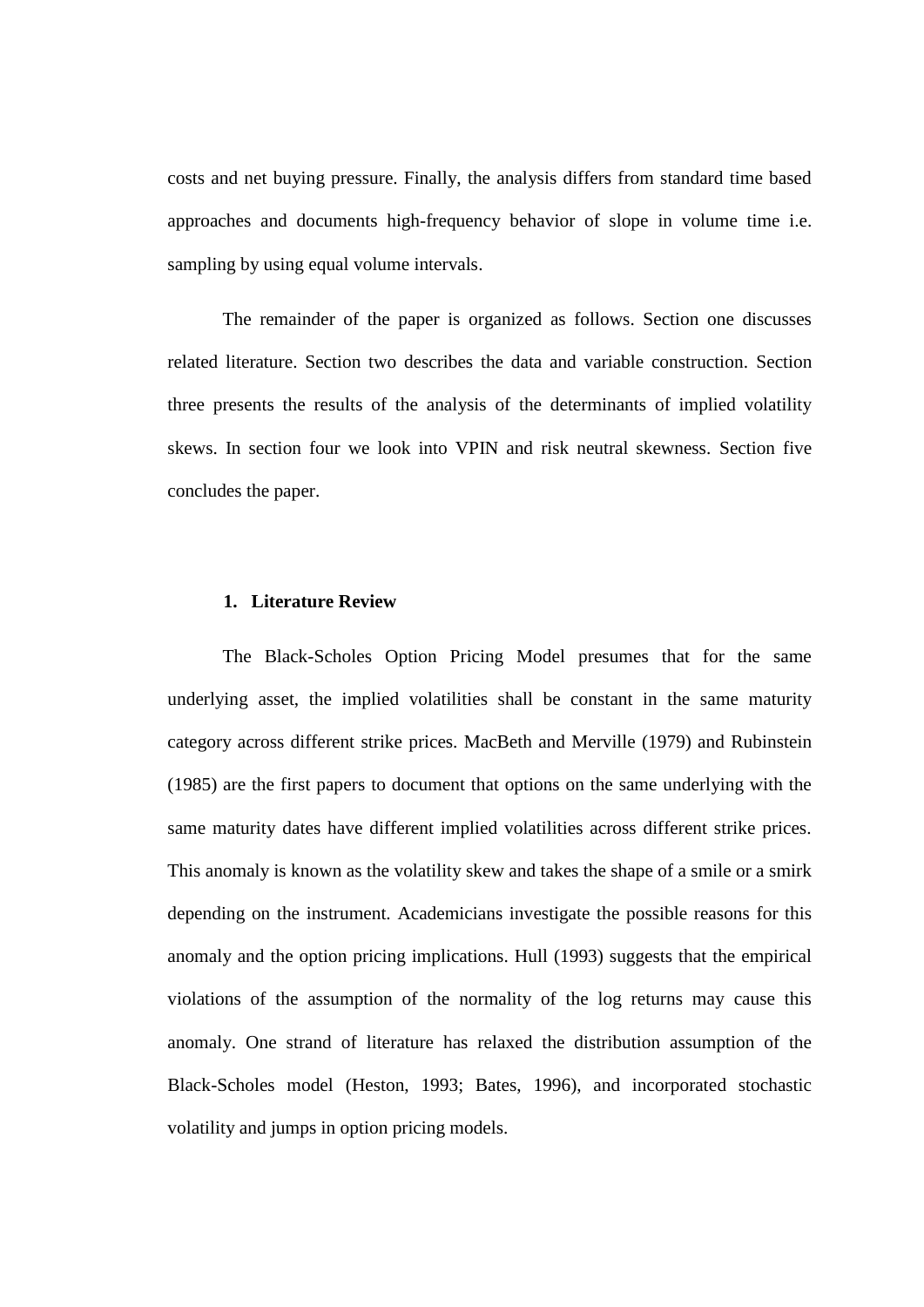Other researchers use demand based arguments for option pricing and suggest that market participants' supply and demand for options is an important determinant in the pattern of implied volatilities. The argument is based on limits to arbitrage theorem: Market makers cannot afford to sell an infinite number of contracts for a specific option series. When demand for a specific series is high, market makers' portfolios become unbalanced and risky and they have to charge higher option prices. In this respect, excess demand (supply) for particular option series will cause implied volatility to increase (decrease). Bollen and Whaley (2004) show that net buying pressure for each option moneyness category significantly affects the shape of implied volatility function for S&P 500 index options<sup>4</sup>. Gârleanu et al's (2009) demand-based option model confirms prior results. They find that ATM options which have more than average implied volatility also have more than average demand.

Other papers take a different perspective and investigate possible determinants of implied volatility smile through cross-sectional analysis. In this literature, the purpose is to understand the dynamics and determinants of the volatility skew rather than to develop a new option pricing model. For example, Toft and Prucyk (1997) explain implied volatility skews by leverage and debt covenants for individual equity options. They find that the higher the firm leverage, the more pronounced the implied volatility skews. Moreover, the options on the firms that have stricter debt covenants

**.** 

 $<sup>4</sup>$  Bollen and Whaley (2004) note that there is considerable difference between trading volume and</sup> net buying pressure and these two are not necessarily highly correlated. For example trading volume may be high on days with significant information flow, but net buying pressure can be essentially zero if there are as many public orders to buy as to sell. They suggest the underlying reason why Dennis and Mayhew (2002) could not find any relation between risk neutral skewness and the ratio of average daily put volume to average daily call volume as a measure for public order is because trading volume is not a precise measure for net buying pressure. Moreover aggregate option volumes do not take into consideration option moneyness and both deep out-of-the-money and deep in-the-money puts are treated the same way.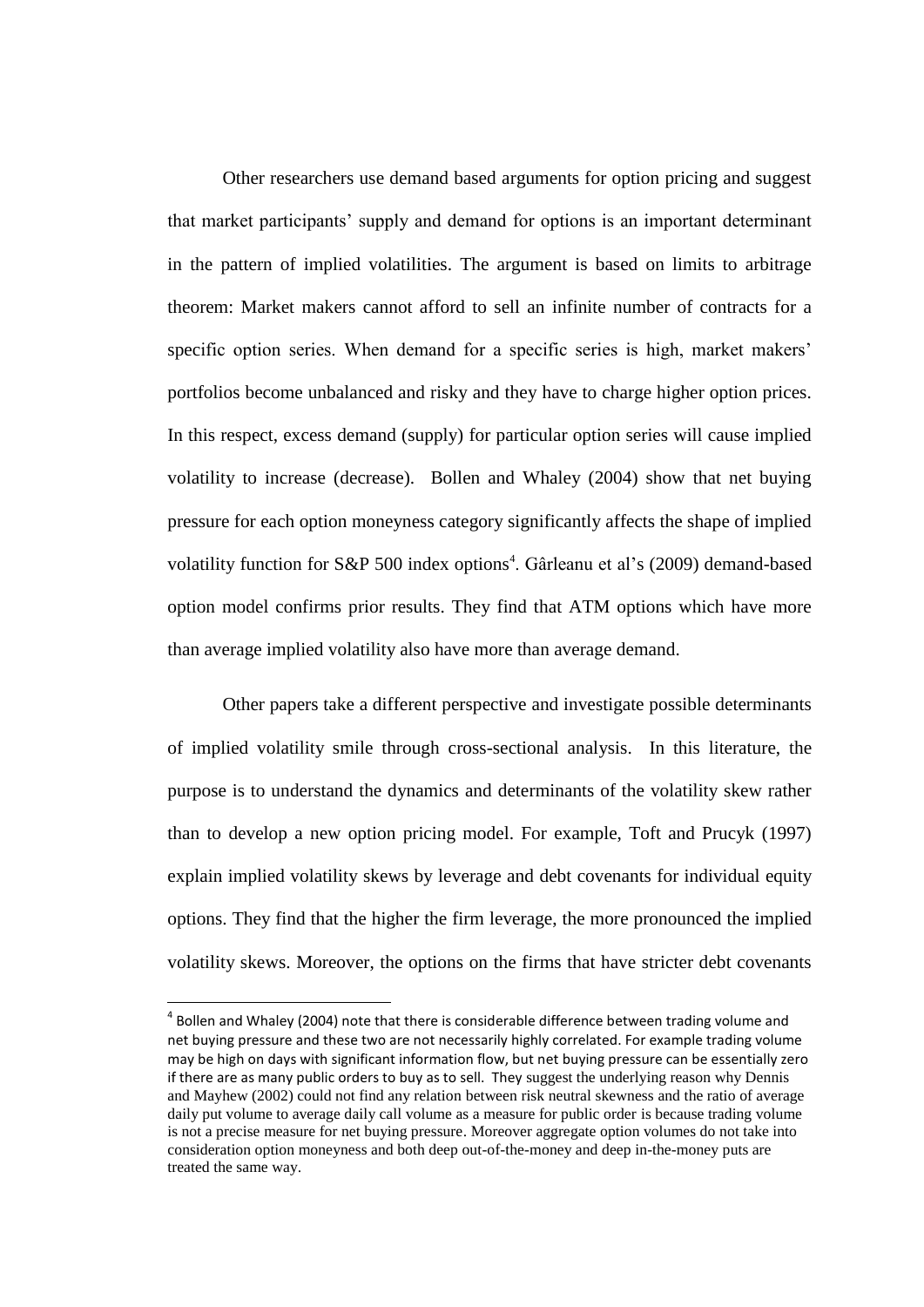also exhibit more pronounced volatility skews. Dennis and Mayhew (2002) investigate whether variables such as leverage, firm size, beta, trading volume, and/or the put/call volume ratio explain cross-sectional variations in risk neutral skewness measure of Bakshi, et al. (2003). Risk neutral skewness and kurtosis are closely related to the level and slope of implied volatility curve (Bakshi et al., 2003). Contrary to what Toft and Prucyk (1997) find, Dennis and Mayhew (2002) find the higher the leverage the less pronounced the volatility skews. They also document that larger firms with greater betas have more negative skews and firms with higher trading volume have more positive skews. Duan and Wei (2009) extend their study and argue that systematic risk is the driver for the observed pattern in implied volatility curve. After controlling for the overall level of total risk they find that for individual equity options, a steeper implied volatility curve is associated with a higher amount of systematic risk. From an accounting perspective, Kim and Zhang (2010) show that steepness of option-implied volatility smirks in individual equity options is significantly and positively related to financial reporting opacity. As seen from the above discussion, the evidence related to the determinants of volatility skew is mixed.

One line of literature suggests heterogeneous beliefs and investor sentiment to be a determining factor for the option implied volatility smile. One example is Buraschi and Jiltsov (2006) who develop an option pricing model where agents have heterogeneous beliefs on expected dividends. Han (2008) links implied volatility smile to investor sentiment. Liquidity is yet another factor that seems to affect the steepness of the implied volatility curve. Chou et al. (2009) report that the more liquid the option market, the steeper the volatility skews. Nordén and Xu (2012) find that options in different moneyness categories have significant differences in liquidity and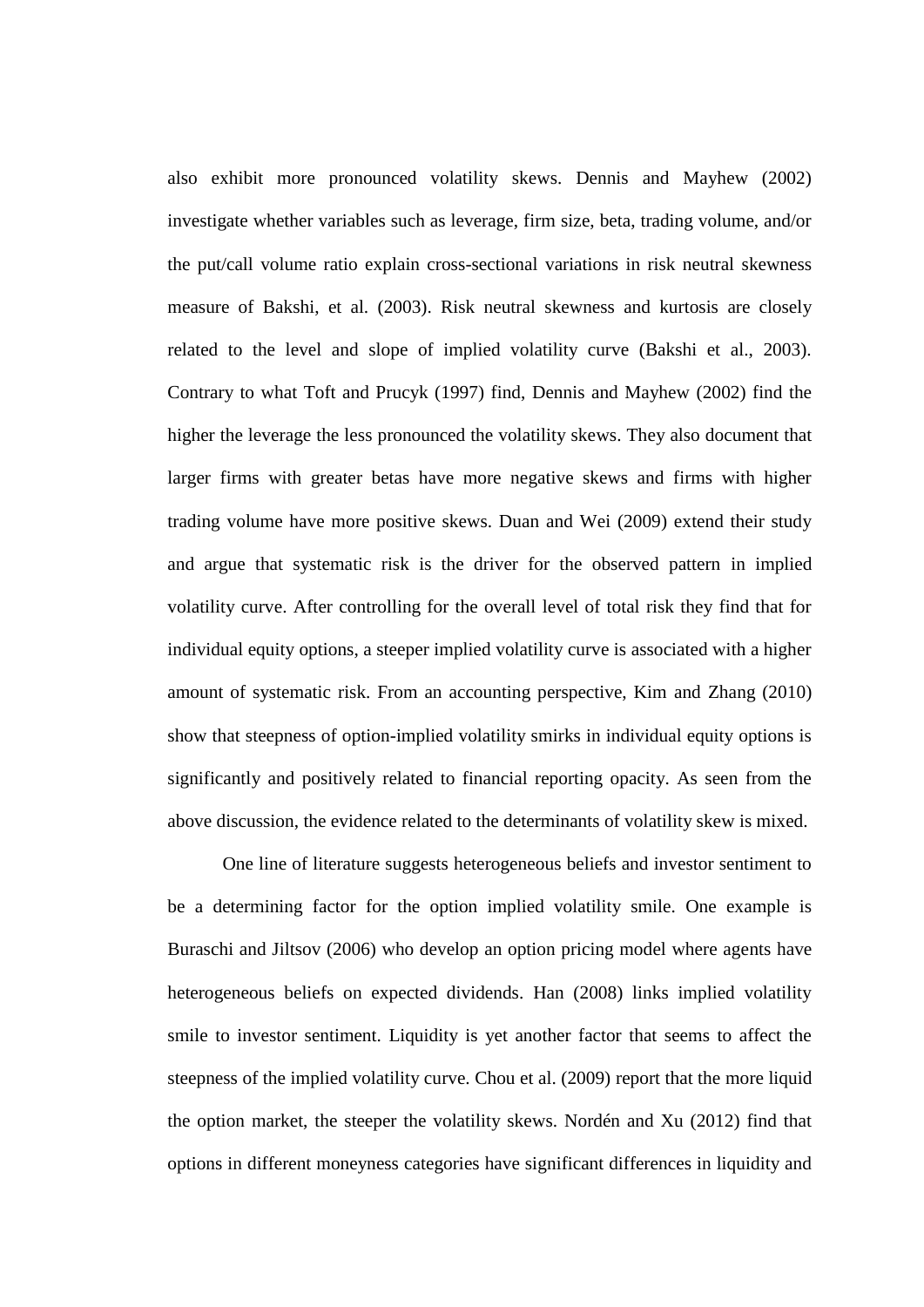an improvement in the liquidity of an OTM put option relative to a concurrent ATM call option is found to lead to lower steepness. Deuskar et al. (2008) find a significant link between liquidity effect and the shape of the volatility skews only for long maturity options written on interest rates.

This study also contributes to the literature that investigates the determinants of jump risk. Yan (2011) argues that slope, defined as the difference between implied volatility of ATM puts and calls, measures the local steepness of the volatility skews and is a good proxy for jump risk. Understanding jump risk is important as Andersen Bollerslev and Diebold (2003) show that volatility estimates are more accurate when jumps are differentiated. Xing et al. (2010) suggest that volatility skews contains information related to jumps in at least three aspects: 1) the probability of a negative price jump 2) the expected size of the price jump 3) the jump risk premium that also compensates investors for the expected size of the jump. Cremers et al. (2008) show that volatility skews is a significant determinant of corporate credit spreads which are also highly sensitive to jump risk. Therefore, our study will also shed light on the possible determinants of the jumps in option prices.

This paper is also related to the literature that investigates the effects of macroeconomic news on financial markets. Ederington and Lee (1996) are the first to study the impact of news on option implied volatility. Kearney and Lombra (2004) find a significant positive relation between the CBOE volatility index, VIX, and unanticipated changes in employment, but not inflation. Andersen et al. (2007), investigate the impact of public news on returns and volatility in three markets: foreign exchange, bond and equity markets using high-frequency intraday data. They find that macro announcement surprises significantly affect the returns and volatilities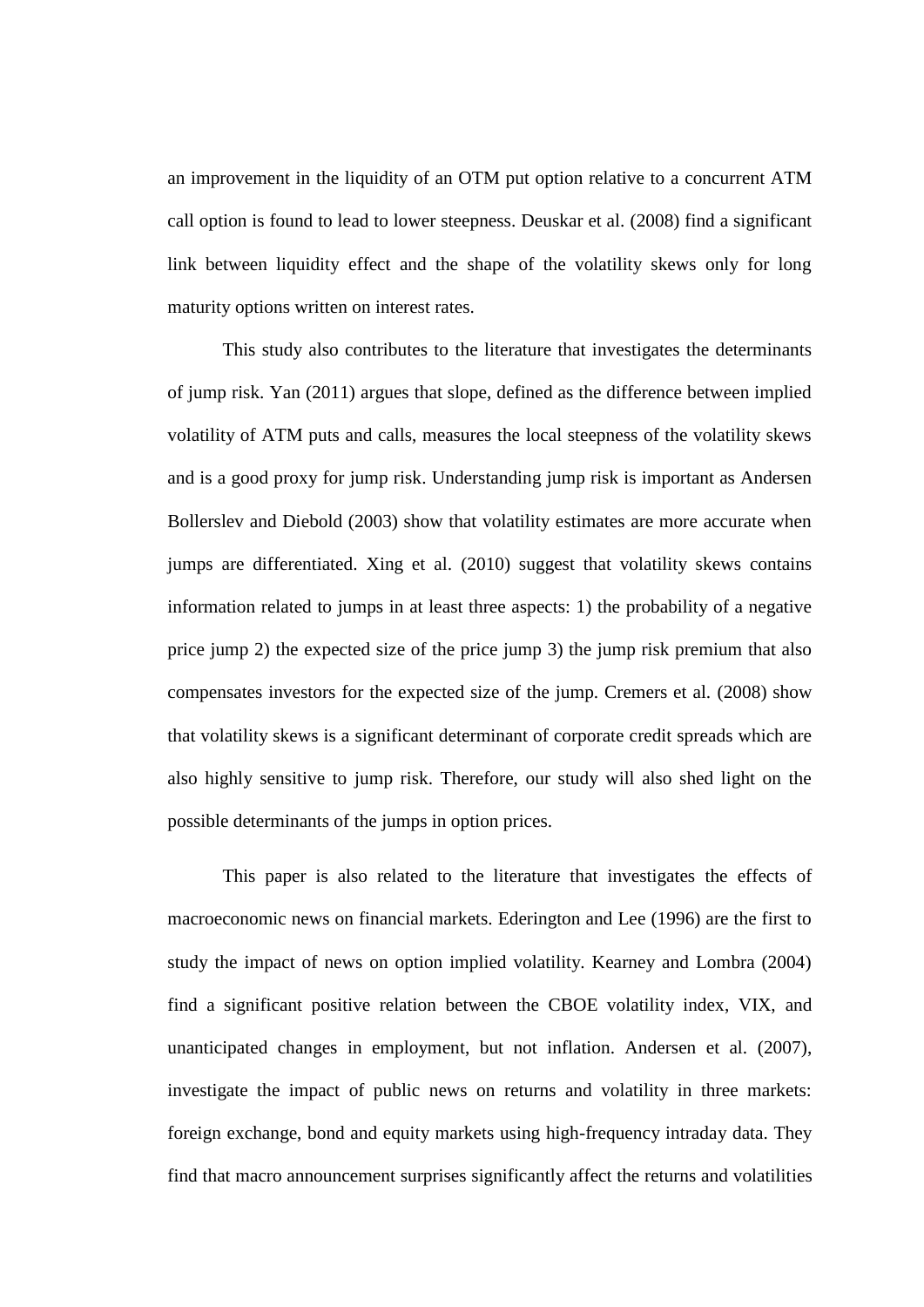in all three markets. Onan et al. (2014) associate high-frequency changes in VIX and slope with macroeconomic announcements. Different from other studies, this paper looks at the impact of VPIN and other potential factors on slope at macroeconomic announcement times.

# **2. Data and Variable Construction**

The purpose of this section is to describe the data, volume time approach and the variables that we use as possible determinants of slope of implied volatility skew of S&P 500 Index Options.

### **2.1 Data**

**.** 

The data consists of tick-by-tick data of S&P 500 Index (SPX) option contracts and is obtained from Berkeley Options Database for a total of 251 trading days in 2006<sup>5</sup>. The dataset is derived from the Market Data Report (MDR file) of the Chicago Board Options Exchange (CBOE) and includes time-stamped (in seconds) option trades and quotes (options of all strikes and maturities) including expiration date, put – call code, exercise price, bid and ask prices and contemporaneous price of the underlying S&P 500 Index. Daily S&P 500 continuous dividend yields are obtained from the DataStream database.

Tick by tick options data is filtered based on maturity, no-arbitrage lower option boundaries and for obvious reporting errors and outliers. In order to avoid

<sup>&</sup>lt;sup>5</sup> Sample data does not coincide with US financial crisis of 2007-2009.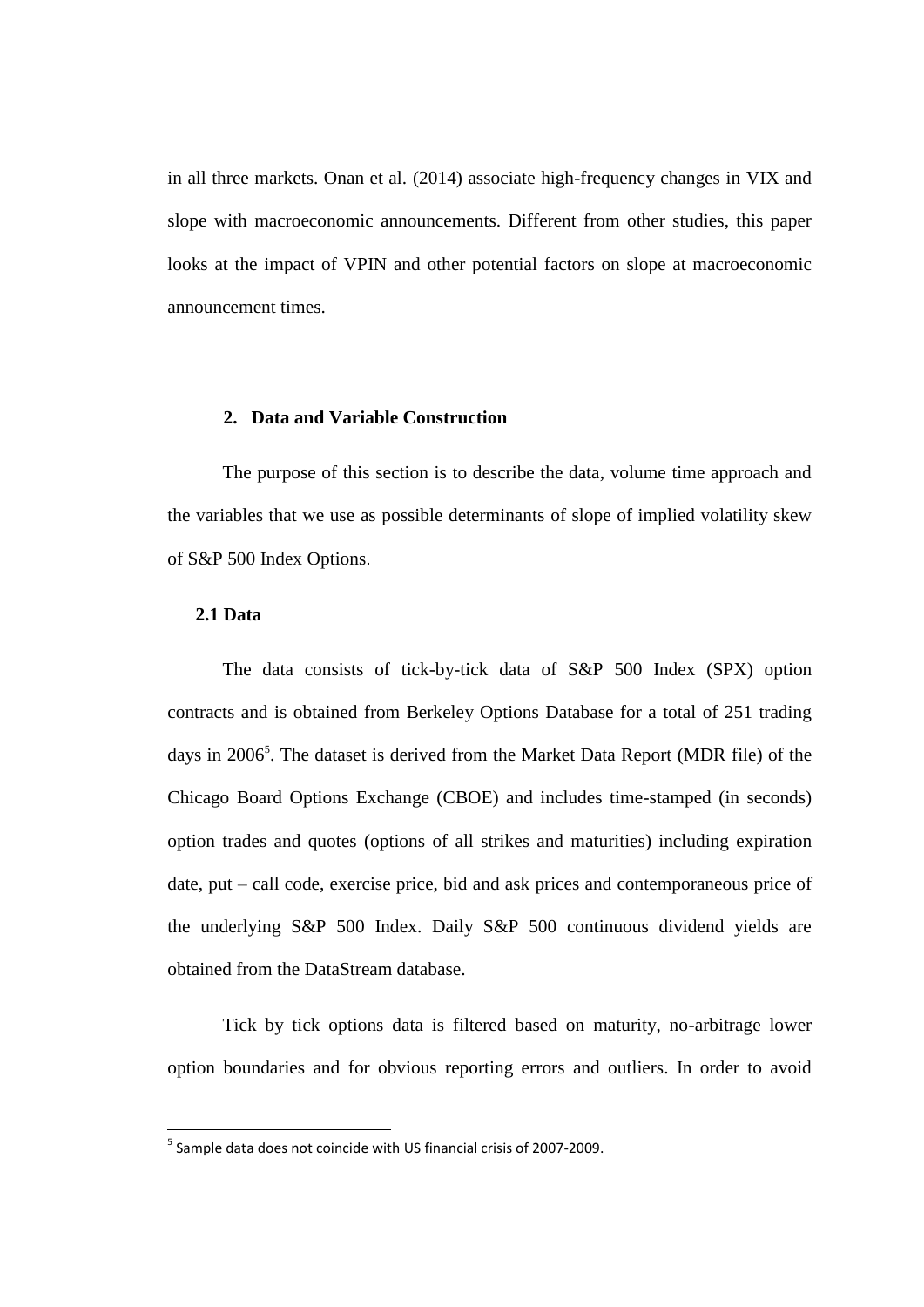implied volatilities that are likely to be measured with error, only options with bid prices greater than zero are used<sup>6</sup>. Put-Call parity violations are not filtered as they might contain evidence related to the trading activity of informed traders (Cremers and Weinbaum, 2010). We include options that have maturities between 15 and 45 trading days since these are the most liquid options. This study does not include options that have maturities shorter than 15 days, as shorter term options have relatively small time premiums and are substantially unreliable when calculating option implied volatilities (Dumas et. al., 1998).

Trading hours on the CBOE begin at 8:30 a.m. (CST) and end at 3:15 p.m. (CST); however, New York Stock Exchange (NYSE) closes at 4:00 p.m. (EST) and this corresponds to 3.00 p.m. (CST). Therefore, we delete all option quotes after 3:00 p.m. (CST) in order not to have non-synchronicity problem in our analysis. We plot the intraday behavior of trading activity in Figure 1. We observe that the average number of contracts traded and dollar volume are highest within the first trading hour. Average number of contracts then gradually decreases till noon and slightly increases towards closing. Average volume makes a peak in the early afternoon between 12:30 to 13:30 and towards closing around 15:00. The observed patterns could be attributed to the macroeconomic announcement timings at 8:30 EST and market opening effects.

……Insert Figure 1 about here…..

One of the problems of working with high frequency data is arrival of market ticks at random time. Regular time-series econometric tools which frequently use backward operators cannot be applied to irregularly spaced or nonhomogeneous time

1

 $<sup>6</sup>$  In a same manner, but a bit different approach, some authors use options with bid-ask midpoints</sup> higher than 0.125 or 0.25.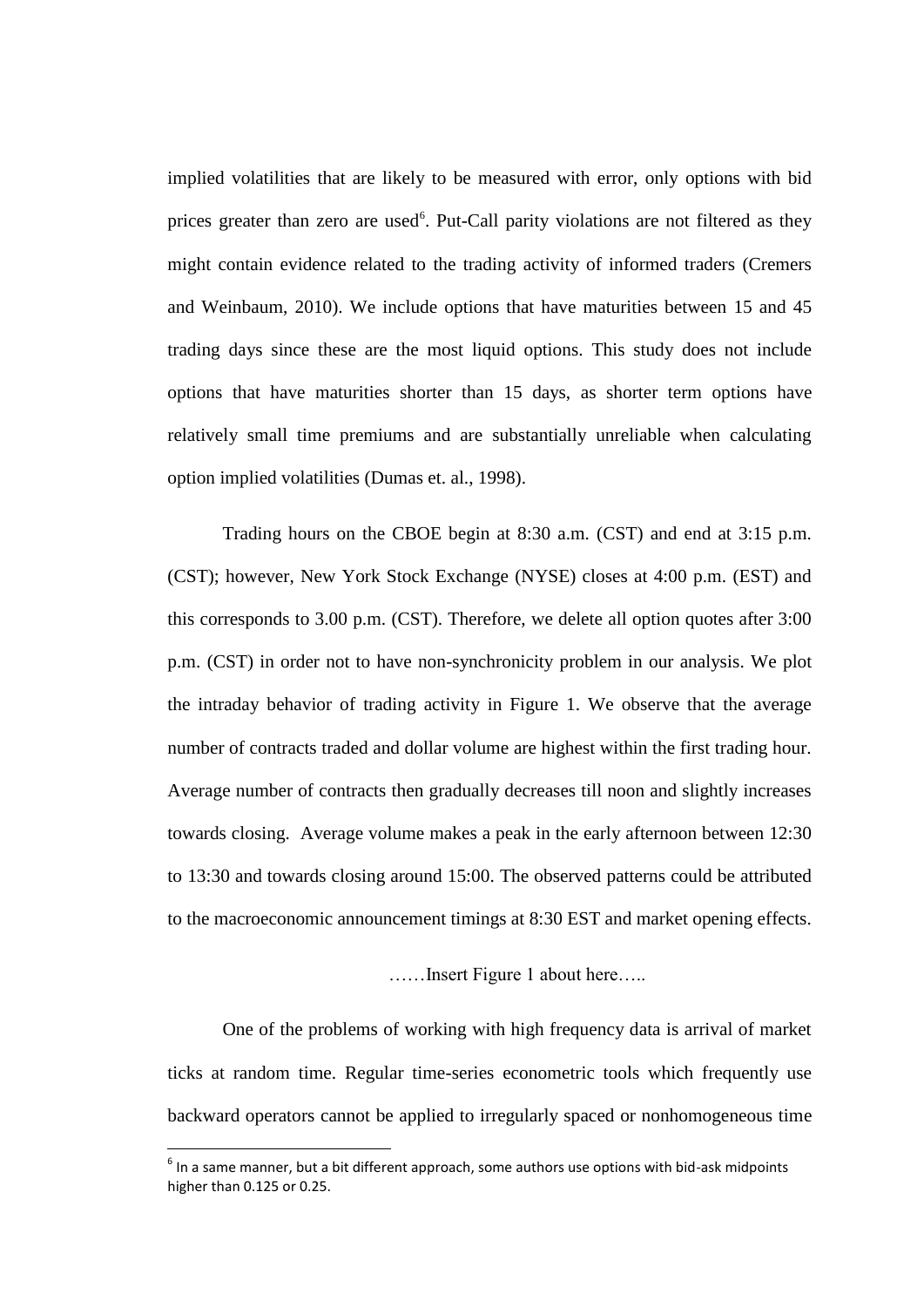series (Gencay et al., 2001). Traditional approach to this problem is to equally space time-series data and work with time bars. Alternative approach to working with nonhomogeneous data is to use volume bars. Every time a predetermined level of volume is traded in the market marks the separation of volume bars. In this study, we employ volume bars for analysis or in other words work in volume time. Easley et al. (2012) argue that in a high frequency framework, volume time, measured by volume increments, is a more relevant metric compared to clock time as trades take place in milliseconds.

Following Easley et al (2012), we group sequential trades in the so-called volume buckets until their combined volume equals constant size, V, which is an exogenously defined fixed size. In the analysis, we define V as one thirteenth of the average daily volume. If the size of the last trade that is needed to complete a bucket is greater than needed, then excess part of that trade is assigned to the next bucket. The time needed to fill a bucket is related to the existence of amount of information. Easley and O'Hara (1992) suggest that the time between trades is correlated with the presence of new information. Therefore if a very relevant piece of news arrives to the market, we may expect to see a lot of activity in the market and volume buckets filling up quickly. Hence, volume time is updated in stochastic time matching the arrival rate of information. Easley et al. (2012) argue that equal volume intervals stand for comparable amount of information.

### **2.2 Variable Construction**

# **2.2.1 Slope**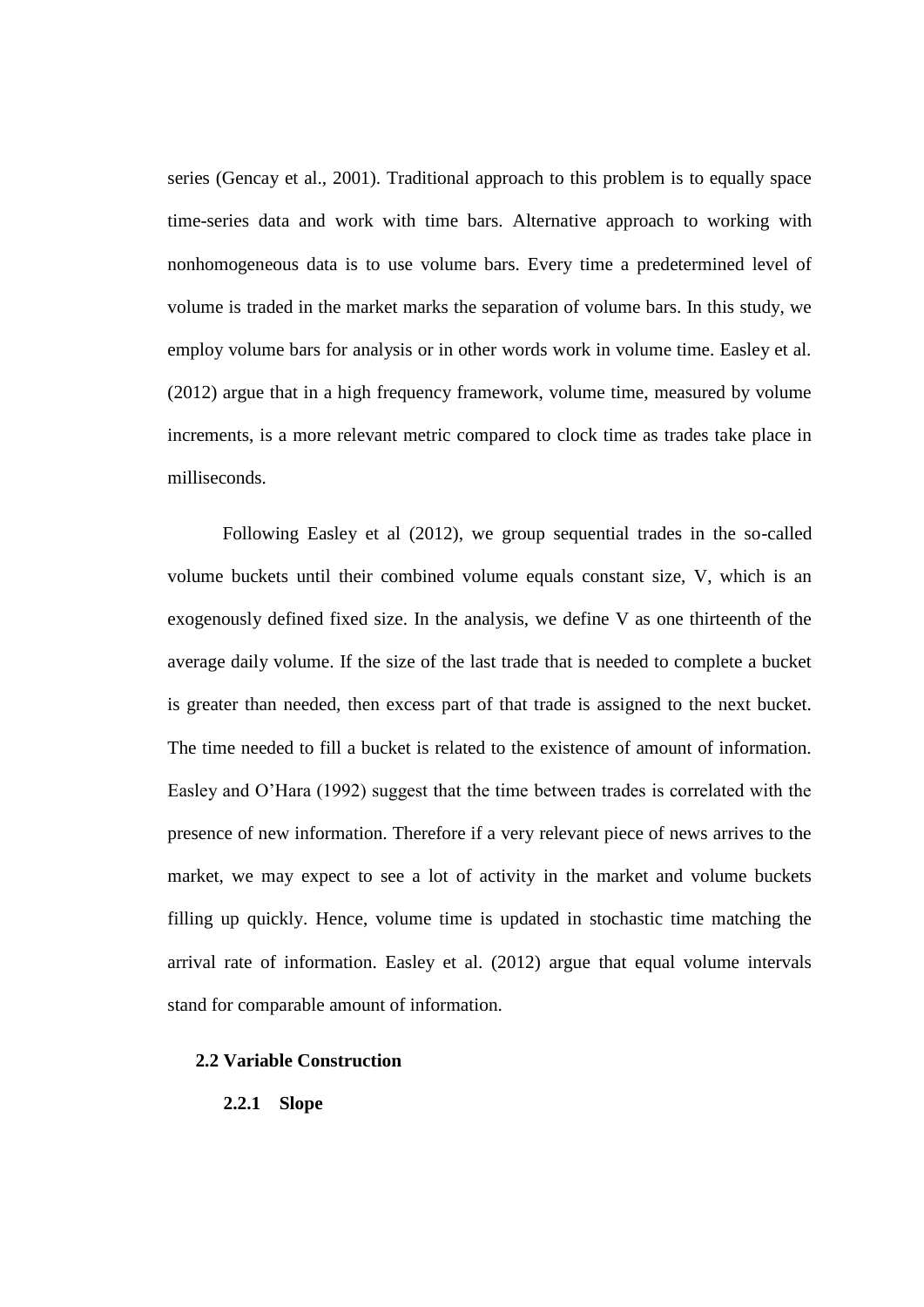We first group options in moneyness categories according to their deltas as in Bollen and Whaley (2004). Besides forward price of the underlying asset, an option's moneyness also depends on volatility of the underlying asset and time to maturity of the option and delta accounts for these two factors. Table I lists the upper and lower boundaries of moneyness categories. Options with absolute deltas below 0.02 or above 0.98 are excluded to avoid price distortions.

……Insert Table I about here…..

We calculate implied volatilities of the European-style S&P 500 index options for each moneyness category using the extension of Black and Scholes (1973) option pricing formula that incorporates continuous dividends. To proxy risk-free rate, we calculate implied risk-free rate from put-call parity relations of options written on S&P 500 Index. Daily SPX dividend yields obtained from the DataStream are used in implied volatility calculations.

We first calculate implied volatility for each trade in a volume bucket, then average these implied volatilities for each moneyness category. We then calculate two measures of slope taking differences of average implied volatilities as follows:

$$
\text{Slope}_1 = IV_{ATMP} - IV_{ATMC} \tag{1}
$$

$$
Slope_2 = IV_{OTMP} - IV_{ATMC}
$$

where  $IV_{ATMP}$  and  $IV_{OTMP}$  are implied volatilities of ATM and OTM puts respectively and  $IV_{ATMC}$  is implied volatility of ATM calls. Figure 2 graphs the average implied volatilities of all traded call and put options in 2006 as a function of moneyness level. The average of the volatility skews has a smirk shape during 2006 in line with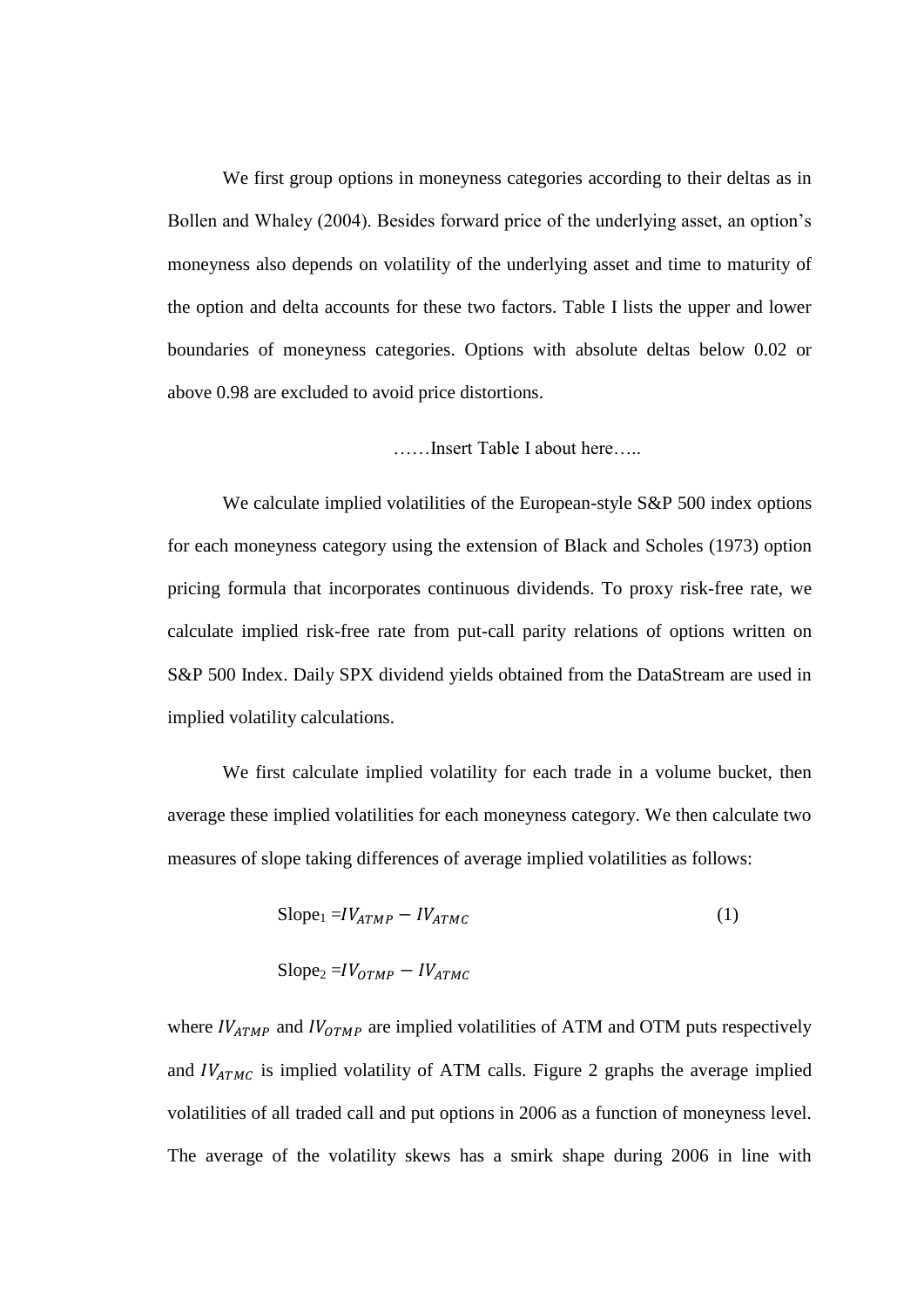previously documented patterns. As observed in the figure average implied volatility of put options is higher than that of call options. This is intuitive as put options are demanded and traded more.

……Insert Figure 2 about here…..

### **2.2.2 Liquidity and Transaction Costs**

There are numerous studies on the effects of liquidity on stock market, but research is limited for the derivatives market. Moreover, the effect of liquidity on option prices is not easy to interpret as investors hold both short and long positions. In an option pricing model, Cetin et al. (2007) model liquidity costs as a stochastic supply curve with the underlying asset price depending on order flow and suggest that liquidity costs may be partially responsible for the implied volatility "smile". Chou et al. (2011) show that liquidity affects both the level and slope of implied volatility curve for 30 component stocks in the Dow Jones Industrial Average (DJIA). Specifically they find that when the option market is more liquid (lower bid-ask spreads for options), the implied volatility curve is steeper. Deuskar, et al. (2011) use bid-ask spreads to proxy for illiquidity and find that illiquid interest rate options trade at higher prices relative to more liquid options in the over-the-counter market. Feng et al. (2014) provide evidence supporting the notion that option pricing models must incorporate liquidity risks. In this respect, we try to control effects of liquidity in our sample by choosing short-term options which are most liquid. Moreover, sampling by equal volume buckets also helps us to control for liquidity effects since a widely used measure of liquidity in options market is the log of number of option contracts for an interval and volume buckets include same fixed number of contracts.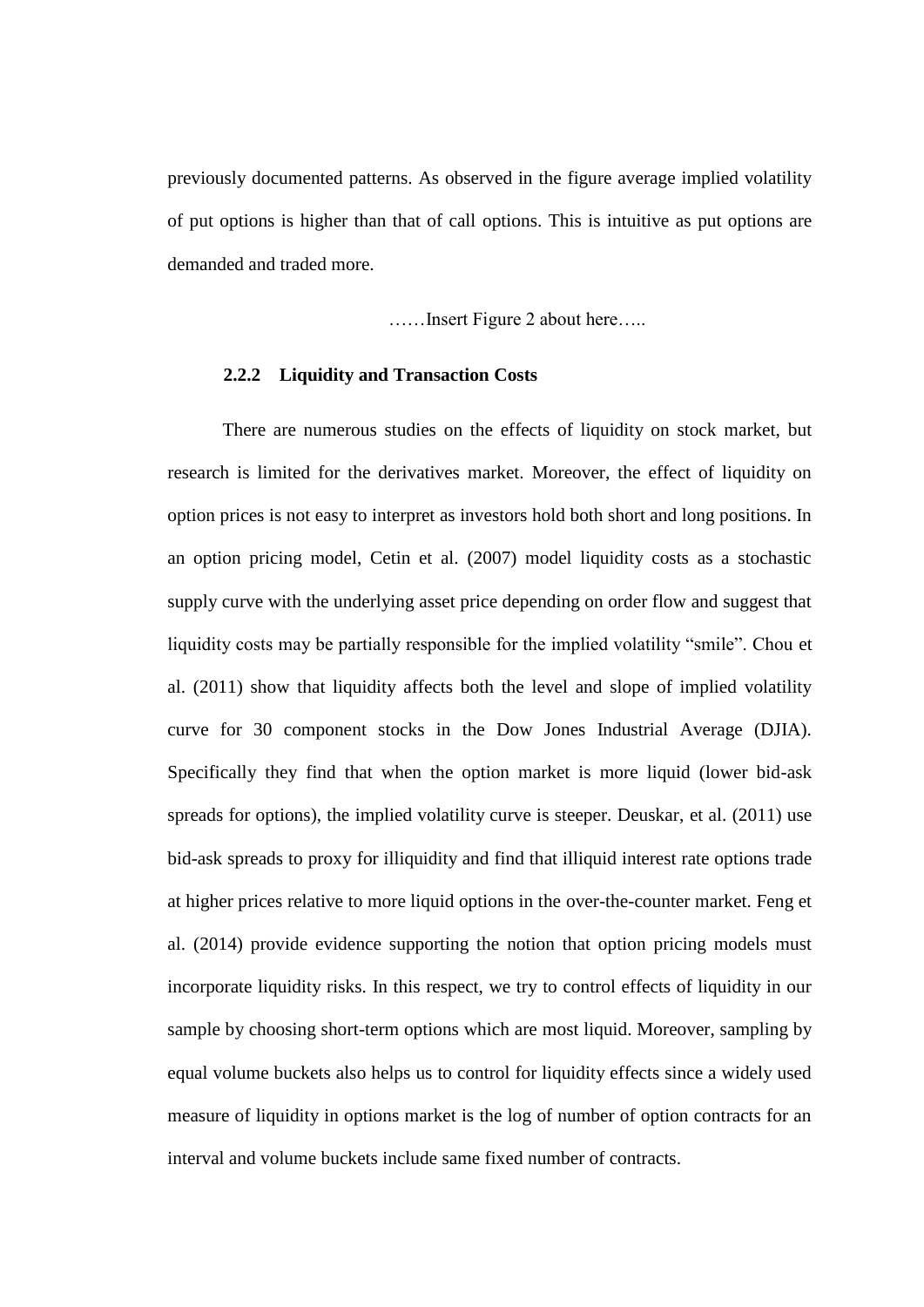Using daily S&P 100 Index option prices, Longstaff (1995) shows that market frictions such as transaction costs also play a major role on option prices besides market illiquidity. Pena et al. (1999) find that transactions costs estimated by daily average relative bid-ask spread of options, significantly affect the shape of the implied volatility functions. Ederington and Guan (2002) also present evidence that transaction costs related to the construction of the delta neutral portfolio cause volatility smiles. As a proxy for transaction costs, for each transacted option, we calculate a relative bid-ask spread, namely bid-ask spread divided by an option's mid quote as in Amihud and Mendelson (1986). We then calculate an average relative bidask spread for each moneyness category in a volume bucket. Relative bid-ask spread is also considered a good proxy for liquidity.

#### **2.2.3 Momentum**

According to market momentum hypothesis, if past returns are positive, investors expect future stock returns to be positive and they will tend to buy call options on the market index. Similarly, if past returns are negative, investors will buy put options. High demand for call (put) options will create an upward pressure on call (put) prices. Pena et al. (1999) find that market momentum is a determinant for the level of implied volatility function for Spanish IBEX-35 Index options. They proxy momentum with log of the ratio of the three-month moving average of value weighted IBEX to its current level. Amin et al. (2004) also find that option prices depend on stock market momentum. They observe that when stock returns decline, call-smile more than doubles and put smile more than triples. The effect is visible for at-the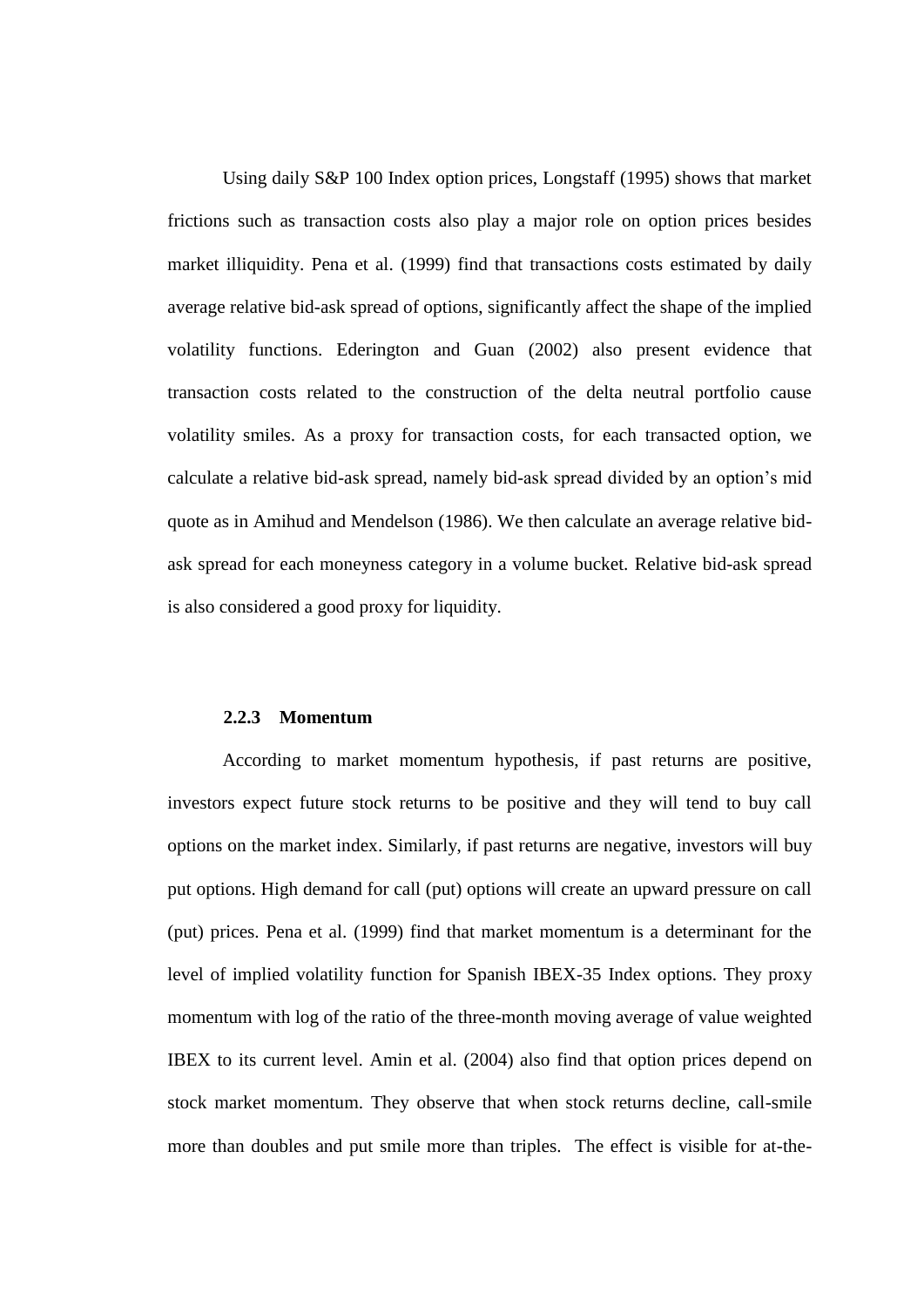money options but higher for out-of-the money options. They conclude that even though market momentum seems to affect the volatility smiles, it does not completely explain volatility smiles. We include momentum in our set of explanatory variables and calculate daily index return on a rolling window basis using thirteen volume buckets.

### **2.2.4 Time to maturity and market uncertainty**

Pena et al. (1999) find that option's time-to-expiration and market uncertainty are also important variables that explain the smile of implied volatility function of Spanish IBEX-35 Index options. In this respect, we include time to maturity as an explanatory variable since volatility skew of S&P 500 Index options may also be changing throughout option's life. Option's time to maturity is the annualized number of calendar days between the trade date and the expiration date. Another variable we include in the analysis is market uncertainty about the return of S&P 500 Index and we proxy it with daily realized volatility which is the sum of squared fivemin returns during each day (Andersen et al., 2001). Alternatively we use VIX as a proxy for market uncertainty<sup>7</sup>.

### **2.2.5 Net Buying Pressure**

Bollen and Whaley (2004) define Net Buying Pressure (NBP) as the difference between the number of buyer-motivated contracts and the number of seller-motivated contracts traded and show that NBP, especially for index puts, affect shape and movement of implied volatility function for S&P 500 index options. They calculate

**.** 

 $<sup>7</sup>$  Results are very similar.</sup>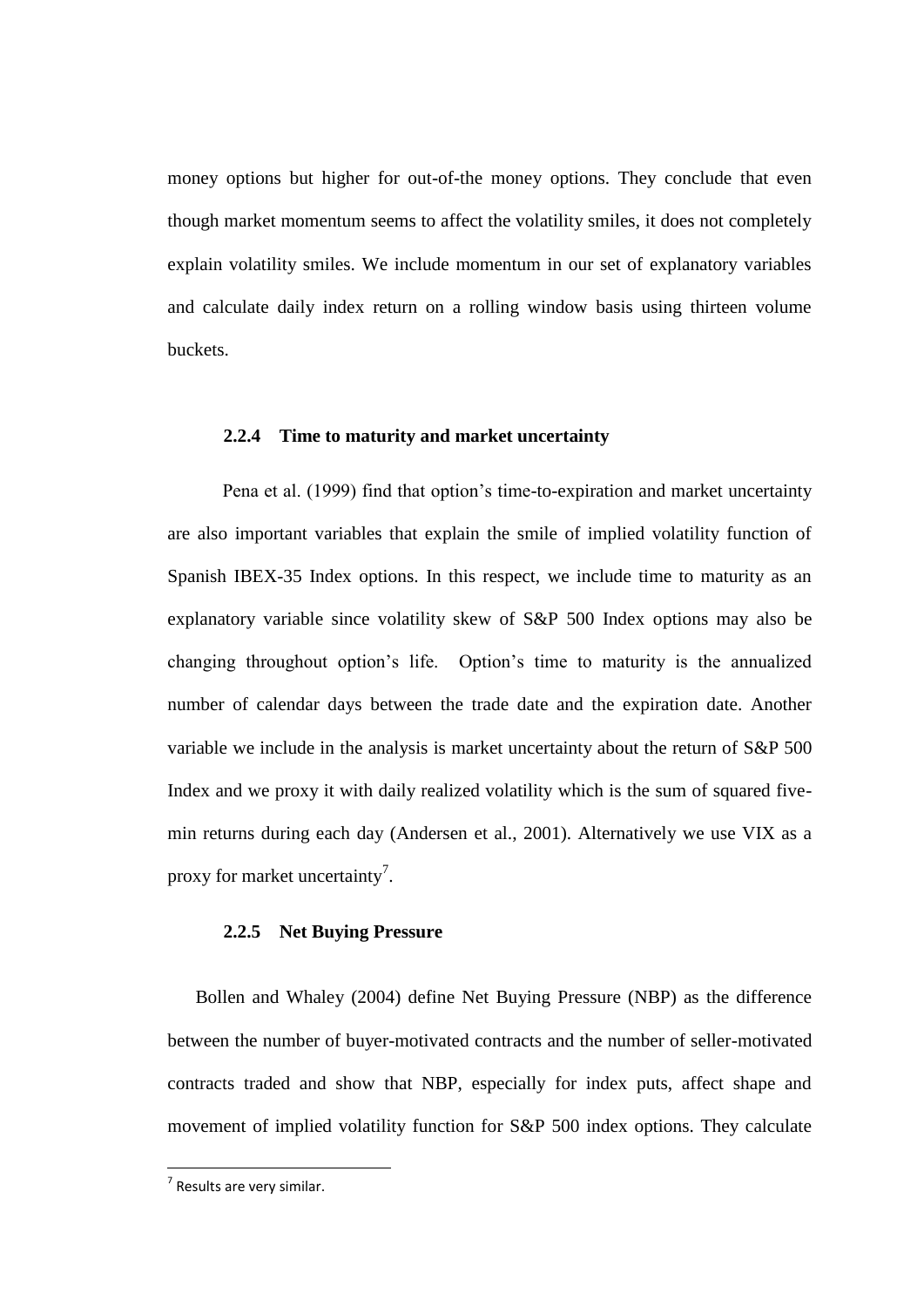NBP daily for each options series, multiply it by the absolute value of the option's delta and standardize it with volume. In a similar fashion, we calculate NBP for each moneyness category in a volume bucket and include it in our analysis with other possible determinants of slope of implied volatility skew of S&P 500 options.

In order to calculate NBP, we first need to know which trades are buyer motivated and which trades are seller motivated. We apply widely used Lee and Ready (1991) algorithm to classify trades. According to this algorithm, transactions that occur at prices higher (lower) than the quote midpoint are classified as buyerinitiated (seller-initiated). Transactions that occur at a price that equals the quote midpoint but is higher (lower) than the previous transaction price are classified as buyer-initiated (seller-initiated). Transactions that occur at a price that equals both the quote midpoint and the previous transaction price but is higher (lower) than the last different transaction price are classified as being buyer-initiated (seller-initiated). Table II shows the distribution of buyer and seller motivated trades in our sample. 53.2% of transactions are buys and 45.5% are sells. We discard unidentified trades which constitute 1.3% of the sample.

# ……Insert Table II about here…..

Once we have identified buyer and seller motivated trades, we calculate NBP using aggregate volume of all options as well as using volume of call and put option series separately. As defined previously, NBP is the difference between buyer motivated and seller motivated trades. We calculate NBP for each moneyness category in a volume bucket. Table III shows NBP for S&P 500 Index options in our filtered sample in terms of moneyness category. In line with prior evidence, put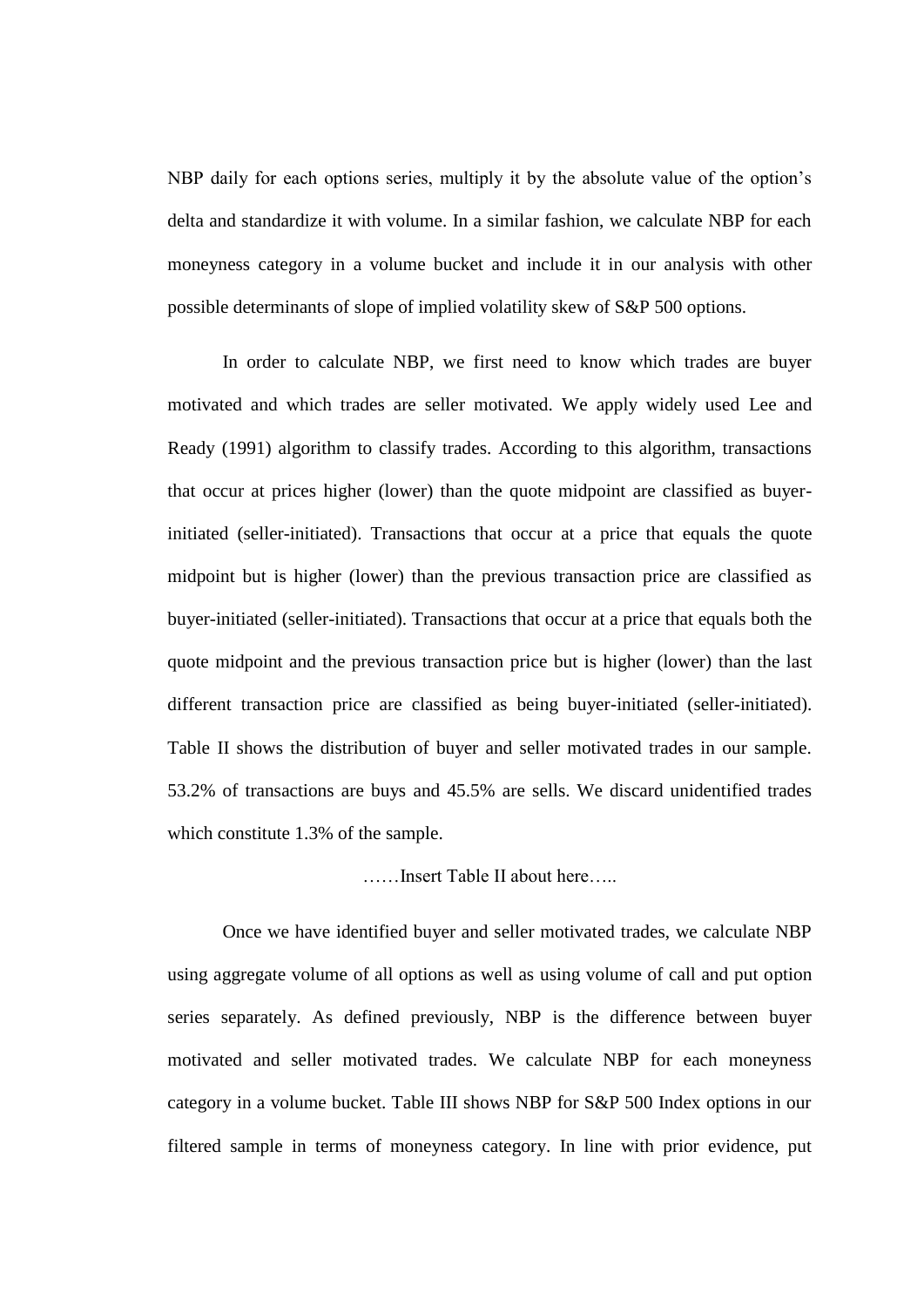option trading is much higher than index call option trading. We observe that trading is mainly concentrated on ATM, OTM and DOTM options.

……Insert Table III about here…..

# **2.2.6 Volume-Synchronized Probability of Informed Trading (VPIN)**

We further investigate the role of demand and supply for different option series on slope of implied volatility skew. Since level of private information and adverse selection risk are key factors for market makers' portfolio rebalancing and supply, a metric that measures these may be an important determinant of implied volatility skew We use a new metric, VPIN, introduced by Easley et al (2012), to assess the level of informed trading and adverse selection risk of market makers. Informed trading for index options may arise if investors learn anything related to the macroeconomic announcements before the release time. Bernile et al. (2014) find evidence that there is information leakage especially ahead of the Federal Open Market Committee (FOMC) monetary policy announcements. Private information may also arise from heterogeneous interpretations of public information (Green, 2004). Investors who are credited with superior analytical skills or who are using superior models are likely to better process information. Private information for stock index options arises, because, even though everybody sees the same set of public news, their interpretation of the news may differ. A public news event can cause buy and sell decisions at the same time if investors use different models and disagree about the interpretation of the news. Kandel and Pearson (1995) also provide empirical evidence against the assumption that agents interpret public information identically.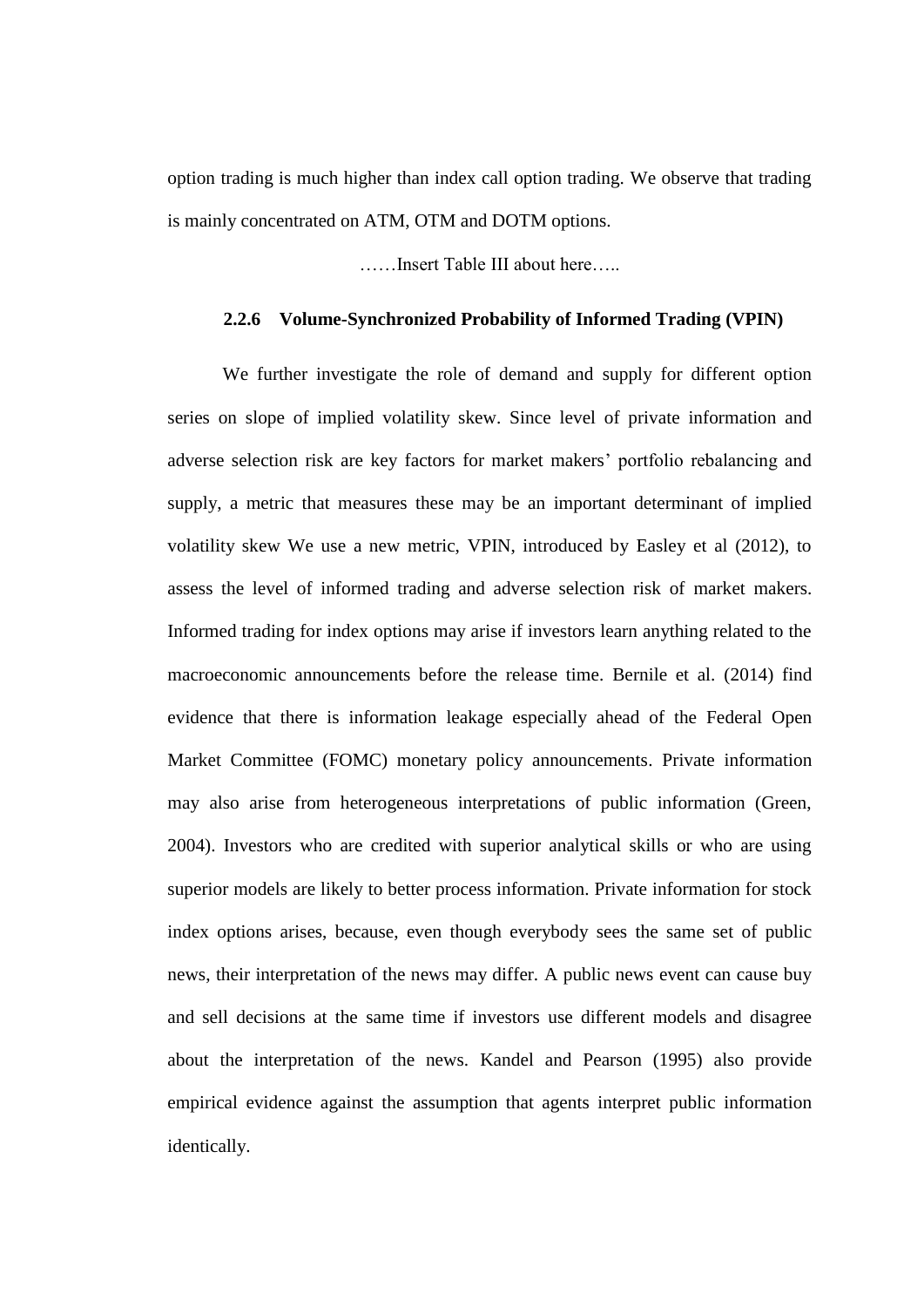VPIN measures the level of informed trading or the so-called order flow toxicity based on order imbalance and trade intensity in the market. Toxicity refers to the adverse selection risk of market makers and uninformed investors or risk of loss in trading with better informed parties. Informed traders are expected to trade on one side of the market and cause unbalanced volume. If market makers sense that order flow is toxic then they either cease or reduce their market making activities. In case they choose to continue to provide liquidity to the market, they charge higher prices for increased risk. Therefore, we hypothesize that there will be higher variability in prices and movement in slope, associated with increases in VPIN.

VPIN is based on the imbalance between buy and sell orders for each volume bucket during a sample window for all traded options. If we let  $\tau = 1, \ldots$  n be the index of equal volume buckets, then a VPIN value for each volume bucket is calculated as follows:

$$
VPIN \approx \frac{\sum_{\tau=1}^{n} |v_{\tau}^{S} - v_{\tau}^{B}|}{nV}
$$
 (2)

where V is the constant bucket size and equal to  $1/13<sup>th</sup>$  of the average daily volume in our sample,  $V_{\tau}$  are the equal volume buckets for  $\tau = 1$ , ... 13 per day,  $V_{\tau}^{S}$  is the volume classified as sell,  $V_{\tau}^{B}$  is the volume classified as buy, and 'n' is length of the sample window or the number of buckets used to approximate the expected trade imbalance and intensity. VPIN is estimated on a rolling basis. This rolling calculation makes VPIN highly auto correlated but dropping buckets along the calculation avoids long memory in the process. If we let rolling window sample size n to be 5, then when sixth bucket is filled, bucket one is dropped and the new VPIN metric is calculated based on bucket two through six. VPIN value of the 6th bucket is independent from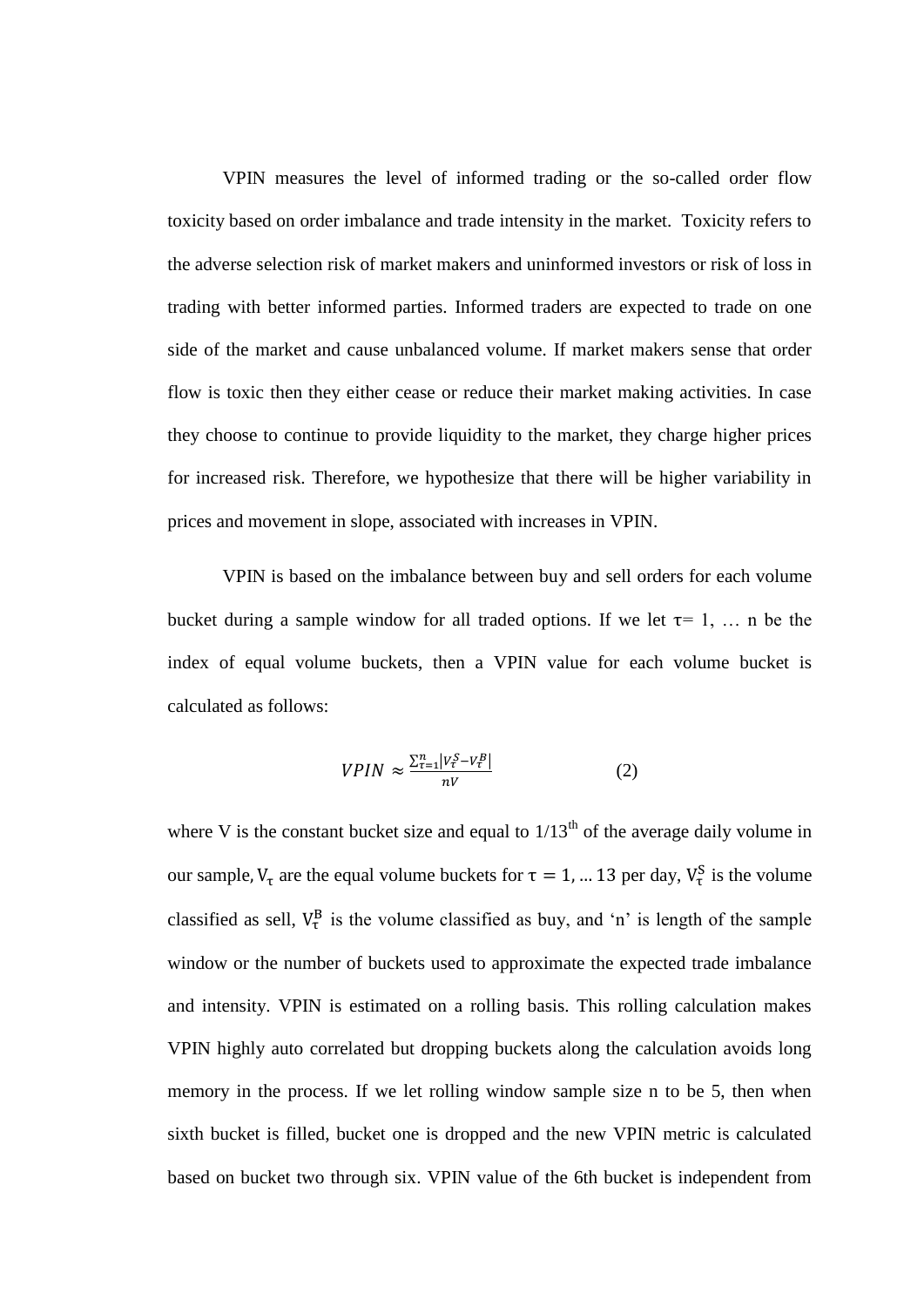the VPIN value of the first bucket. If we let n to be 13, then this is equivalent to calculating a daily VPIN. Since we are working with high frequency data we want VPIN metric to be updated intraday and we use n as 5. We have an average of 13 VPIN values per day but on very active days the VPIN metric is updated much more frequently than on less active days.

VPIN has two advantages compared to PIN measure (Easley et al., 1996) which has been widely used in the literature as a proxy for the level of informed trading in markets. First, we do not have to estimate unobserved parameters for VPIN. Second, there are also criticisms against PIN for being a proxy for only illiquidity effects and not asymmetric information. (Duarte and Young, 2009; Akay et al., 2012). VPIN is less prone to infrequent trading since equal volume buckets are used. Table IV presents the summary statistics for our variables in volume time. Average VPIN is 0.38 with a maximum of 1 and a minimum of 0.04. Average implied volatility is 10% for calls and 17% for puts. Average VIX is 13.09% annually.

……Insert Table IV about here…..

### **3. Empirical Results**

The objective of this section is to explore the linkage between the variables discussed in the prior section and changes in slope of implied volatility skew of S&P 500 options. We start the analysis by conducting the Augmented Dickey-Fuller stationarity tests on our variables. We are able to reject the existence of a unit root for all of our variables and first difference of VIX. Observation of the ACF reveals that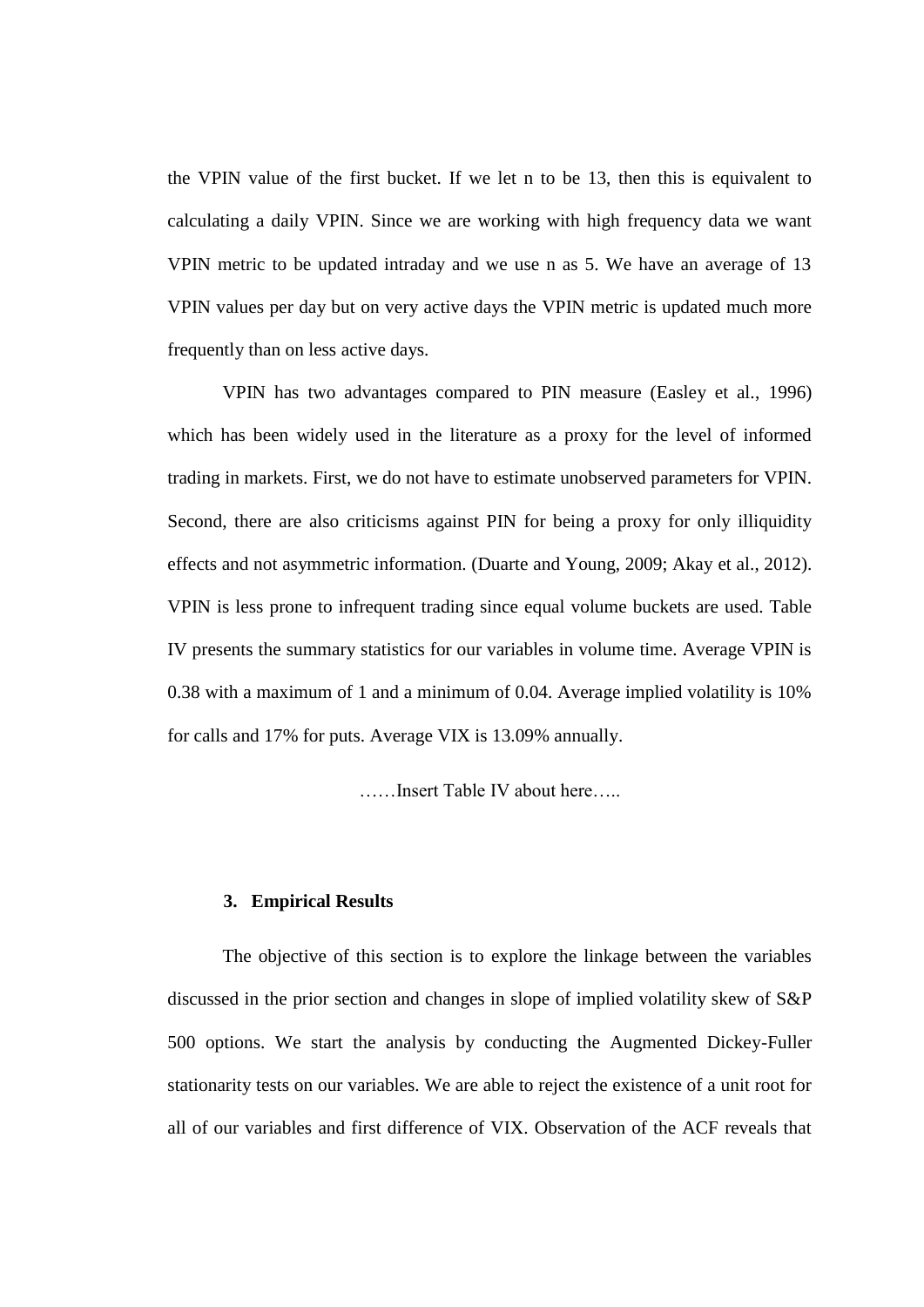change in slope is highly auto-correlated and we include first lag of slope as an independent variable in the regression.

To assess the relation between slope and variables discussed above, we estimate the following regression with Newey-West corrected standard errors:

$$
\Delta Slope_n = \alpha + \beta_1 \Delta Slope_{n-1} + \beta_2 R_n + \beta_3 Time_n + \beta_4 Spread_n + \beta_5 RV_n + \beta_6 NBP_n + \beta_7 VPIN_n + e_n \qquad (3)
$$

where  $\Delta Slope_n$  is change in one of the two measures of slope defined in Equation (1) from volume bar  $n-1$  to  $n$ .  $R_n$  is the index return computed from volume bar n-13 to n-1 for the momentum effect. *Time<sup>n</sup>* is option's annualized time to maturity. *Spread<sup>n</sup>* is the relative bid-ask spread, namely bid-ask spread divided by an option's mid quote and is calculated for calls and puts separately for each moneyness category. *RVn* is realized volatility which is the sum of squared five-min returns during each day. *NBP<sup>n</sup>* is the net buying pressure calculated as the difference between buyer motivated and seller motivated trades times the absolute value of delta for each moneyness category of calls and puts separately. NBP variables vary in different regressions depending on the slope measure.  $VPIN<sub>n</sub>$  is the metric for probability of informed trading and calculated as in Equation (2).

Table V displays the results of regression in Equation (3) and show that all of our variables except momentum seem to contribute to the variability of slope of implied volatility skew of S&P 500 Index Options. Pena et al. finds a weak relation between market momentum and degree of curvature of the smile and in our analysis the effect of momentum on slope is not significant. In line with Pena et al.'s (1999) findings for Spanish Index options we find that change in slope of S&P 500 Index options is related to transactions costs represented by bid-ask spreads and option time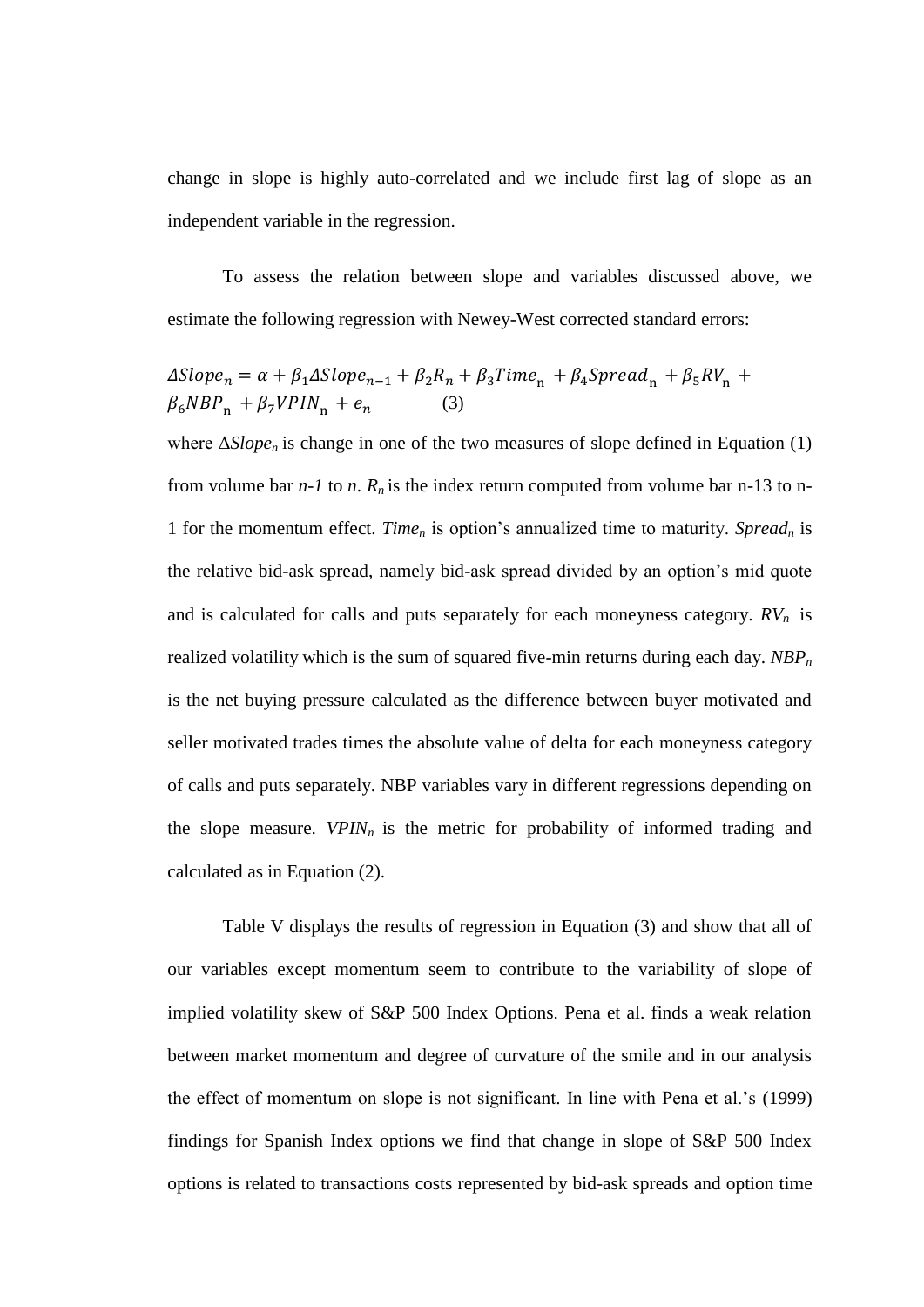to maturity. The lagged change in slope is negatively and significantly related to current change in both measures of slope. This is in line with limits to arbitrage theorem which suggests that as market makers rebalance their portfolios, prices reverse to their previous levels gradually.

In line with Bollen and Whaley (2004), NBP of options significantly affect slope. NBP of ATM calls seem to be negatively associated with both measures of slope. NBP of ATM (OTM) puts is significantly and positively associated with  $Slope<sub>1</sub>$  $(Slope<sub>2</sub>)$ . Besides these variables, we find a significant relation between VPIN and slope. The relation is positive for both measures of slope. This implies that the higher the level of private information and order flow toxicity in the market, the more asymmetrically the OTM and ATM puts are valued in the market relative to ATM calls.

### ……Insert Table V about here…..

Informed traders try to time their trades at times of high level of trading and liquidity and macroeconomic announcements provide an avenue for investors to trade more aggressively on their private information. If VPIN captures the probability of informed trading well, then it would be interesting to see the relation between VPIN and slope at macroeconomic announcement times. The macroeconomic announcement timings, realizations and survey expectations are obtained from Bloomberg. Table VI lists the macroeconomic announcements that we include in our analysis. We include 23 macroeconomic announcements and most of the announcements are monthly but initial jobless claims announcement is weekly and we also have a number of quarterly announcements.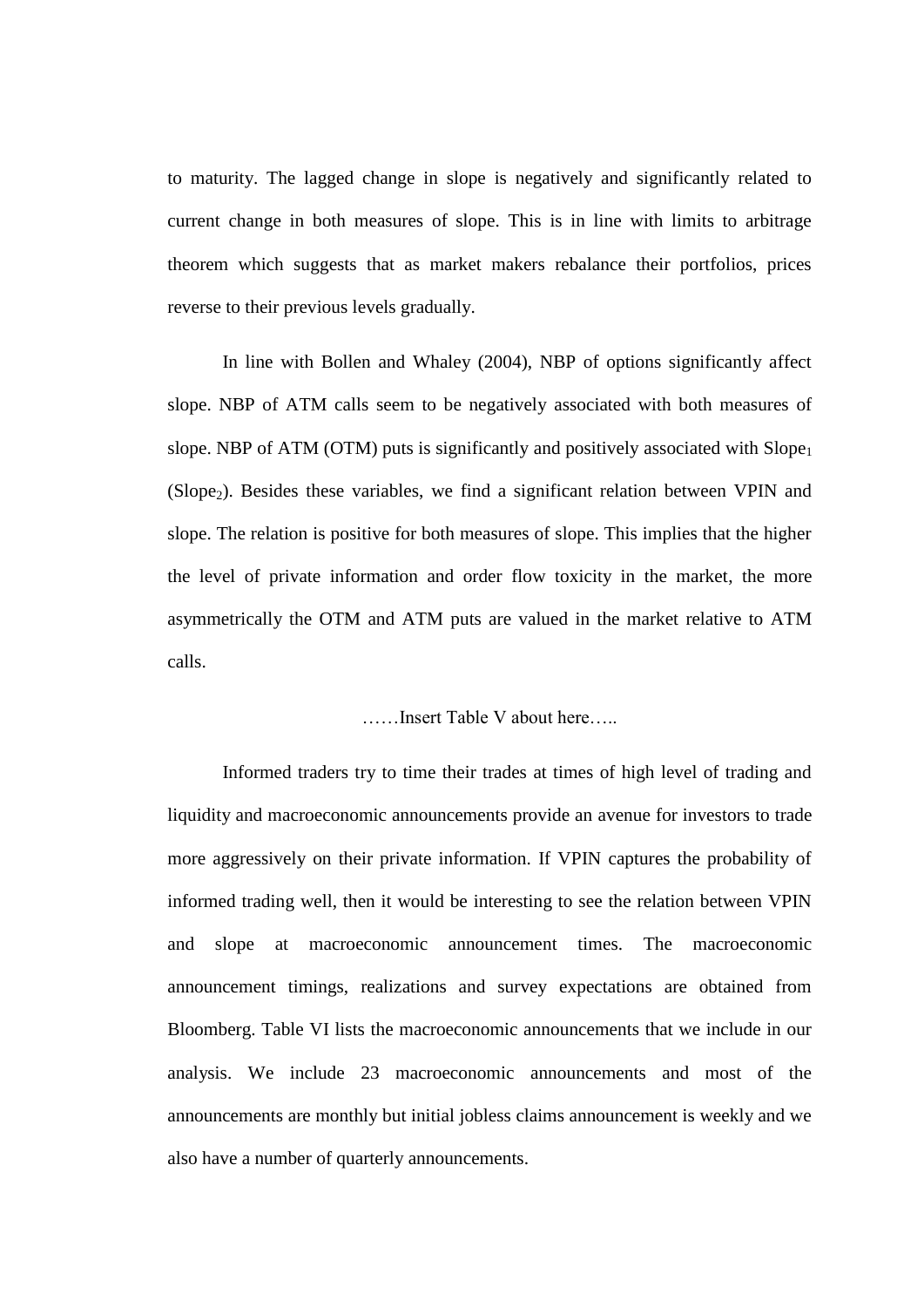……Insert Table VI about here…..

We first visually examine behavior of slope and VPIN around macroeconomic announcements. We calculate the averages of slope and VPIN for each volume bar corresponding to the announcement time t, and up to 15 pre-announcement and postannouncement volume bars from January through December in 2006. Figures 3 and 4 plot these averages. Figure 3 shows that  $Slope_2$  drops sharply in response to an announcement release but drop is not that significant for  $Slope<sub>1</sub>$ . In Figure 4, we observe that VPIN calculated over a window size of 5, starts to decrease 5 volume bars before the announcement and increases afterwards. Before the announcement, we observe a tranquil period for informed traders in options market, which could be due to investors' tendency to wait for the releases and postpone their trades. Informed trading activity increases within nine volume bars following an announcement. As most of the announcements coincide with market opening, it is difficult to anticipate the response time of the informed traders to the announcement release, nine volume bars might correspond to a very short period of response time.

……Insert Figure 3 and 4 about here…..

We continue our analysis with adding one more variable to the regression equation (3) to test the relation between VPIN and implied volatility skew at macroeconomic announcements times. This variable is the News dummy which is 1 if there is a macroeconomic announcement and 0 otherwise. Table VII summarizes the results. When we account for macroeconomic announcements, the effect of VPIN is less significant for both  $Slope_1$  and  $Slope_2$ . We observe a strong negative impact of News dummy on Slope<sub>2</sub>. This suggests that the effect of uncertainty resolution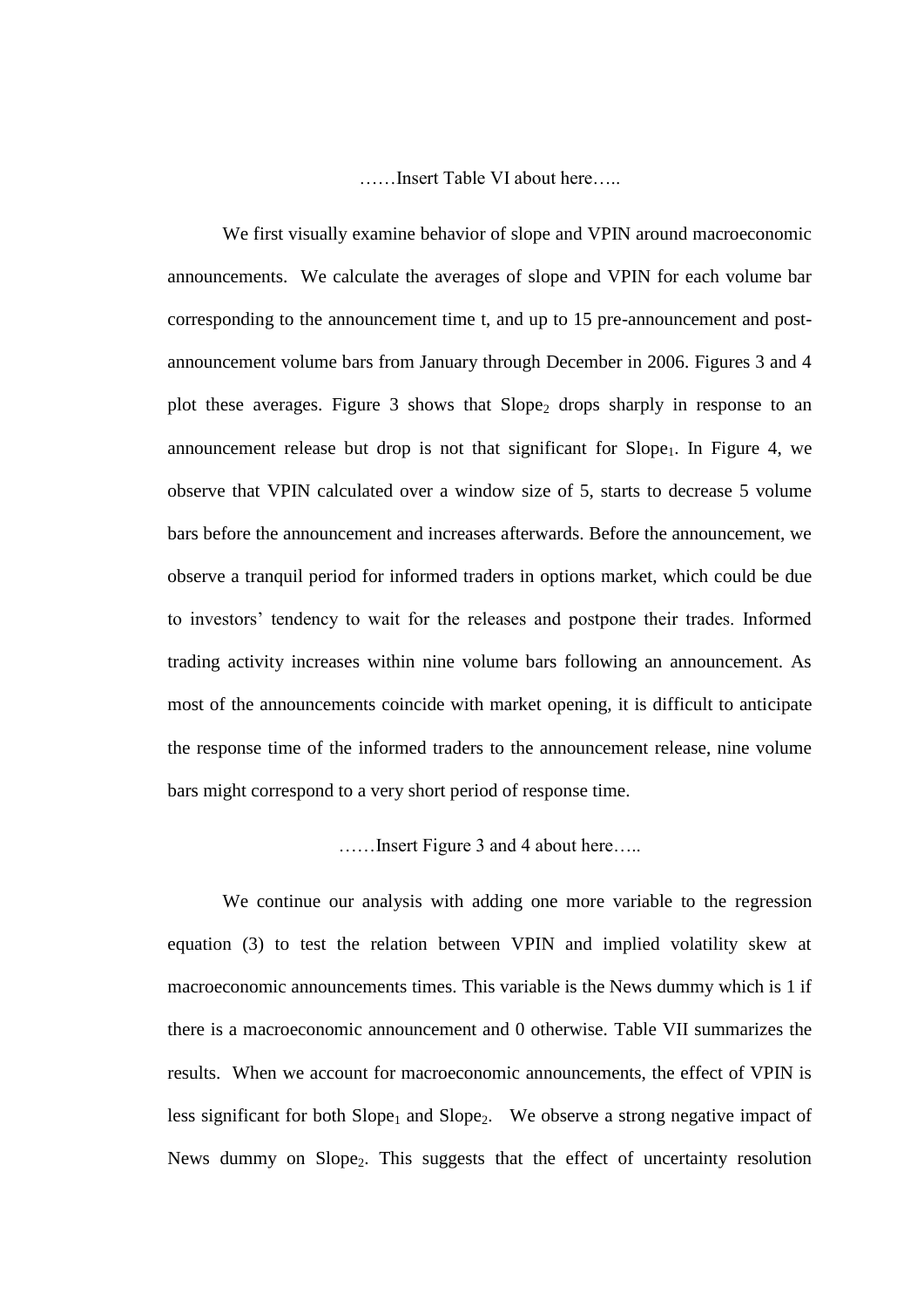dominates when there is a macroeconomic announcement and OTM puts are valued more symmetrically in the market relative to ATM calls. This is also observed in Figure 3 as a sharp drop in Slope<sub>2</sub>.

$$
\ldots
$$
 Insert Table VII about here.

Next we look into the surprise component of the announcement and analyze whether there is a stronger impact on slope when the surprise is bigger. The surprise component is defined as the difference between the announced figure and survey expectations. Surprises are assumed to be stochastic since they are related to the incorrect anticipation by the market participants. To allow for meaningful comparisons of coefficients across different announcements, we standardize news by the standard deviation of the surprise component for different announcements as in Andersen et al. (2003, 2007). The standardized news for announcement k at time t, *Surprise<sub>k,t</sub>*, is defined as follows:

$$
Surprise_{k,t} = \frac{Actual_{k,t} - Expectation_{k,t}}{\hat{\sigma}_k}
$$
(4)

where  $Actual_{k,t}$  refers to the announced value and  $Expectation_{k,t}$  refers to the market's expectation, for macro fundamental k at time t.  $\hat{\sigma}_k$  refers to the sample standard deviation of the surprise component, the difference between *Actualk,t* and *Expectation<sub>k,t</sub>* is constant for any macro fundamental k. Table VIII reports the results of the regression Equation (3) with additional two variables which are  $Surprise_{k,t}$ , as defined in Equation (4) and an interaction term of  $Surprise_{k,t}$  with  $VPIN_n$ . We observe that results are not much different from table VII. The effect of uncertainty resolution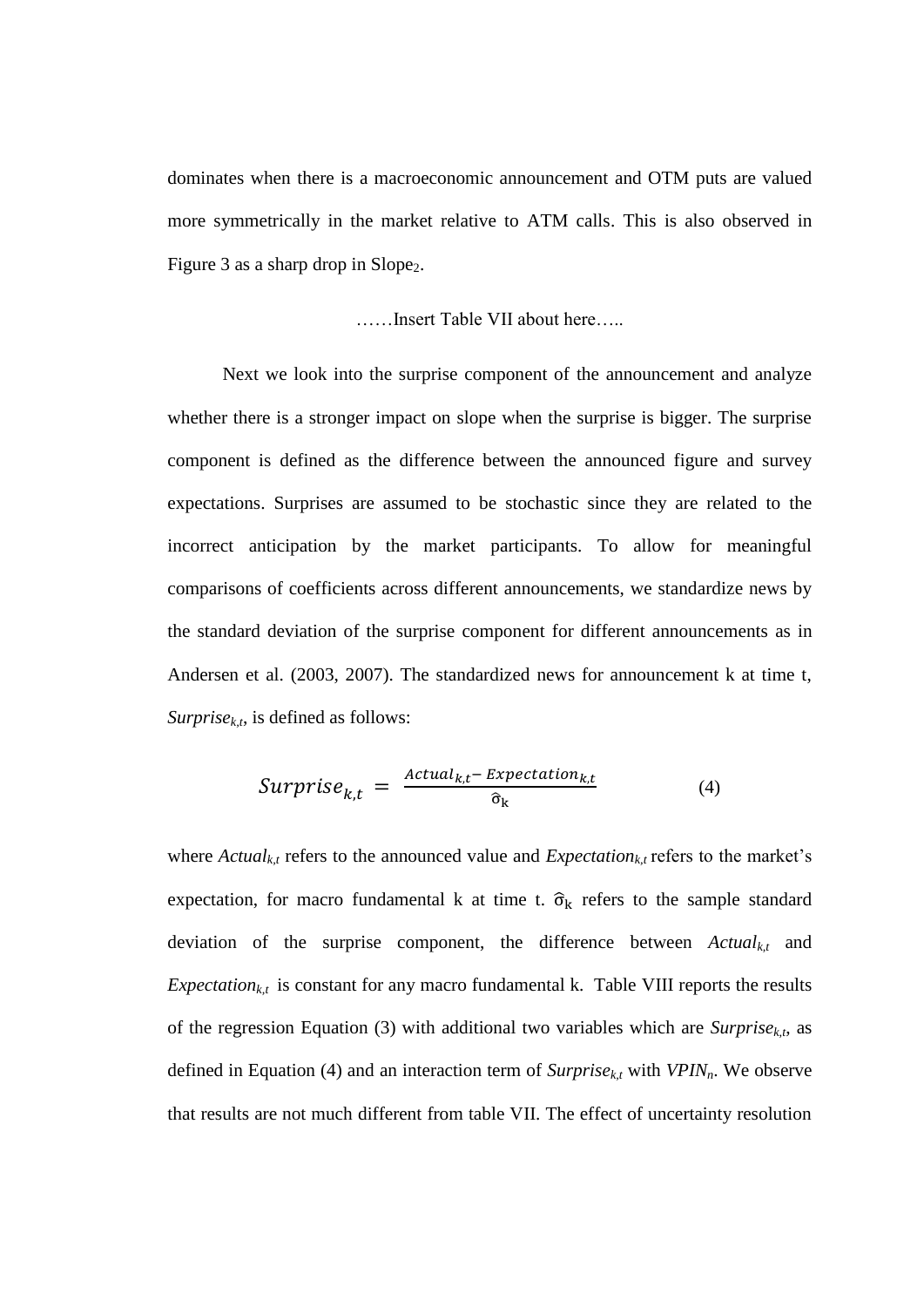is still there for  $Slope_2$  and the impact of the macroeconomic surprises are not higher than the impact of macroeconomic announcement dummy variable.

……Insert Table VIII about here…..

### **4. Risk Neutral Skewness and VPIN**

In this section we further investigate whether order flow toxicity measured by VPIN metric is associated with risk aversion. As a proxy for risk aversion, we use risk-neutral skewness measure of Bakshi et al. (2003). The beauty of this measure is that it is model-free and relies on the basic result that any payoff can be replicated and priced using options with different strikes (Bakshi and Madan, 2000). Bakshi et al. (2003) show that the more negative the risk-neutral skew, the steeper the volatility smile is. In this respect, we expect variability of VPIN to be associated with higher variability in risk-neutral skewness as well.

Risk neutral skewness and kurtosis are recovered using market prices of OTM calls and puts as follows:

$$
SKEW(t,\tau) = \frac{e^{r\tau}W(t,\tau) - 3e^{r\tau}\mu(t,\tau)V(t,\tau) + 2\mu(t,\tau)^3}{[e^{r\tau}V(t,\tau) - \mu(t,\tau)^2]^{3/2}} \tag{5}
$$
\n
$$
KURT(t,\tau) = \frac{e^{r\tau}X(t,\tau) - 4e^{r\tau}\mu(t,\tau)W(t,\tau) + 6e^{r\tau}\mu(t,\tau)^2V(t,\tau) - 3\mu(t,\tau)^4}{[e^{r\tau}V(t,\tau) - \mu(t,\tau)^2]^2}
$$

Where  $C(t, \tau; K)$  and  $P(t, \tau; K)$  are the prices of index calls and puts with strike price, K, and expiration  $\tau$  periods from time t.  $u(t, \tau)$  and the prices of quadratic, cubic and quartic contracts are as follows: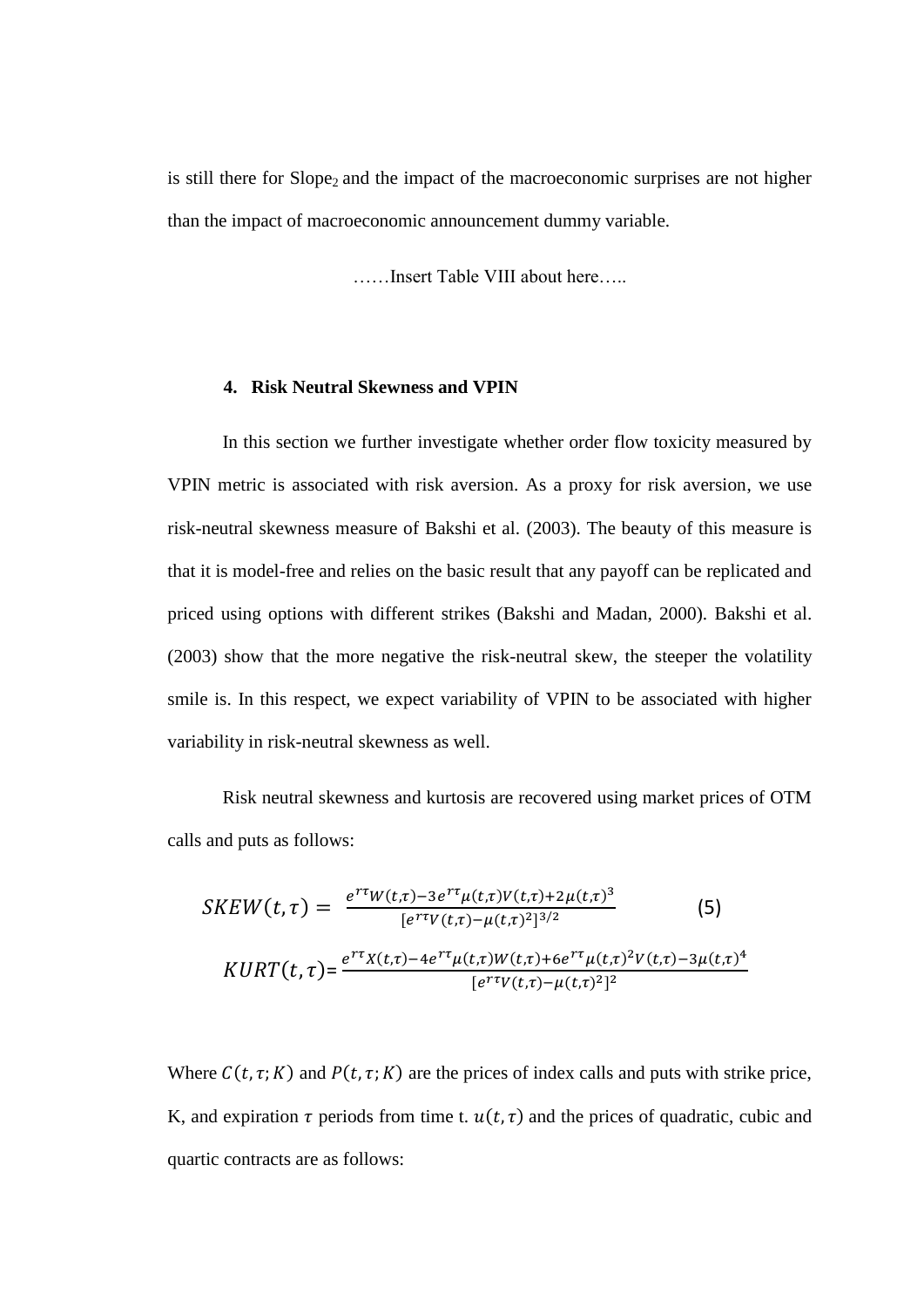$$
u(t,\tau) = e^{\tau\tau} - 1 - \frac{e^{\tau\tau}}{2} V(t,\tau) - \frac{e^{\tau\tau}}{6} W(t,\tau) - \frac{e^{\tau\tau}}{24} X(t,\tau) \qquad (6)
$$

$$
V(t,\tau) = \int_{S(t)}^{\infty} \frac{2\left(1 - \ln\left(\frac{k}{S(t)}\right)\right)}{K^2} C(t,\tau;K)dt
$$

$$
+ \int_{0}^{S(t)} \frac{2(1 + \ln\left(\frac{k}{S(t)}\right))}{K^2} P(t,\tau;K) dK
$$

$$
W(t,\tau) = \int_{S(t)}^{\infty} \frac{6\ln\left(\frac{k}{S(t)}\right) - 3\ln\left(\frac{k}{S(t)}\right)^2}{K^2} C(t,\tau;K) dK
$$

$$
- \int_0^{S(t)} \frac{6\ln\left(\frac{k}{S(t)}\right) + 3\ln\left(\frac{k}{S(t)}\right)^2}{K^2} P(t,\tau;K) dK
$$

$$
X(t,\tau) = \int_{S(t)}^{\infty} \frac{12 \ln\left(\frac{k}{S(t)}\right)^2 - 4 \ln\left(\frac{k}{S(t)}\right)^3}{K^2} C(t,\tau;K) dK
$$

$$
- \int_0^{S(t)} \frac{12 \ln\left(\frac{k}{S(t)}\right)^2 + 4 \ln\left(\frac{k}{S(t)}\right)^3}{K^2} P(t,\tau;K) dK
$$

We use trapezoid estimations to calculate the above integrals as in Dennis and Mayhew (2002) and Conrad et al. (2013) and estimate moments for each volume bucket in our sample.

We then investigate whether VPIN is associated with risk neutral skews using our prior ordinary least squares regression using change in skewness as the dependent variable and including kurtosis as an additional control variable.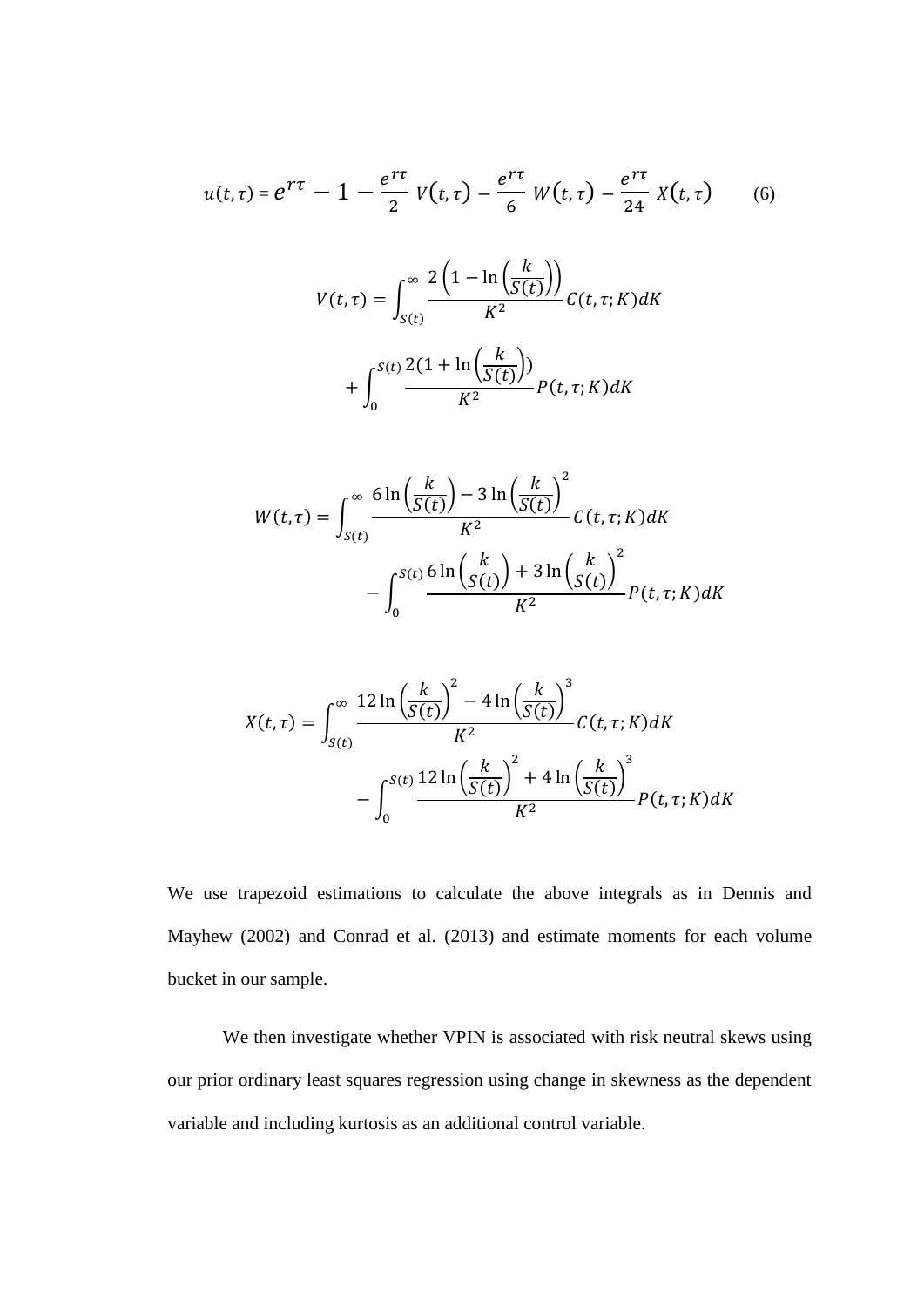$$
\Delta Skew_n = \alpha + \beta_1 Kurt_n + \beta_2 R_n + \beta_3 Time_n + \beta_4 Spread_n + \beta_5 RV_n + \beta_6 NBP_n
$$
  
+  $\beta_7 VPIN_n + e_n$ 

where  $\Delta Skew_n$  is change in skewness and  $Kurt_n$  is defined in Equation (5) and all the other variables are defined as before. Table IX presents the regression results. We observe that among all the factors, time-to-maturity and VPIN are the ones that are significantly associated with changes in risk-neutral skewness. In line with our expectations there is a positive relation between VPIN and change in skewness. This suggests that at high levels of order flow toxicity, market risk aversion changes as well. This finding serves as a robustness check for the significant positive relation we find between change in slope and VPIN as we did not depend on any model when we calculated risk neutral skewness.

### **5. Conclusion**

This paper examines the high frequency characteristics of S&P 500 index options' implied volatility skew. Slope of implied volatility skew is a good proxy for jump risk and investor risk aversion. In an attempt to explain changes in implied volatility skew, we examine a range of microstructure variables including the level of market order flow toxicity proxied by VPIN metric. Our analysis is carried out in equal volume bars that match the arrival rate of information to the market. Results document a statistically significant relation between slope and order flow toxicity even after controlling for liquidity, volatility and momentum effects, transaction costs and net buying pressure. In this respect, option pricing models may benefit from incorporating a measure of market makers' adverse selection risk.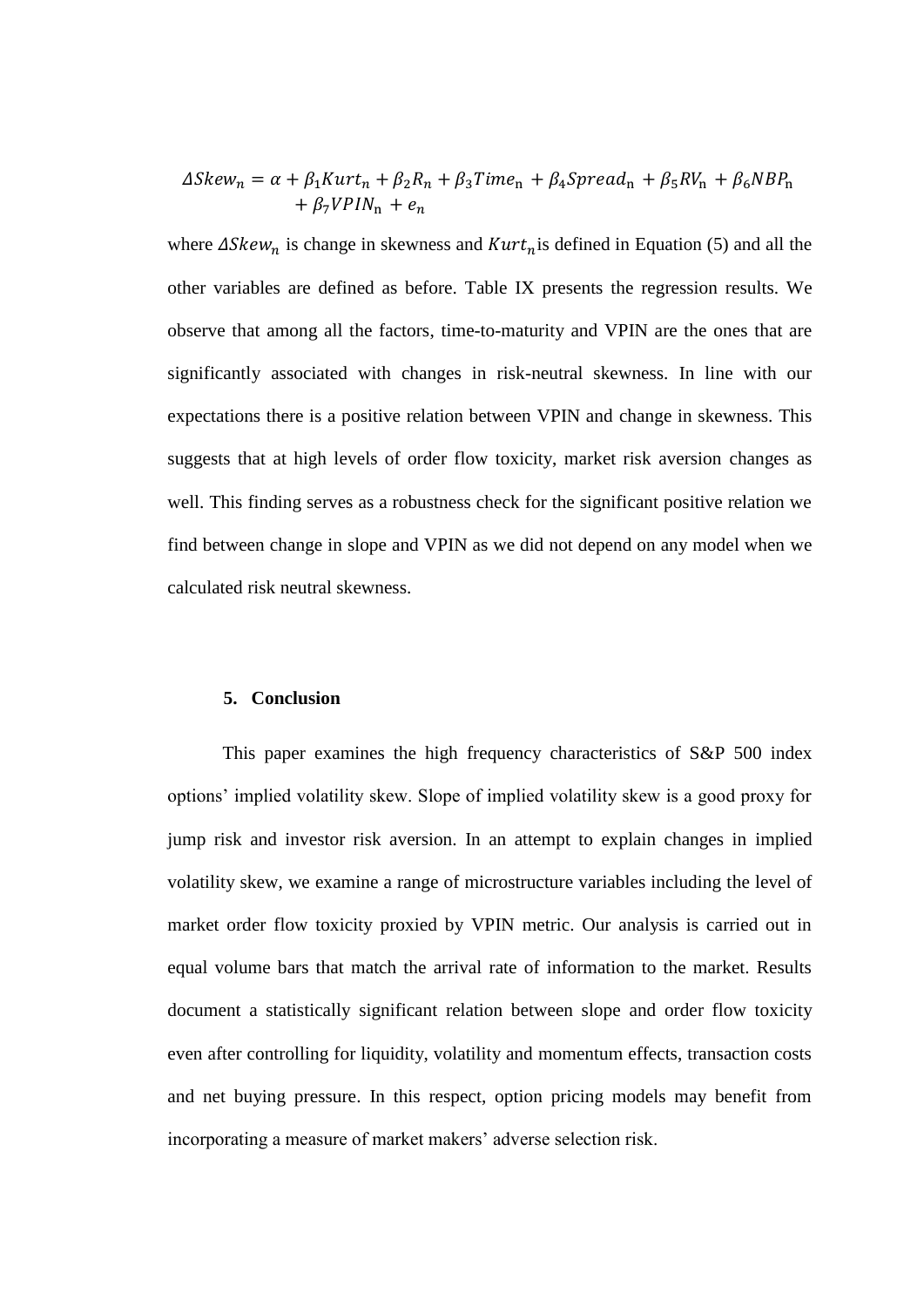We further analyze the relation between VPIN and slope at macroeconomic announcement times. Informed traders try to time their trades at times of high level of trading and liquidity and macroeconomic announcements provide an avenue for investors to trade more aggressively on their private information. We find that when there is a macroeconomic announcement, the association between VPIN and both measures of slope is weaker. When there is a macroeconomic announcement, the effect of uncertainty resolution seems to dominate and OTM puts are valued more symmetrically in the market relative to ATM calls.

Finally we investigate whether order flow toxicity measured by VPIN metric is associated with risk-neutral skewness which is highly correlated with slope. Risk neutral skewness measure of Bakshi et al. (2003) is model-free and uses prices of options with different strikes. We expect to see a significant relation between risk neutral skewness and VPIN. In line with our expectations, we observe that order flow toxicity and level of private information is significantly associated with investor risk aversion proxied by risk-neutral skewness. A clearer comprehension about the factors that affect the slope and risk-neutral skewness is important for developing new option pricing models and devising proper hedging and investment strategies. Our results justify why traders shall closely monitor slope and skewness to understand how jump risk and risk aversion are evolving during a trading day.

### **Acknowledgements**

We would like to acknowledge financial support from the Scientific and Technological Research Council of Turkey (TUBITAK).

### **References**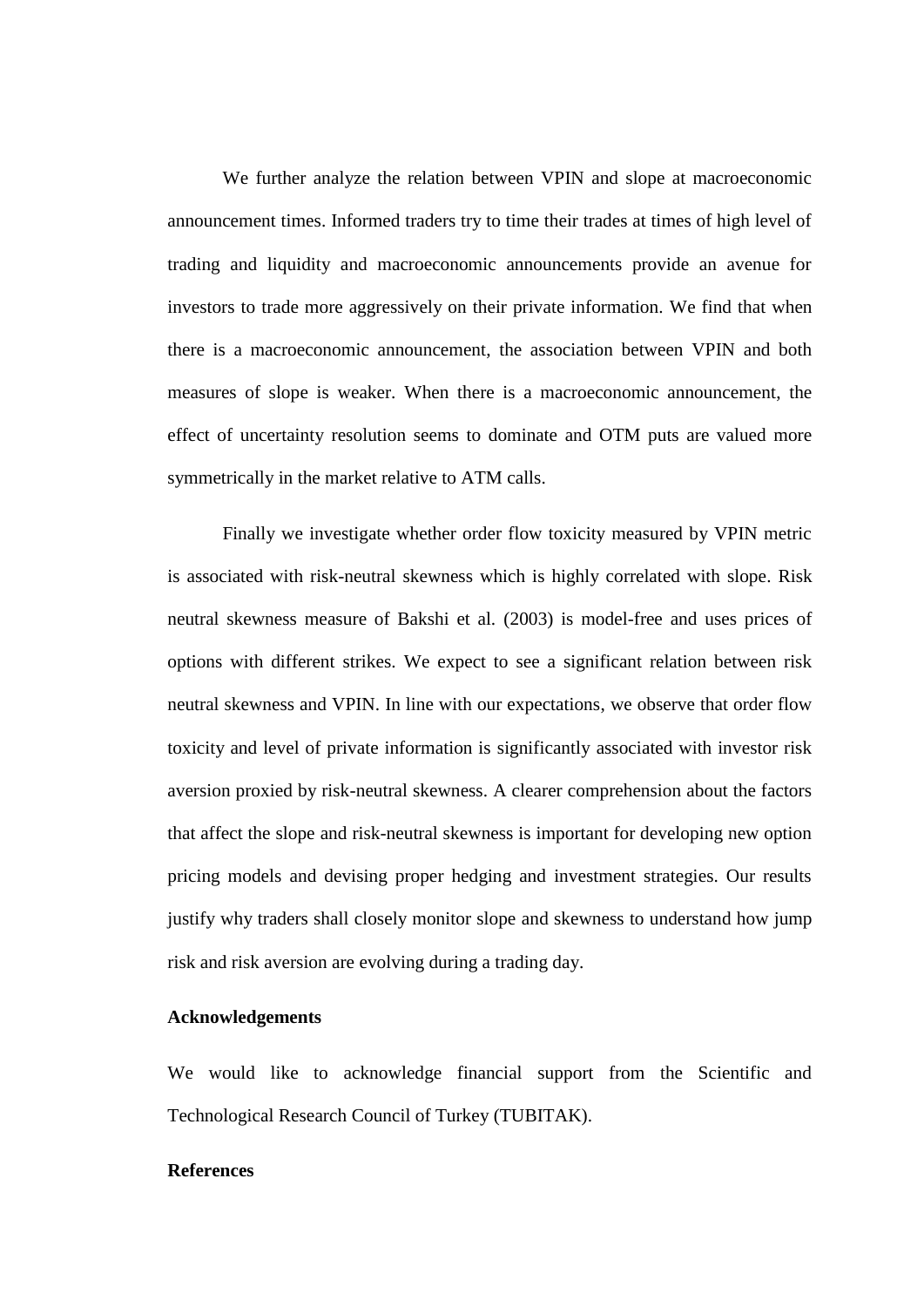Admati, A. R., & Pfleiderer, P., 1988. A theory of intraday patterns: Volume and price variability. Review of Financial Studies, 1(1), 3-40.

Akay, O. O., Cyree, K. B., Griffiths, M. D., Winters, D. B., 2012. What does PIN identify? Evidence from the T-bill market. Journal of Financial Markets, 15(1), 29-46.

Amihud, Y., Mendelson, H., 1986. Asset pricing and the bid-ask spread. Journal of financial Economics, 17(2), 223-249.

Amin, K., Coval, J. D., Seyhun, H. N., 2004. Index Option Prices and Stock Market Momentum\*. The Journal of Business, 77(4), 835-874.

Andersen, T., Bollerslev, T., Diebold, F. X., Labys, P., 2001. "The Distribution of Realized Stock Return Volatility," Journal of Financial Economics, 61, 43-76.

Andersen, T., Bollerslev, T., Diebold, F. 2003a. Some like it smooth, and some like it rough: untangling continuous and jump components in measuring, modeling, and forecasting asset return volatility.

Andersen, T.G., Bollerslev, T., Diebold, F.X., Vega, C., 2003b. "Micro Effects of Macro Announcements: Real-Time Price Discovery in Foreign Exchange," American Economic Review, 93, 38-62.

Andersen, T. G., Bollerslev, T., Diebold, F. X., 2007a. Roughing it up: Including jump components in the measurement, modeling, and forecasting of return volatility. The Review of Economics and Statistics, 89(4), 701-720.

Andersen, T. G., Bollerslev, T., Diebold, F. X., Vega, C., 2007b. Real-time price discovery in global stock, bond and foreign exchange markets. Journal of International Economics, 73(2), 251-277.

Bakshi, G., Madan, D., 2000. Spanning and derivative-security valuation. Journal of Financial Economics, 55(2), 205-238.

Bakshi, G., Kapadia, N., Madan, D., 2003. Stock return characteristics, skew laws, and the differential pricing of individual equity options. Review of Financial Studies, 16(1), 101-143.

Bates, D. S., 1996. Jumps and stochastic volatility: Exchange rate processes implicit in Deutsche Mark options. Review of financial studies, 9(1), 69-107.

Bernile, G., Hu, J., Tang, Y., 2014. Can information be locked-up? Informed trading ahead of macro-news announcements. Informed Trading Ahead of Macro-News Announcements.

Bollen, N. P., Whaley, R. E., 2004. Does net buying pressure affect the shape of implied volatility functions? The Journal of Finance, 59(2), 711-753.

Buraschi, A., Jiltsov, A., 2006. Model uncertainty and option markets with heterogeneous beliefs. The Journal of Finance, 61(6), 2841-2897.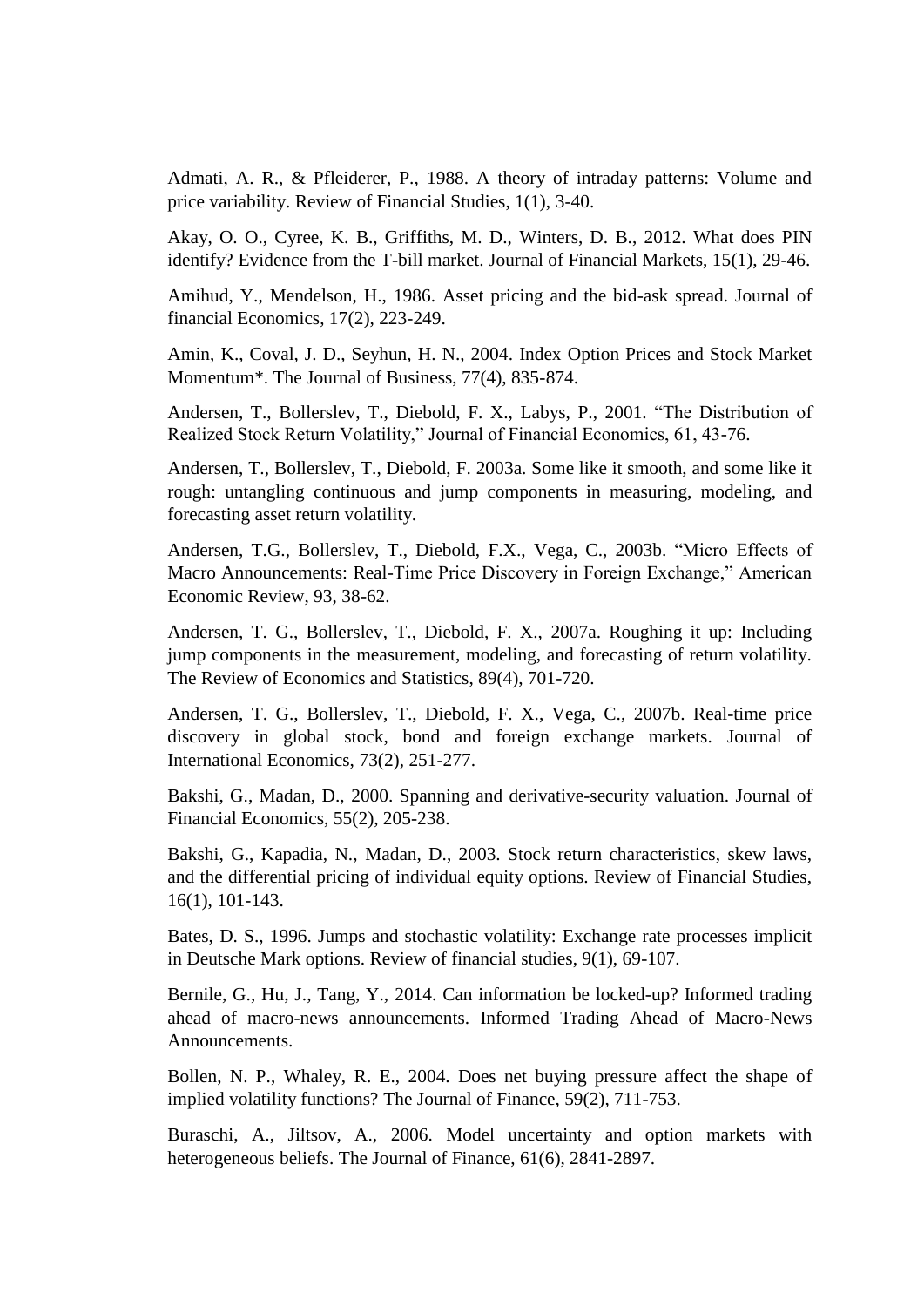Cetin, U., Jarrow, R., Protter, P., Warachka, M., 2006. Pricing options in an extended Black Scholes economy with illiquidity: Theory and empirical evidence. Review of Financial Studies, 19(2), 493-529.

Chou, R. K., Chung, S. L., Hsiao, Y. J., Wang, Y. H., 2011. The impact of liquidity on option prices. Journal of Futures Markets, 31(12), 1116-1141.

Conrad, J., Dittmar, R. F., Ghysels, E., 2013. Ex ante skewness and expected stock returns. The Journal of Finance, 68(1), 85-124.

Cremers, M., Driessen, J., Maenhout, P., Weinbaum, D., 2008. Individual stockoption prices and credit spreads. Journal of Banking & Finance, 32(12), 2706-2715.

Cremers, M., & Weinbaum, D., 2010. Deviations from put-call parity and stock return predictability. Journal of Financial and Quantitative Analysis, 45(2), 335.

Dennis, P., & Mayhew, S., 2002. Risk-neutral skewness: Evidence from stock options. Journal of Financial and Quantitative Analysis, 37(03), 471-493.

Deuskar, P., Gupta, A., Subrahmanyam, M. G., 2008. The economic determinants of interest rate option smiles. Journal of Banking & Finance, 32(5), 714-728.

Deuskar, P., Gupta, A., Subrahmanyam, M. G., 2011. Liquidity effect in OTC options markets: Premium or discount? Journal of Financial Markets, 14(1), 127-160.

Duan, J. C., Wei, J., 2009. Systematic risk and the price structure of individual equity options. Review of Financial Studies, 22(5), 1981-2006.

Duarte, J., Young, L., 2009. Why is < i > PIN < i > priced?. Journal of Financial Economics, 91(2), 119-138.

Dumas, B., Fleming, J., Whaley, R. E., 1998. Implied volatility functions: Empirical tests. The Journal of Finance, 53(6), 2059-2106.

Easley, D. and M. O'Hara, 1992. Time and the process of security price adjustment. The Journal of finance, 47(2), 577-605.

Easley, D., Kiefer, N. M., O'hara, M., Paperman, J. B., 1996. Liquidity, information, and infrequently traded stocks. The Journal of Finance, 51(4), 1405-1436.

Easley, D., de Prado, M. M. L., O'Hara, M., 2012. Flow toxicity and liquidity in a high-frequency world. Review of Financial Studies, 25(5), 1457-1493.

Ederington, L. H., Lee, J. H., 1996. The creation and resolution of market uncertainty: the impact of information releases on implied volatility. Journal of Financial and Quantitative Analysis, 31(4).

Ederington, L. H., Guan, W., 2002. Why are those options smiling?. The Journal of Derivatives, 10(2), 9-34.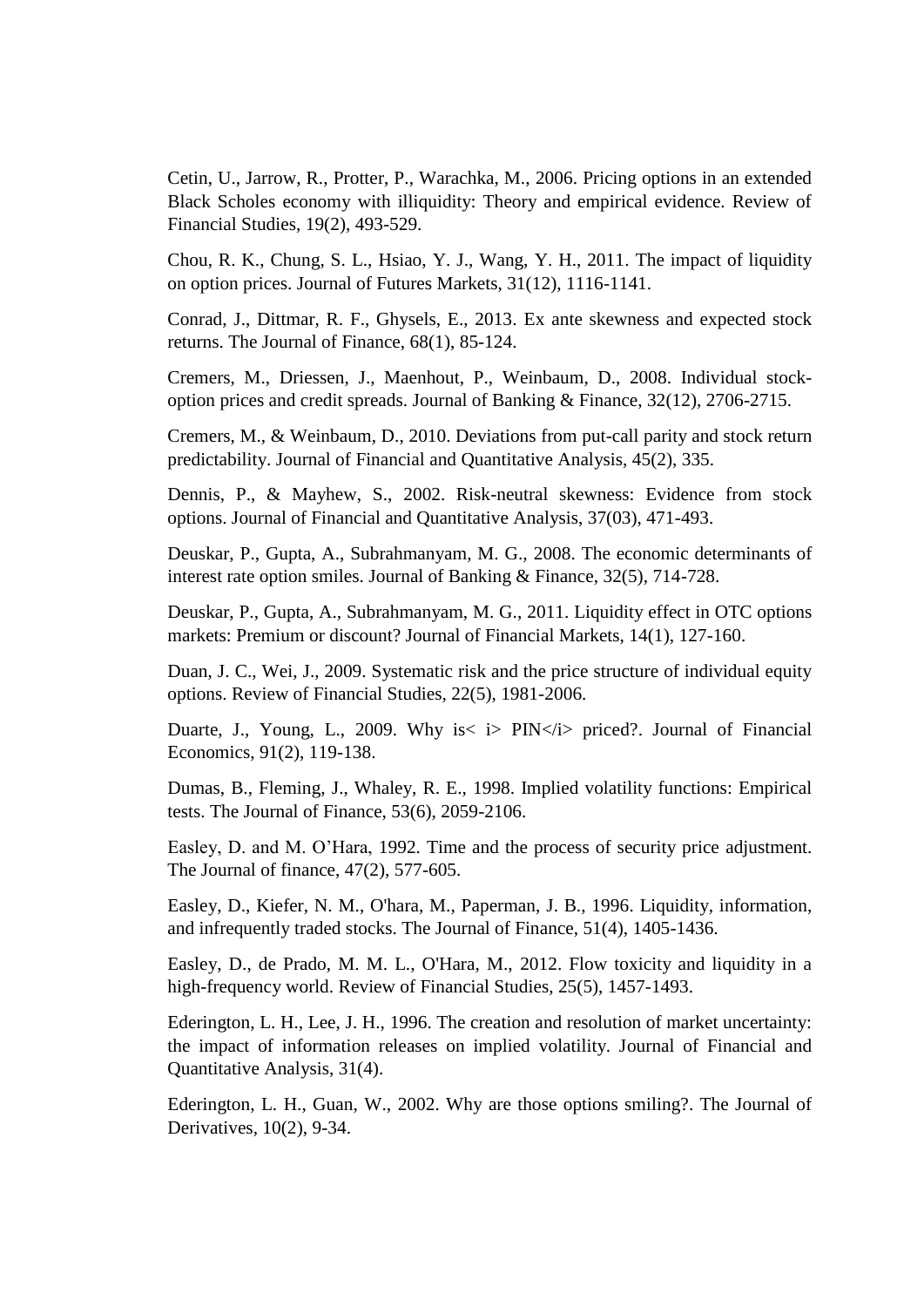Feng, S. P., Hung, M. W., Wang, Y. H., 2014. Option pricing with stochastic liquidity risk: Theory and evidence. Journal of Financial Markets, 18, 77-95.

Garleanu, N., Pedersen, L. H., Poteshman, A. M., 2009. Demand-based option pricing. Review of Financial Studies, 22(10), 4259-4299.

Gençay, R., Dacorogna, M., Muller, U. A., Pictet, O., Olsen, R., 2001. An introduction to high-frequency finance. Access Online via Elsevier.

Green, T. C., 2004. Economic news and the impact of trading on bond prices. The Journal of Finance, 59(3), 1201-1234.

Han, B., 2008.. Investor sentiment and option prices. Review of Financial Studies, 21(1), 387-414.Hasbrouck, Joel. "The summary informativeness of stock trades: An econometric analysis." Review of Financial Studies 4.3 (1991): 571-595.

Heston, S. L., 1993. A closed-form solution for options with stochastic volatility with applications to bond and currency options. Review of financial studies, 6(2), 327-343.

Hull, J., 1993. Options, Futures, and Other Derivative Securities. Prentice-Hall, Inc, Englewood Cliffs, NJ (1993)

Kandel, E., Pearson, N. D., 1995. Differential interpretation of public signals and trade in speculative markets. Journal of Political Economy, 831-872.

Kearney, A. A., Lombra, R. E., 2004. Stock market volatility, the news, and monetary policy. Journal of economics and finance, 28(2), 252-259.

Kim, J. B., Zhang, L., 2010. Financial Reporting Opacity and Expected Crash Risk: Evidence from Implied Volatility Smirks. Available at SSRN 1649182.

Lee, C., & Ready, M. J. 1991. Inferring trade direction from intraday data. The Journal of Finance, 46(2), 733-746.

Longstaff, F. A., 1995. Option pricing and the martingale restriction. Review of Financial Studies, 8(4), 1091-1124.

MacBeth, J. D., Merville, L. J., 1979. An Empirical Examination of the Black‐Scholes Call Option Pricing Model. The Journal of Finance, 34(5), 1173-1186.

Nordén, L., Xu, C., 2012. Option happiness and liquidity: Is the dynamics of the volatility smirk affected by relative option liquidity?. Journal of Futures Markets, 32(1), 47-74.

Onan, M., Salih, A., Yasar, B., 2014. Impact of Macroeconomic Announcements on Implied Volatility Slope of SPX Options and VIX. Finance Research Letters.

Pasquariello, P.,Vega, C., 2007. Informed and strategic order flow in the bond markets. Review of Financial Studies, 20(6), 1975-2019.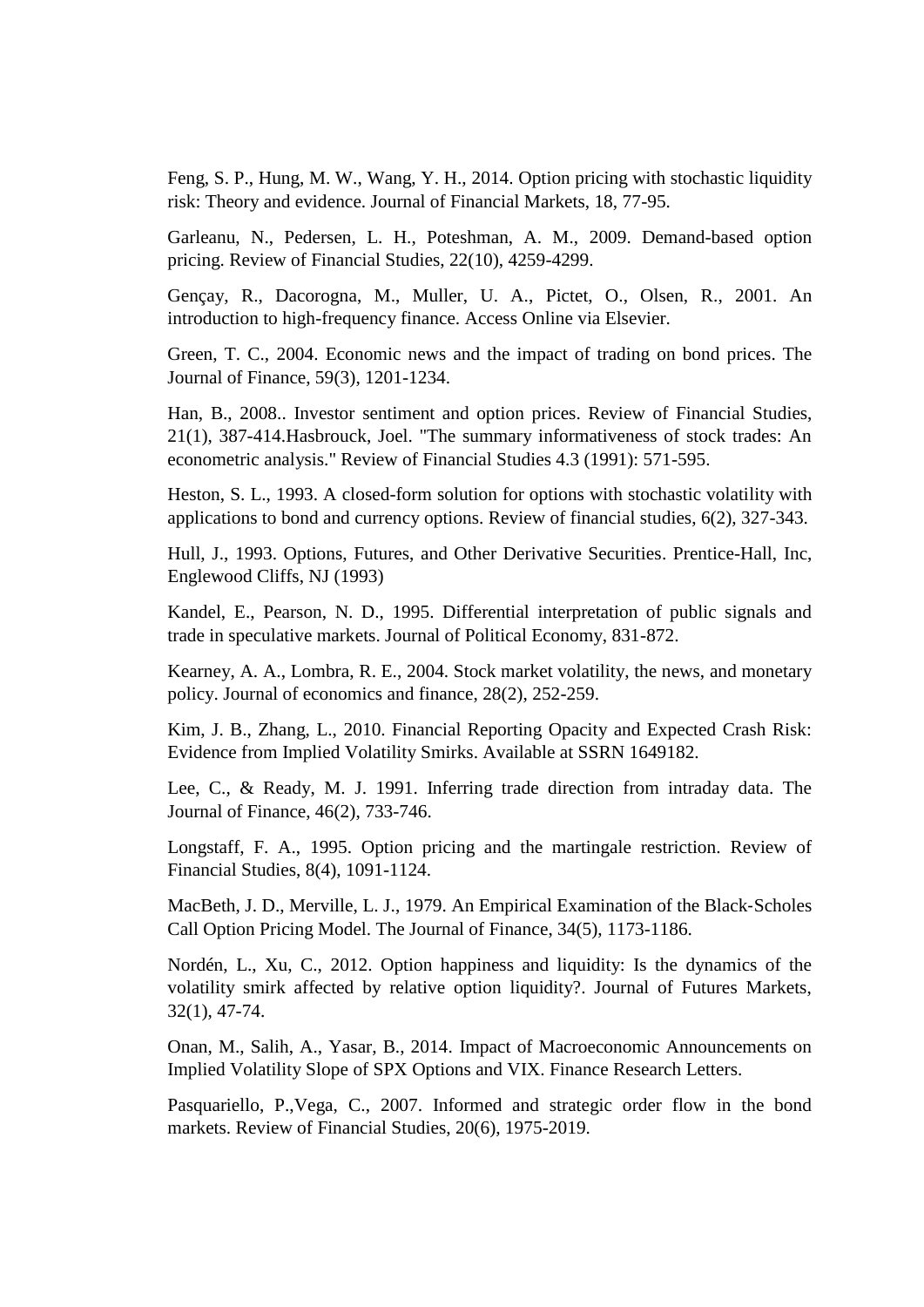Pena, I., Rubio, G., Serna, G., 1999. Why do we smile? On the determinants of the implied volatility function. Journal of Banking & Finance, 23(8), 1151-1179.

Rubinstein, M., 1985. Nonparametric tests of alternative option pricing models using all reported trades and quotes on the 30 most active CBOE option classes from August 23, 1976 through August 31, 1978. The Journal of Finance, 40(2), 455-480.

Santa-Clara, P., Yan, S., 2010. Crashes, volatility, and the equity premium: Lessons from S&P 500 options. The Review of Economics and Statistics, 92(2), 435-451.

Toft, K. B., Prucyk, B., 1997. Options on leveraged equity: Theory and empirical tests. The Journal of Finance, 52(3), 1151-1180.

Xing, Y., Zhang, X., Zhao, R., 2010. What does the individual option volatility smirk tell us about future equity returns? Journal of Financial and Quantitative Analysis, 45(3), 641.

Yan, S., 2011. Jump risk, stock returns, and slope of implied volatility smile. Journal of Financial Economics, 99(1), 216-233.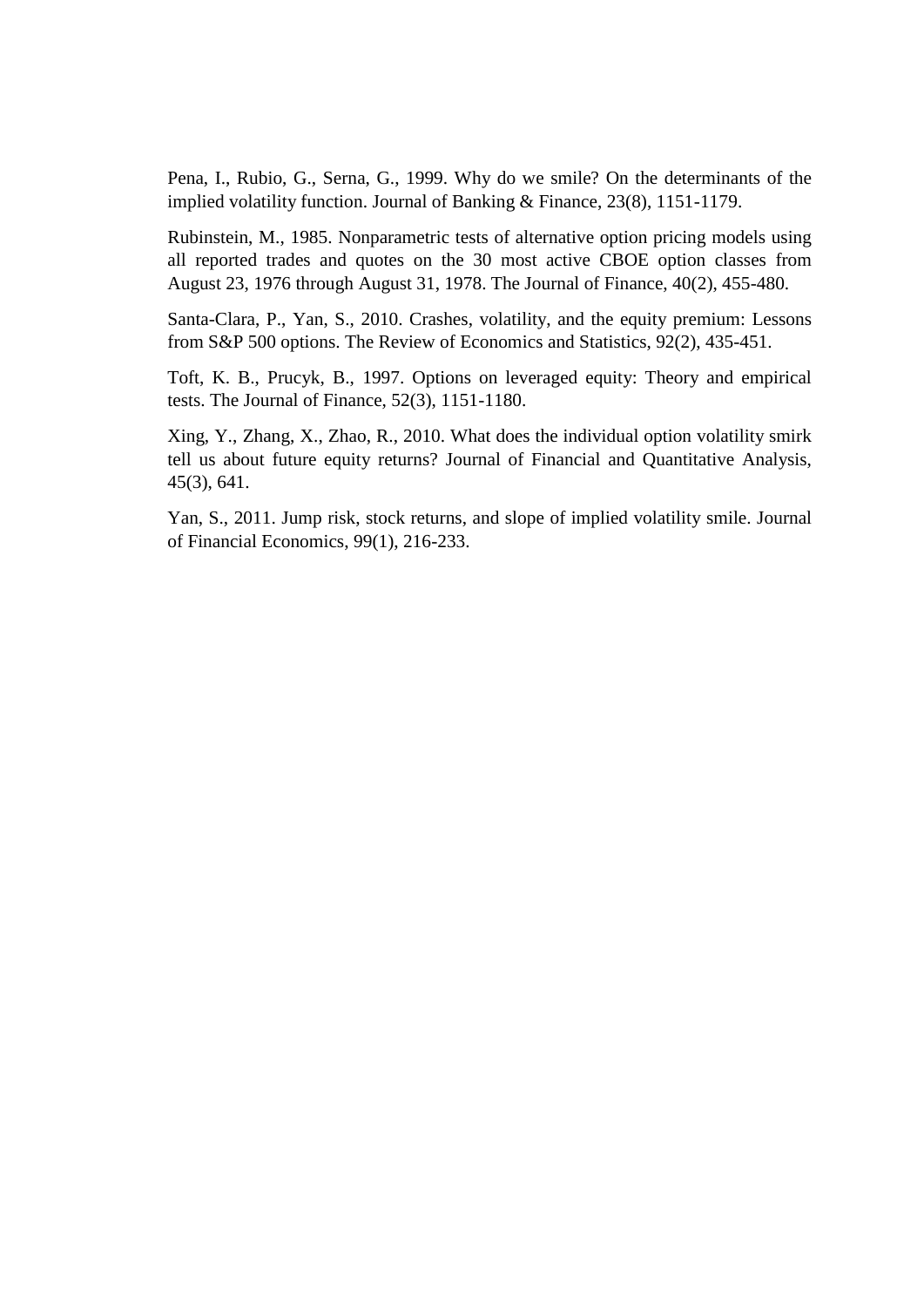

Figure 1: Intraday behavior of S&P 500 trading Figure shows the intraday (thirty-min) behavior of average number of contracts and average dollar volume for SPX thirty-day options for a total observations of 585,991 during 2006.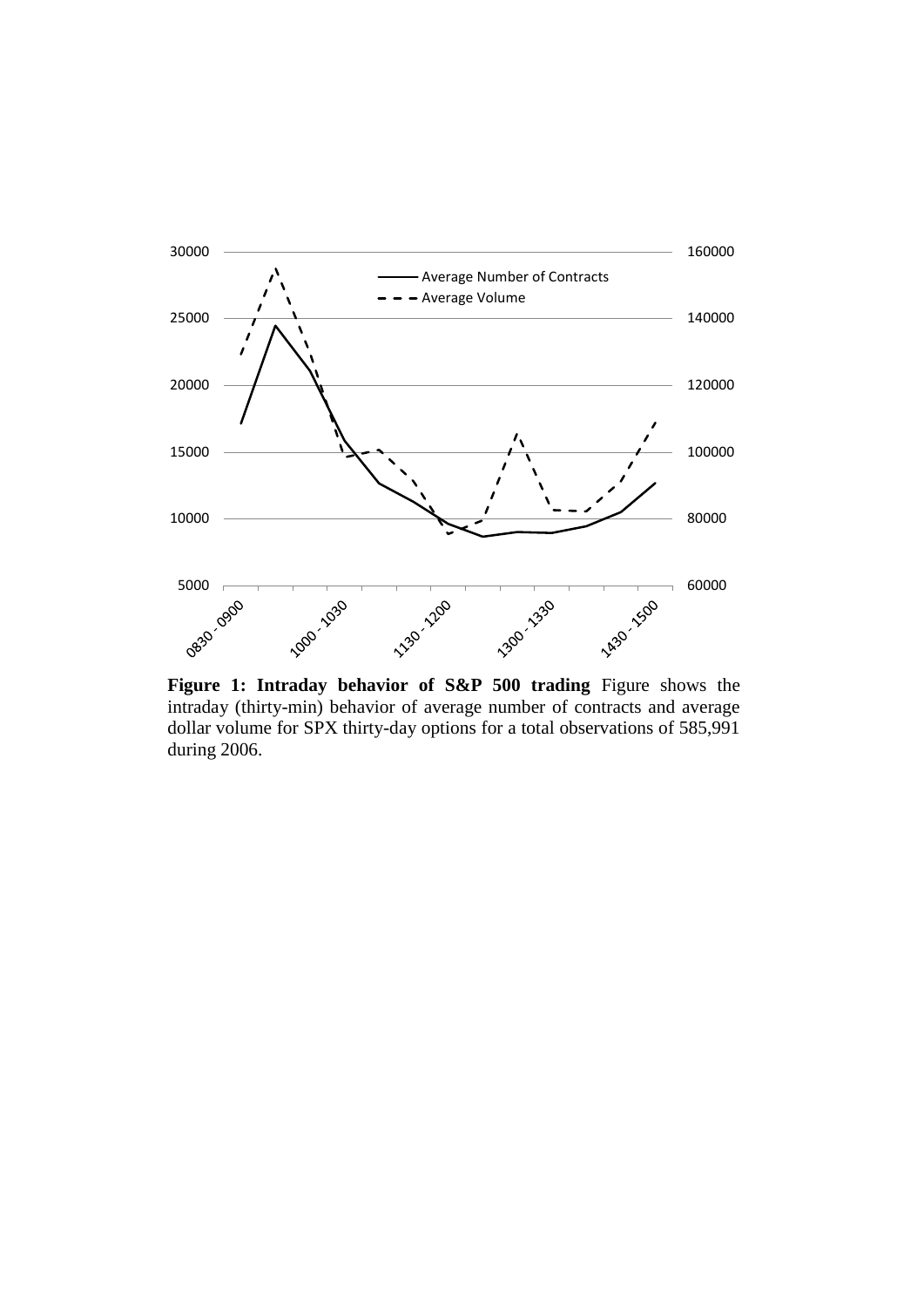

**Figure 2. Option Implied Volatilities.** Figure plots the average implied volatilities of call and put options as a function of moneyness for the SPX Options during 2006 using high frequency data.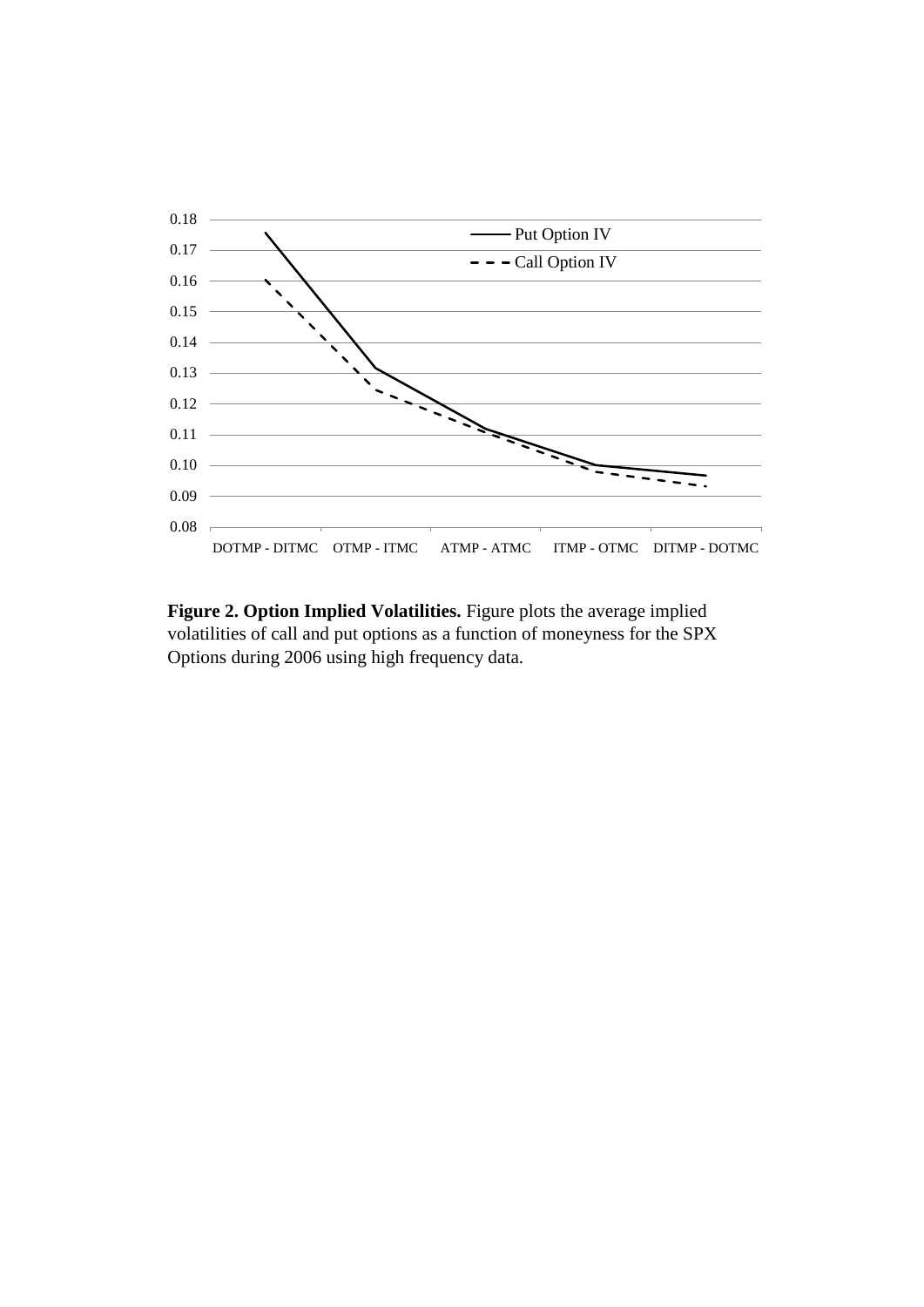



**Figure 3. Behavior of Slope at Announcements in Volume Time.** Figure plots the average of slope for each volume bucket corresponding to the announcement time t during 2006. Pre-announcement and post-announcement means of slope are also included up to 15 volume buckets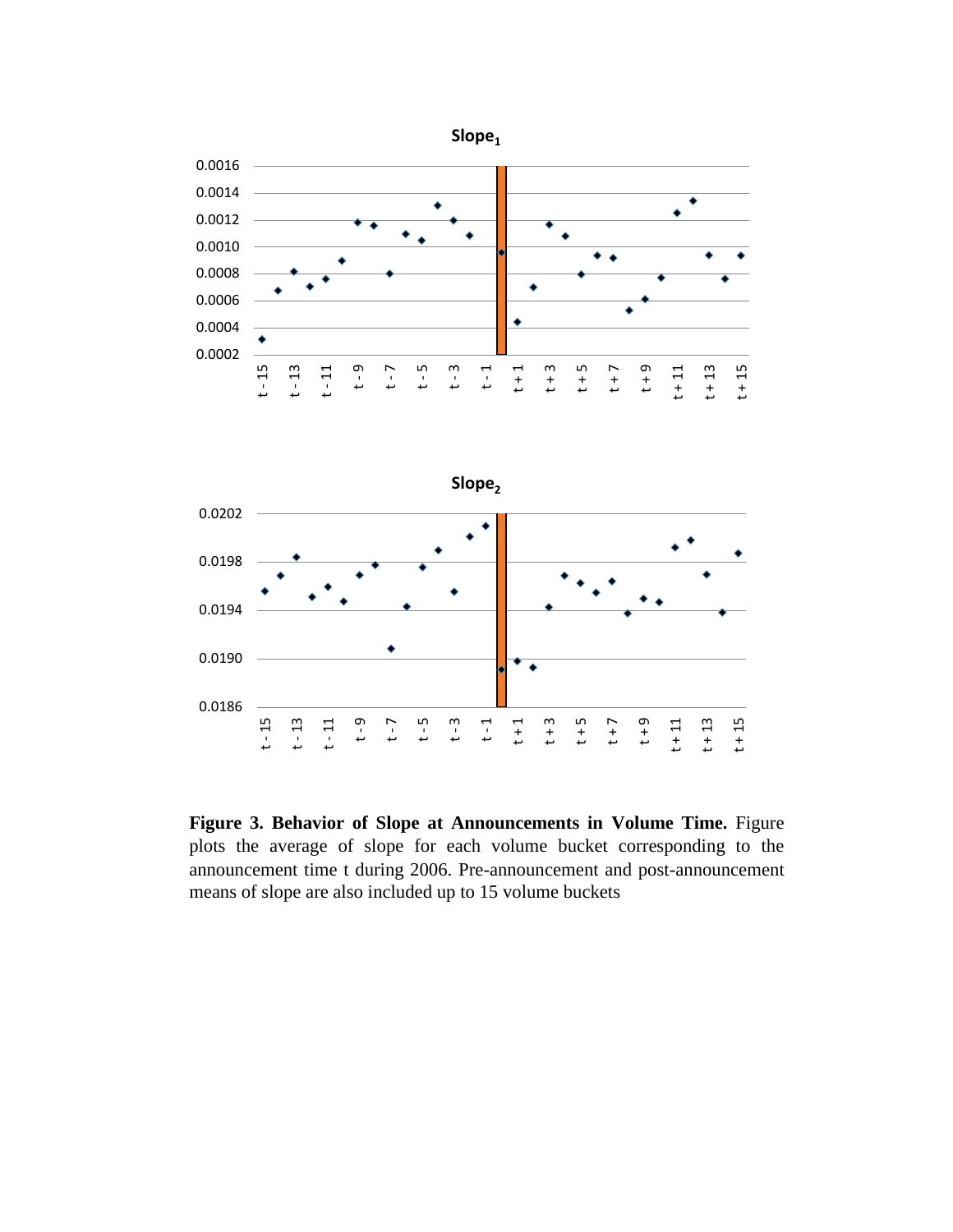

**Figure 4. Behavior of VPIN at Announcements in Volume Time.** Figure plots average of VPINs for each volume bucket corresponding to the announcement time t during 2006. Pre-announcement and post-announcement means of VPIN are also included up to 15 volume buckets. Length of the sample window that VPIN is updated on a rolling basis is 5.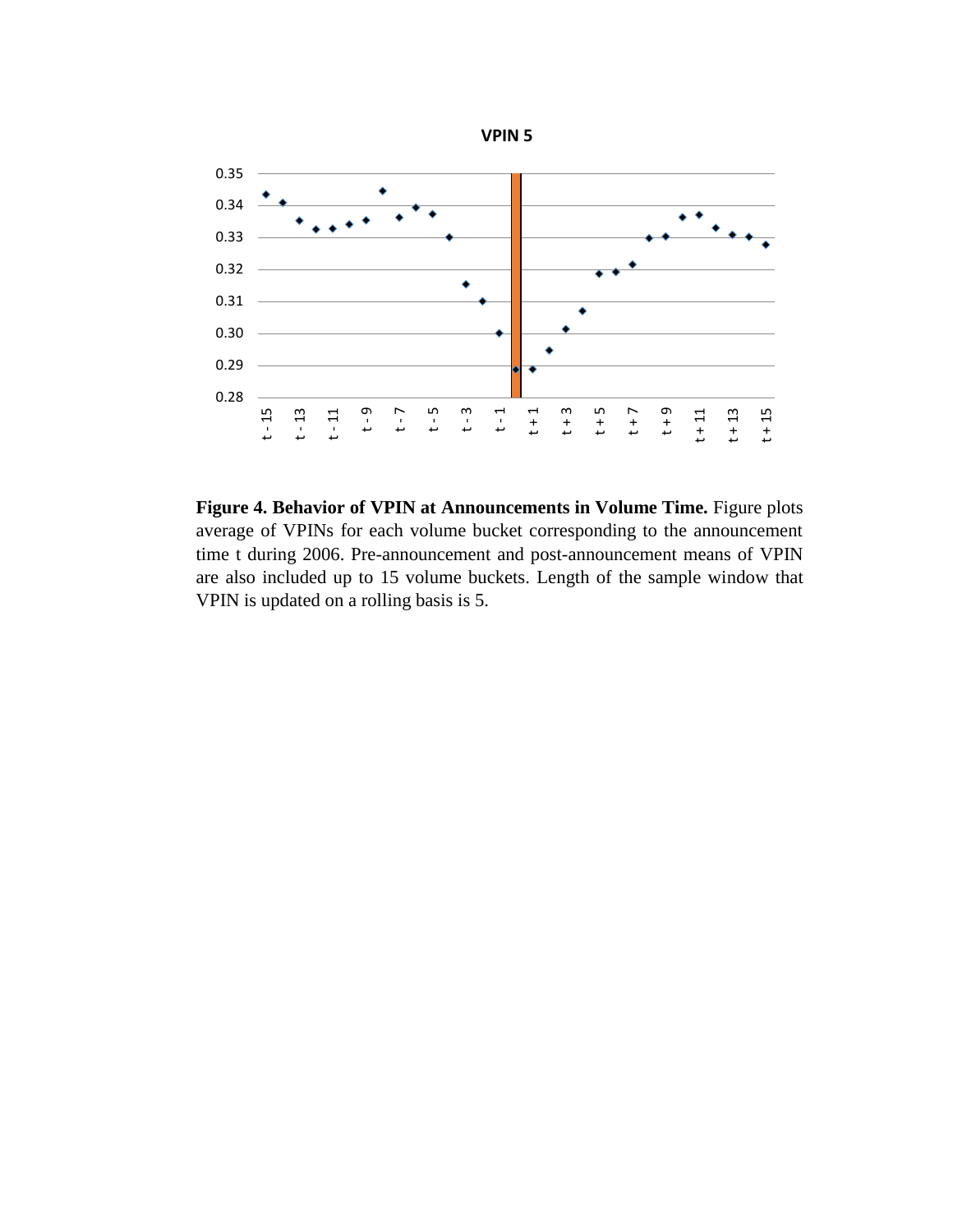# **Table I**

# **Moneyness Category Definitions of S&P 500 Index Options**

Table presents delta upper and lower bounds of the moneyness categories of S&P 500 Index Options. Options with absolute deltas below 0.02 and above 0.98 are excluded.

| <b>Option Category</b>                       | <b>Lower Bound</b> | <b>Call Option Delta Call Option Delta</b><br><b>Upper Bound</b> |
|----------------------------------------------|--------------------|------------------------------------------------------------------|
| DITMC - Deep in the money call<br>option     | 0,875              | 0,98                                                             |
| ITMC - In the money call option              | 0,625              | 0,875                                                            |
| ATMC - At the money call option              | 0,375              | 0,625                                                            |
| OTMC - Out of the money call<br>option       | 0,125              | 0,375                                                            |
| DOTMC - Deep out of the money<br>call option | 0,02               | 0,125                                                            |

| <b>Option Category</b>                      | <b>Put Option Delta</b><br><b>Lower Bound</b> | <b>Put Option Delta</b><br><b>Upper Bound</b> |
|---------------------------------------------|-----------------------------------------------|-----------------------------------------------|
| DITMP - Deep in the money put<br>option     | $-0.98$                                       | $-0,875$                                      |
| ITMP - In the money put option              | $-0,875$                                      | $-0,625$                                      |
| ATMP - At the money put option              | $-0,625$                                      | $-0,375$                                      |
| OTMP - Out of the money put<br>option       | $-0,375$                                      | $-0,125$                                      |
| DOTMP - Deep out of the money<br>put option | $-0,125$                                      | $-0,02$                                       |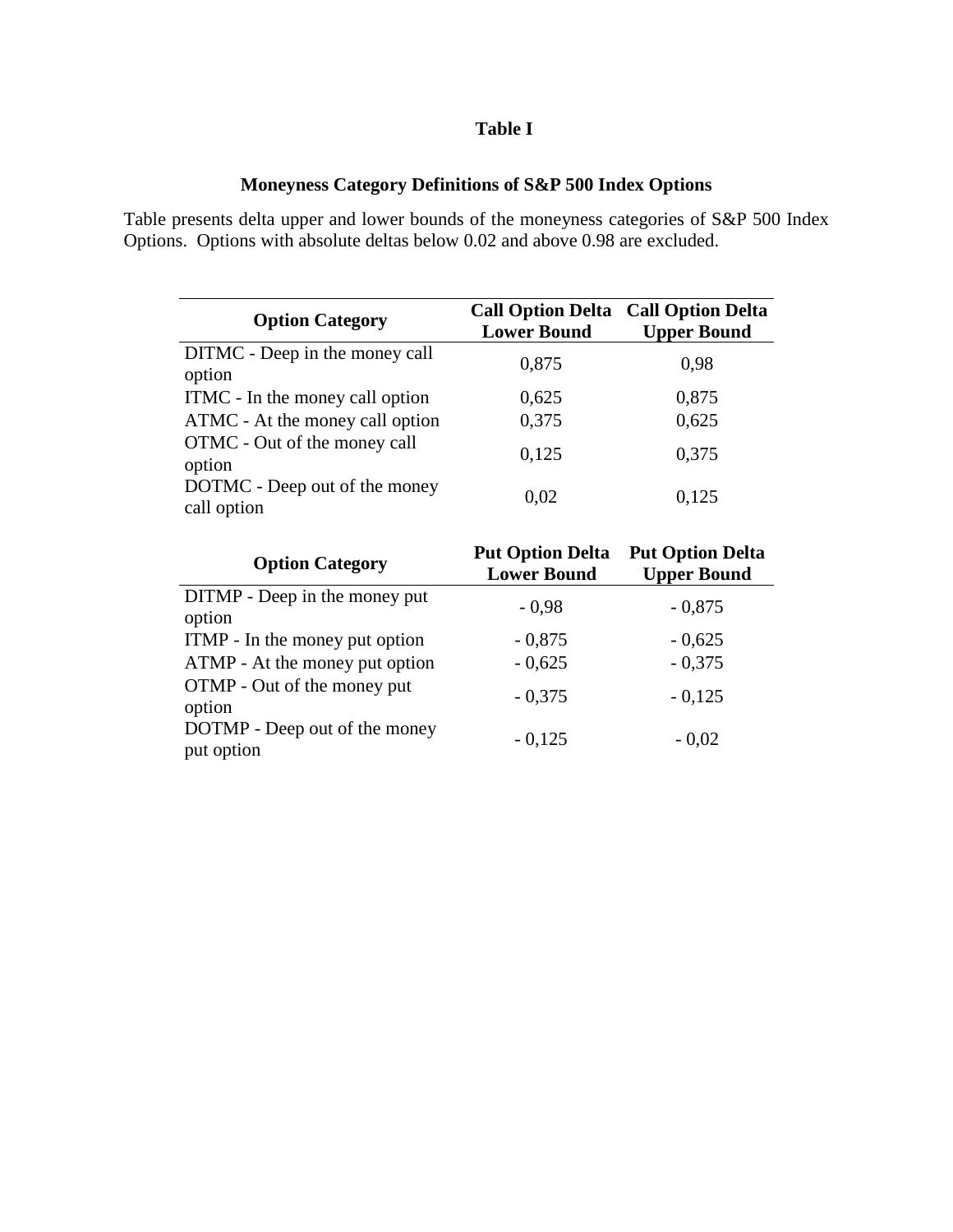### **Table II**

### **Distribution of Buyer/Seller Motivated S&P 500 Index Option Trades**

Table presents the distribution of buyer/seller motivated S&P 500 Index options traded on Chicago Board Options Exchange in 2006 subject to filtration discussed in section 2.1. We use Lee and Ready (1991) algorithm to classify trades. According to this algorithm, transactions that occur at prices higher (lower) than the quote midpoint are classified as buyer-initiated (sellerinitiated). Transactions that occur at a price that equals the quote midpoint but is higher (lower) than the previous transaction price are classified as buyer-initiated (seller-initiated). Transactions that occur at a price that equals both the quote midpoint and the previous transaction price but is higher (lower) than the last different transaction price are classified as being buyer-initiated (seller-initiated). We discard unidentified trades which constitute 1.3% of the population.

| <b>Identification Type</b> | <b>Number of Trades</b> | <b>Prop. of Total</b> |
|----------------------------|-------------------------|-----------------------|
| Buy                        | 256,332                 | 53.2%                 |
| Sell                       | 219,081                 | 45.5%                 |
| Unidentified               | 6,317                   | 1.3%                  |
| Total                      | 481,730                 | 100.0%                |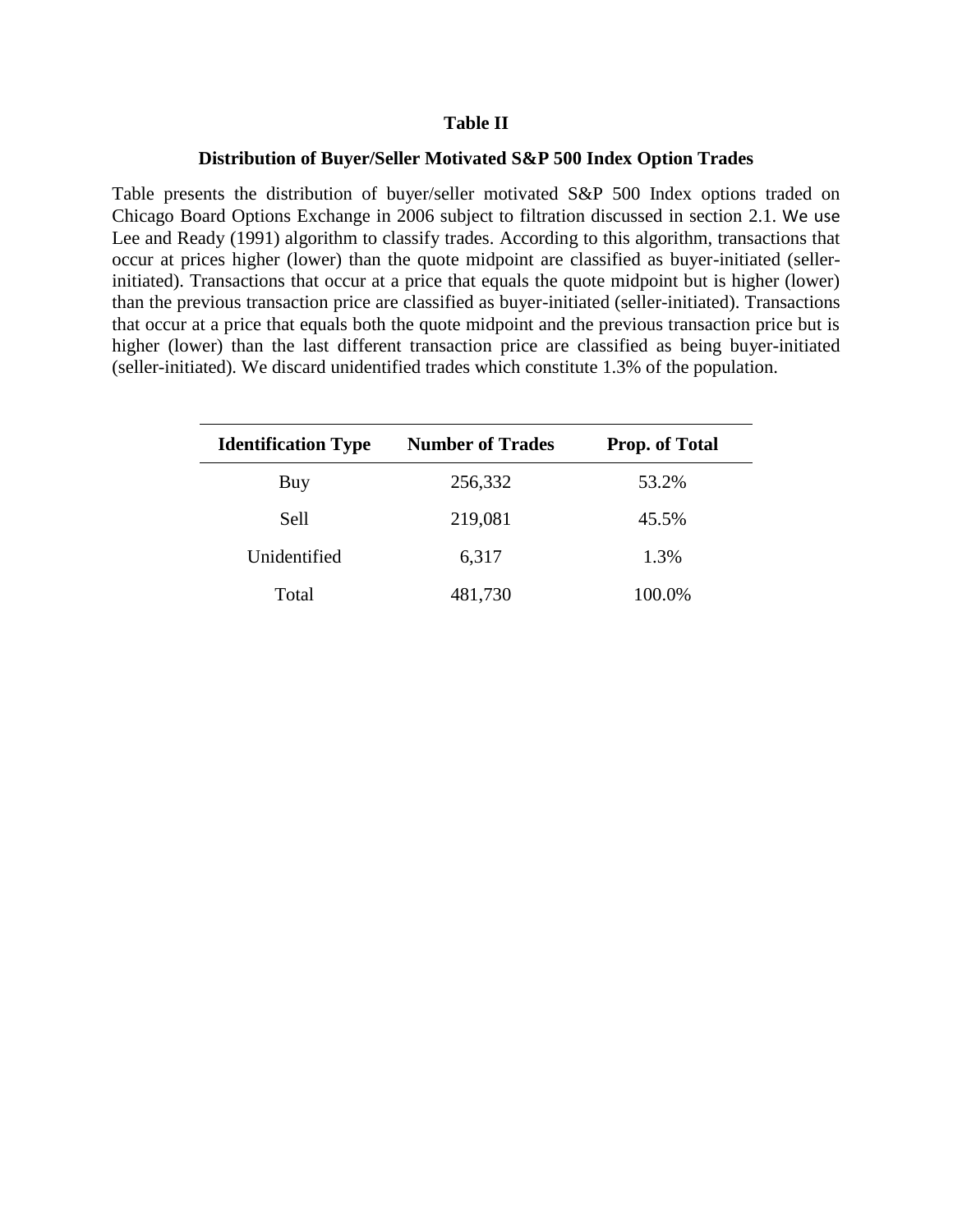# **Table III**

# **Summary of Net Buying Pressure for S&P 500 Index Options**

Table presents the distribution of buyer/seller motivated S&P 500 Index options, traded on Chicago Board Options Exchange in 2006 subject to filtration discussed in section 2.1, according to moneyness categories. Moneyness category definitions are as in Table I. *Net* is the difference between buyer and seller motivated trades.

|              | Category     | <b>Buy</b> | <b>Sell</b> | <b>Net</b> | <b>Total</b> | Prop. of<br>Total $(\% )$ |
|--------------|--------------|------------|-------------|------------|--------------|---------------------------|
|              | <b>DITMC</b> | 195,785    | 114,15      | 81,635     | 309,935      | 0.7                       |
|              | <b>ITMC</b>  | 543,831    | 543,418     | 413        | 1,087,249    | 2.5                       |
|              | <b>ATMC</b>  | 2,446,186  | 2,249,534   | 196,652    | 4,695,720    | 10.9                      |
| <b>CALLS</b> | <b>OTMC</b>  | 2,010,184  | 1,632,883   | 377,301    | 3,643,067    | 8.5                       |
|              | <b>DOTMC</b> | 2,576,943  | 2,593,281   | $-16,338$  | 5,170,224    | 12.0                      |
|              | <b>TOTAL</b> | 7,772,929  | 7,133,266   | 639,663    | 14,906,195   | 34.7                      |
|              |              |            |             |            |              |                           |
|              | <b>DITMP</b> | 48,866     | 15,012      | 33,854     | 63,878       | 0.1                       |
|              | <b>ITMP</b>  | 167,299    | 213,136     | $-45,837$  | 380,435      | 0.9                       |
| <b>PUTS</b>  | <b>ATMP</b>  | 2,383,708  | 2,229,217   | 154,491    | 4,612,925    | 10.7                      |
|              | <b>OTMP</b>  | 3,899,926  | 3,492,139   | 407,787    | 7,392,065    | 17.2                      |
|              | <b>DOTMP</b> | 7,782,305  | 7,810,069   | $-27,764$  | 15,592,374   | 36.3                      |
|              | <b>TOTAL</b> | 14,282,104 | 13,759,573  | 522,531    | 28,041,677   | 65.3                      |
| ALL          |              | 22,055,033 | 20,892,839  | 1,162,194  | 42,947,872   | 100.0                     |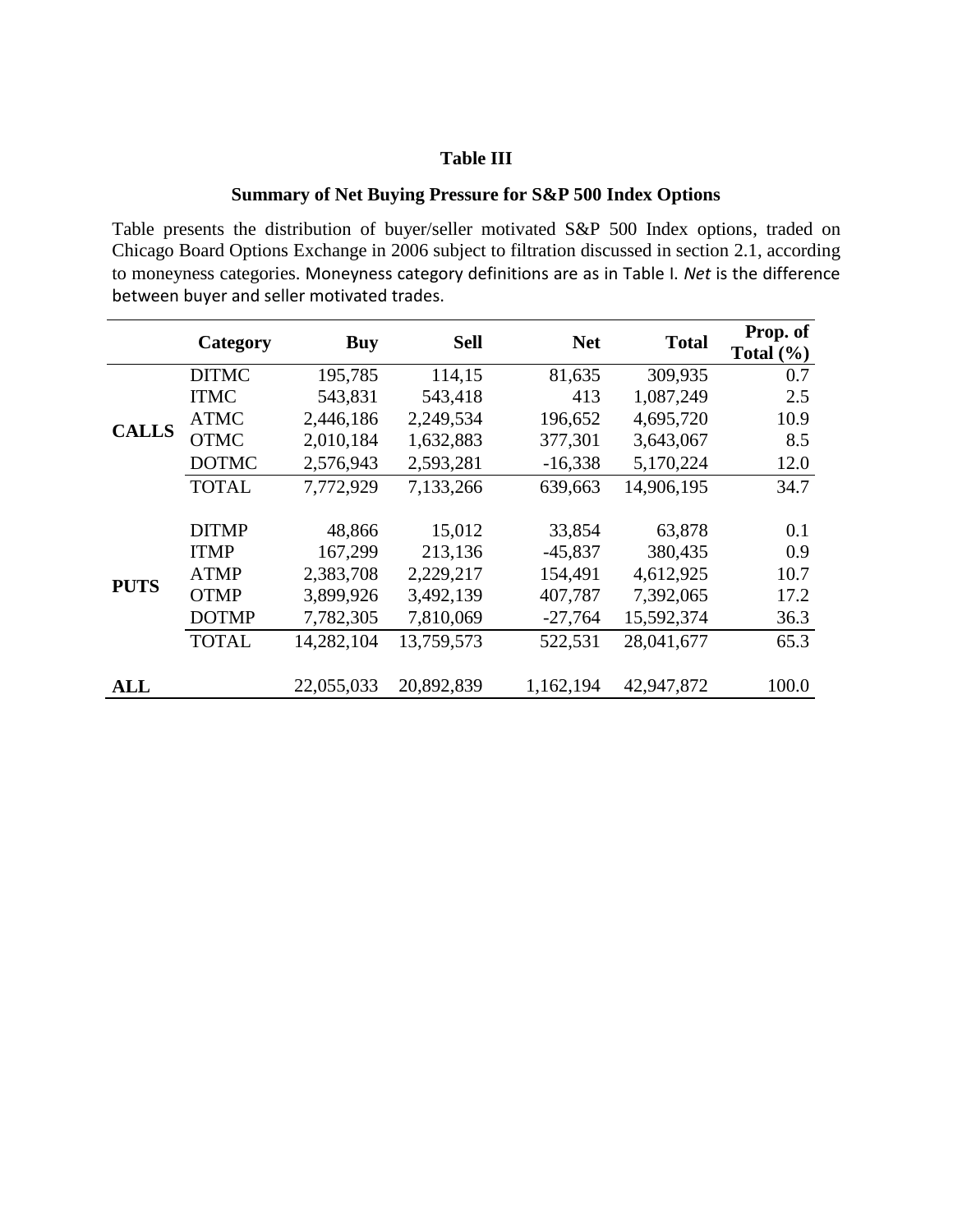# **Table IV**

### **Summary Statistics**

Table lists the summary statistics for our variables. *VPIN* is the order flow toxicity metric calculated as in Equation (2). *Calls NBP (Puts NBP)* is the net buying pressure calculated as the difference between buyer motivated and seller motivated trades. *Calls Imp. Volatility (Puts Imp. Volatility)* is the average of implied volatilities for calls (puts). *Calls Spread (Puts Spread)* is the relative bid-ask spread, namely bid-ask spread divided by an option's mid quote for calls (puts). *Slope* is one of the two measures of slope defined in Equation (1). *Index* is index level. *Index Return* is the index return computed from volume bar n-13 to n-1. *Real. Volatility* is realized volatility which is the sum of squared five-min returns during each day. *VIX* is the CBOE's volatility index for the S&P 500 index return.

| <b>Variable Name</b>    | Min         | <b>Median</b> | <b>Max</b> | Mean    |         | Std. Dev. Skewness | <b>Kurtosis</b> |
|-------------------------|-------------|---------------|------------|---------|---------|--------------------|-----------------|
|                         |             |               |            |         |         |                    |                 |
| <b>VPIN</b>             | 0.04        | 0.34          | 1.00       | 0.38    | 0.19    | 0.80               | 3.21            |
| Calls NBP               | $-5678.46$  | 15.17         | 16311.92   | 81.25   | 1201.35 | 2.01               | 26.36           |
| Calls Imp. Volatility   | 0.07        | 0.10          | 0.18       | 0.10    | 0.02    | 0.93               | 3.51            |
| Calls Spread            | 0.03        | 0.15          | 1.43       | 0.17    | 0.09    | 3.97               | 34.09           |
| Puts NBP                | $-32395.32$ | 45.15         | 6989.40    | 45.71   | 1224.09 | $-9.22$            | 230.07          |
| Puts Imp. Volatility    | 0.09        | 0.13          | 0.27       | 0.14    | 0.03    | 1.06               | 3.69            |
| Puts Spread             | 0.04        | 0.13          | 0.68       | 0.14    | 0.06    | 3.02               | 16.45           |
| <b>ATM Calls NBP</b>    | $-4128.43$  | 0.54          | 9320.21    | 26.62   | 685.71  | 0.99               | 19.47           |
| <b>ATM Calls Spread</b> | 0.01        | 0.07          | 0.32       | 0.07    | 0.02    | 1.69               | 12.86           |
| <b>ATM Puts NBP</b>     | $-32396.52$ | 1.22          | 4725.65    | 16.15   | 998.57  | $-17.22$           | 517.47          |
| <b>ATM Puts Spread</b>  | 0.01        | 0.07          | 0.22       | 0.07    | 0.02    | 0.92               | 6.92            |
| <b>OTM Puts NBP</b>     | $-3088.33$  | 2.46          | 3232.77    | 35.80   | 478.48  | 0.16               | 9.20            |
| <b>OTM Puts Spread</b>  | 0.02        | 0.10          | 0.31       | 0.11    | 0.03    | 1.09               | 7.10            |
| <b>DOTM Puts NBP</b>    | $-2164.55$  | 0.00          | 2373.45    | $-5.13$ | 253.32  | $-0.42$            | 14.36           |
| <b>DOTM Puts Spread</b> | 0.03        | 0.22          | 1.06       | 0.23    | 0.09    | 2.08               | 10.96           |
| Slope <sub>1</sub>      | $-0.07$     | 0.00          | 0.04       | 0.00    | 0.01    | $-2.11$            | 26.78           |
| Slope <sub>2</sub>      | $-0.05$     | 0.02          | 0.09       | 0.02    | 0.01    | 0.87               | 5.43            |
| Index                   | 1219.73     | 1295.20       | 1431.59    | 1308.75 | 52.32   | 0.82               | 2.56            |
| <b>Index Return</b>     | $-0.02$     | 0.00          | 0.03       | 0.00    | 0.01    | 0.09               | 4.71            |
| Real. Volatility        | 0.00        | 0.08          | 0.43       | 0.09    | 0.05    | 2.75               | 13.41           |
| <b>VIX</b>              | 9.44        | 12.07         | 22.99      | 13.09   | 2.58    | 1.10               | 3.63            |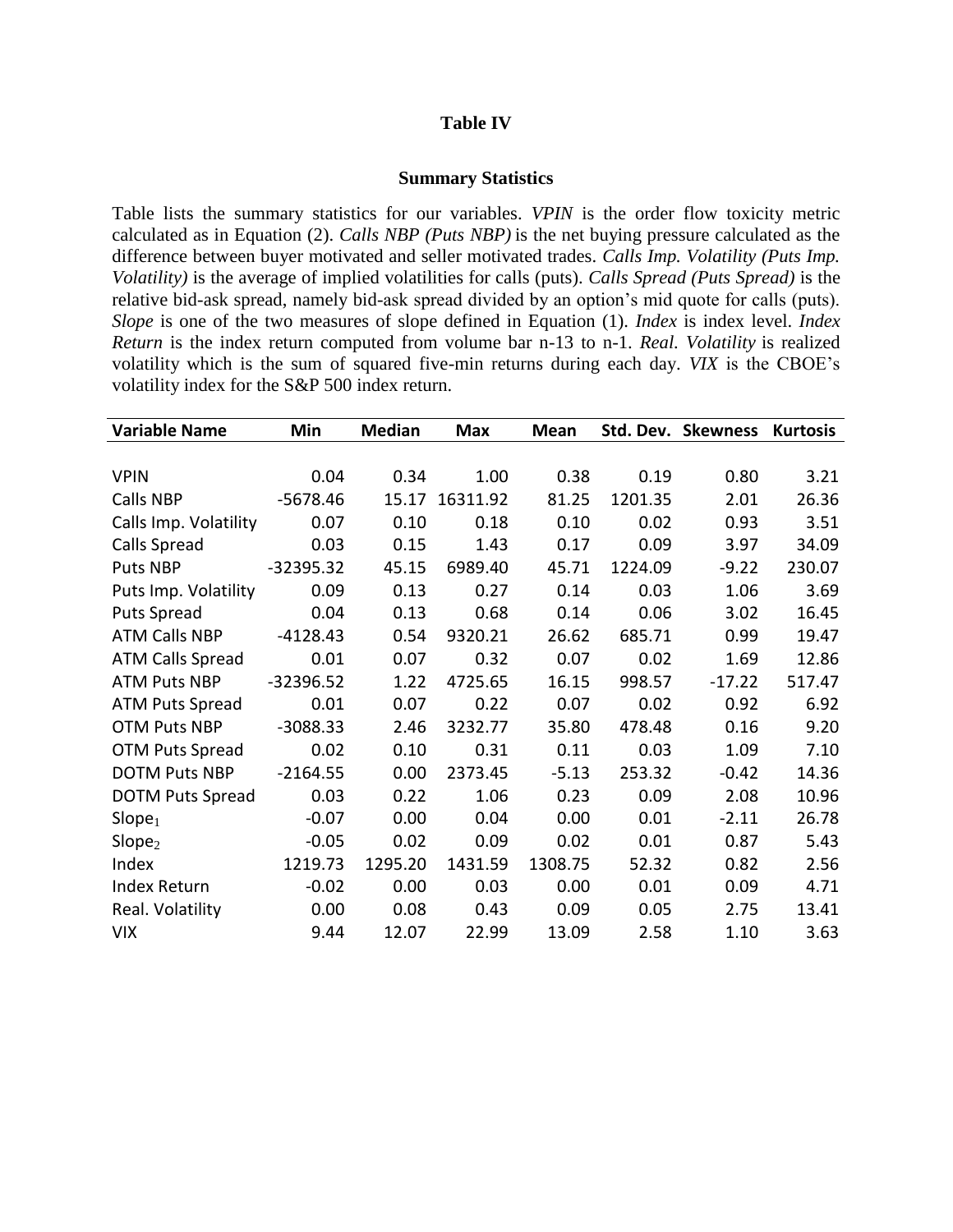### **Table V**

### **Determinants of Slope of S&P 500 Index Options Skew**

Table presents the regression results of  $\Delta Slope_n = \alpha + \beta_1 \Delta Slope_{n-1} + \beta_2 R_n + \beta_3 Time_n$  $\beta_4$ Spread<sub>n</sub> +  $\beta_5 RV_n$  +  $\beta_6 NBP_n$  +  $\beta_7 VPIN_n$  +  $e_n$  where  $\Delta Slope_n$  is change in one of the two measures of slope defined in Equation (1) from volume bar  $n-1$  to  $n$ .  $R_n$  is the index return computed from volume bar n-13 to n-1for the momentum effect. *Spread<sup>n</sup>* is the relative bid-ask spread, namely bid-ask spread divided by an option's mid quote and *RVn* is realized volatility which is the sum of squared five-min returns during each day. *Time<sub>n</sub>* is option's annualized time to maturity.  $NBP_n$  is the net buying pressure calculated as the difference between buyer motivated and seller motivated trades times the absolute value of delta for each moneyness category. *VPIN<sub>n</sub>* is the metric for probability of informed trading and calculated as in Equation (2). \*\*\*, \*\*,\* denote statistical significance at the 1%, 5% and 10% levels respectively.

|                             | $\Delta$ Slope <sub>1</sub> |           | $\triangle$ Slope <sub>2</sub> |                    |           |       |
|-----------------------------|-----------------------------|-----------|--------------------------------|--------------------|-----------|-------|
|                             | <b>Coefficient</b>          | t-value   |                                | <b>Coefficient</b> | t-value   |       |
|                             |                             |           |                                |                    |           |       |
| Intercept                   | $-0.003$                    | $-3.334$  | ***                            | $-0.006$           | $-5.751$  | ***   |
| $\Delta \text{slope}_{n-1}$ | $-0.346$                    | $-20.466$ | ***                            | $-0.379$           | $-22.569$ | ***   |
| $\mathbf R$                 | 0.025                       | 1.465     |                                | 0.002              | 0.091     |       |
| Time                        | 0.005                       | 0.915     |                                | 0.016              | 2.513     | $***$ |
| Atm Call Spread             | 0.004                       | 0.888     |                                | $-0.007$           | $-1.118$  |       |
| Atm Put Spread              | 0.016                       | 2.860     | ***                            |                    |           |       |
| Otm Put Spread              |                             |           |                                | 0.040              | 8.927     | ***   |
| <b>RV</b>                   | 0.004                       | 1.900     | ∗                              | 0.002              | 0.617     |       |
| Atm Call NBP                | $-0.014$                    | $-7.476$  | ***                            | $-0.010$           | $-4.442$  | ***   |
| Atm Put NBP                 | 0.015                       | 7.787     | ***                            |                    |           |       |
| Otm Put NBP                 |                             |           |                                | 0.014              | 4.205     | ***   |
| <b>VPIN</b>                 | 0.001                       | 2.575     | ***                            | 0.002              | 2.438     | $**$  |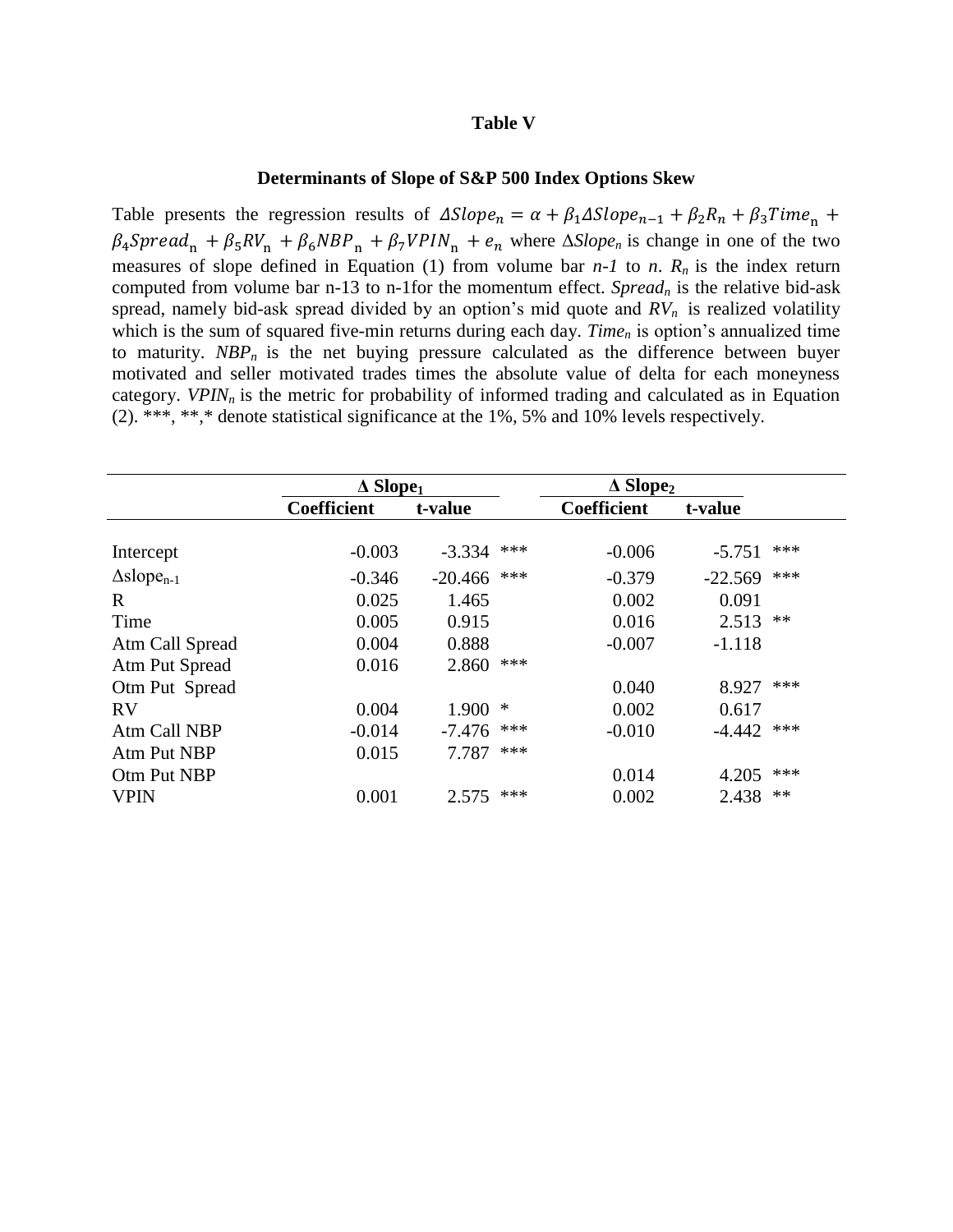# **Table VI**

# **Macroeconomic Announcements**

Table lists the macroeconomic announcements used in this study along with the category, timing in EST, source, frequency. Abbreviations are Investors Business Daily (IBD), Automatic Data Processing (ADP), Federal Reserve Board (FRB), Bureau of Labor and Statistics (BLS), Bureau of Economic Analysis (BEA), Bureau of the Census (BC), Conference Board (CB), US. Department of Labor (UDL), Institute for Supply Management (ISM), Federal Reserve Bank of Philadelphia (FRBP) and National Association of Realtors (NAR).

| <b>Macroeconomic Announcement</b>          |           |            | <b>Time Source Frequency</b> |
|--------------------------------------------|-----------|------------|------------------------------|
|                                            |           |            |                              |
| <b>ADP</b> Employment Change               |           | 8:15 ADP   | Five times                   |
| <b>Unemployment Rate</b>                   |           | 8:30 BLS   | Monthly                      |
| <b>Initial Jobless Claims</b>              |           | 8:30 UDL   | Weekly                       |
| <b>Consumer Price Index</b>                |           | 8:30 BLS   | Monthly                      |
| <b>Unit Labor Costs</b>                    |           | 8:30 BLS   | Eight times                  |
| <b>GDP</b> Price Index                     |           | 8:30 BEA   | Monthly                      |
| <b>Producer Price Index</b>                |           | 8:30 BLS   | Monthly                      |
| <b>Chicago Purchasing Manager</b>          | 10:00 ISM |            | Monthly                      |
| <b>Consumer Confidence</b>                 | 10:00 CB  |            | Monthly                      |
| <b>IBD/TIPP</b> Economic Optimism          | 10:00 IBD |            | Six times                    |
| Philadelphia Fed.                          |           | 12:00 FRBP | Monthly                      |
| Index of Leading Indicators                | 10:00 CB  |            | Monthly                      |
| <b>Housing Starts</b>                      | 8:30 BC   |            | Monthly                      |
| Durable Goods Orders*                      | 8:30 BC   |            | Monthly                      |
| <b>Factory Orders</b>                      | 10:00 BC  |            | Monthly                      |
| <b>Construction Spending</b>               | 10:00 BC  |            | Monthly                      |
| <b>Business Inventories</b>                | 10:00 BC  |            | Monthly                      |
| <b>Wholesale Inventories</b>               | 10:00 BC  |            | Monthly                      |
| Personal Income/Spending                   | 8:30      | BEA        | Monthly                      |
| <b>Retail Sales Less Autos</b>             | 8:30 BC   |            | Monthly                      |
| Capacity Utilization/Industrial Production |           | 9:15 FRB   | Monthly                      |
| <b>Existing Home Sales</b>                 | 8:30      | <b>NAR</b> | Monthly                      |
| <b>New Home Sales</b>                      | 10:00 BC  |            | Monthly                      |

\*When there is also a GDP announcement that day, the durable goods orders announcement is made at 10:00 AM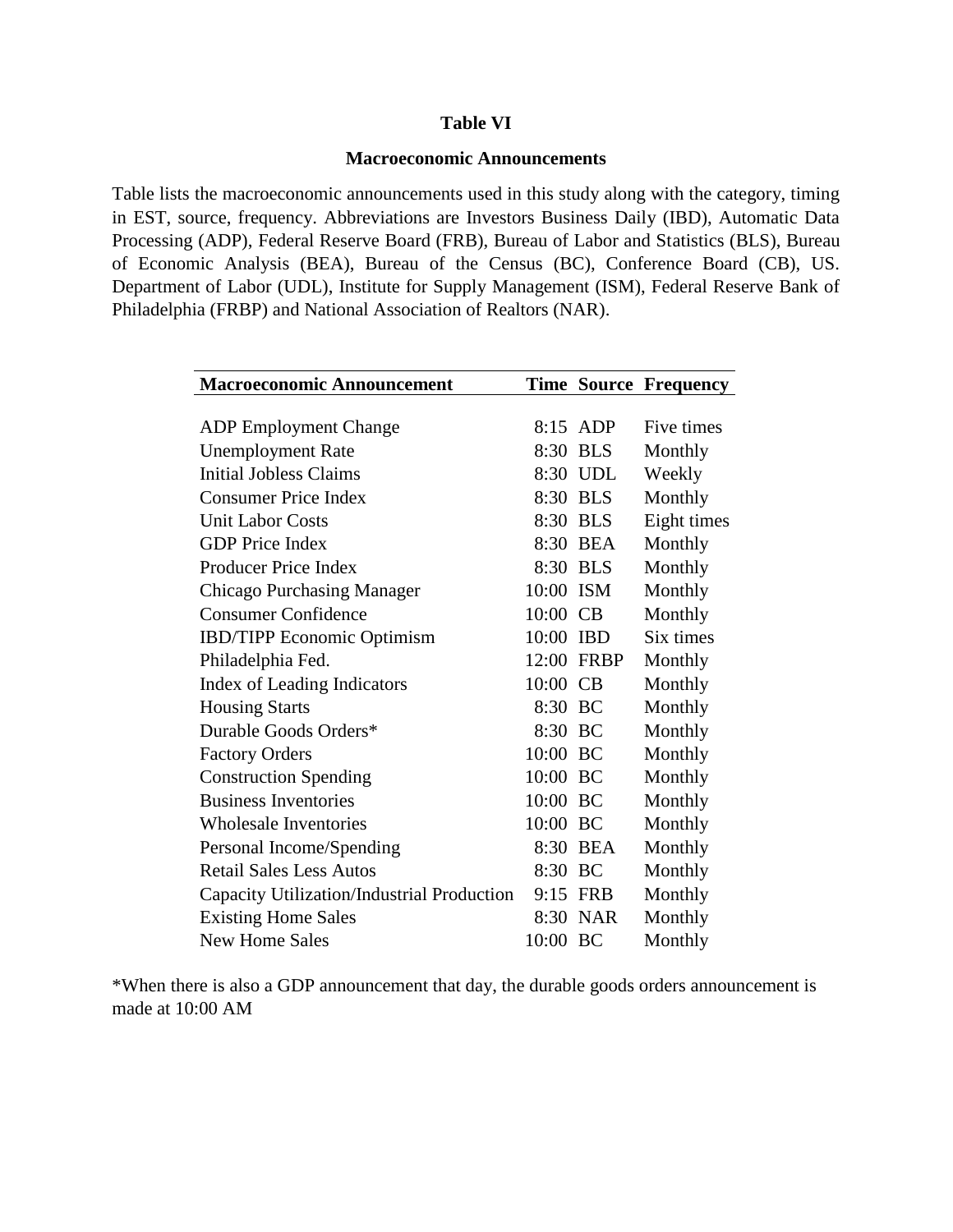#### **Table VII**

### **VPIN and Slope at Macroeconomic Announcement Times**

Table presents the regression results of  $\Delta Slope_n = \alpha + \beta_1 \Delta Slope_{n-1} + \beta_2 R_n + \beta_3 Time_n +$  $\beta_4 \text{Spread}_\text{n} + \beta_5 RV_\text{n} + \beta_6 NBP_\text{n} + \beta_7 VPIN_\text{n} + \beta_8 News_\text{n} + \beta_9 (News_{k,t}*VPIN_\text{n}$ where Δ*Slopen* is change in one of the two measures of slope defined in Equation (1) from volume bar  $n-1$  to  $n$ .  $R_n$  is the index return computed from volume bar n-13 to n-1for the momentum effect. *Spread<sub>n</sub>* is the relative bid-ask spread, namely bid-ask spread divided by an option's mid quote and  $RV_n$  is realized volatility which is the sum of squared five-min returns during each day. *Time<sup>n</sup>* is option's annualized time to maturity. *NBPn* is the net buying pressure calculated as the difference between buyer motivated and seller motivated trades times the absolute value of delta for each moneyness category. *VPINn* is the metric for probability of informed trading and calculated as in Equation (2). *News<sup>n</sup>* is a dummy variable that takes one for the volume bucket n that includes a macroeconomic announcement and zero otherwise \*\*\*, \*\*,\* denote statistical significance at the 1%, 5% and 10% levels respectively.

|                   | $\Delta$ Slope <sub>1</sub> |           | $\triangle$ Slope <sub>2</sub> |                    |           |      |  |
|-------------------|-----------------------------|-----------|--------------------------------|--------------------|-----------|------|--|
|                   | <b>Coefficient</b>          | t-value   |                                | <b>Coefficient</b> | t-value   |      |  |
| Intercept         | $-0.003$                    | $-3.223$  | ***                            | $-0.006$           | $-5.515$  | ***  |  |
| $\Delta$ slopen-1 | $-0.345$                    | $-20.414$ | ***                            | $-0.379$           | $-22.597$ | ***  |  |
| R                 | 0.025                       | 1.485     |                                | 0.004              | 0.167     |      |  |
| Time              | 0.005                       | 0.908     |                                | 0.016              | 2.510     | $**$ |  |
| Atm Call          |                             |           |                                |                    |           |      |  |
| Spread            | 0.005                       | 0.897     |                                | $-0.007$           | $-1.113$  |      |  |
| Atm Put Spread    | 0.016                       | 2.872     | ***                            |                    |           |      |  |
| Otm Put Spread    |                             |           |                                | 0.040              | 9.053     | ***  |  |
| RV                | 0.004                       | 1.897     | ∗                              | 0.001              | 0.588     |      |  |
| Atm Call NBP      | $-0.014$                    | $-7.476$  | ***                            | $-0.010$           | -4.444    | ***  |  |
| Atm Put NBP       | 0.015                       | 7.789     | ***                            |                    |           |      |  |
| Otm Put NBP       |                             |           |                                | 0.014              | 4.273     | ***  |  |
| <b>VPIN</b>       | 0.001                       | 2.290     | $**$                           | 0.001              | 1.745     | ∗    |  |
| <b>News</b>       | $-0.001$                    | $-0.677$  |                                | $-0.003$           | $-2.268$  | $**$ |  |
| News*VPIN         | 0.000                       | 0.138     |                                | 0.004              | 1.145     |      |  |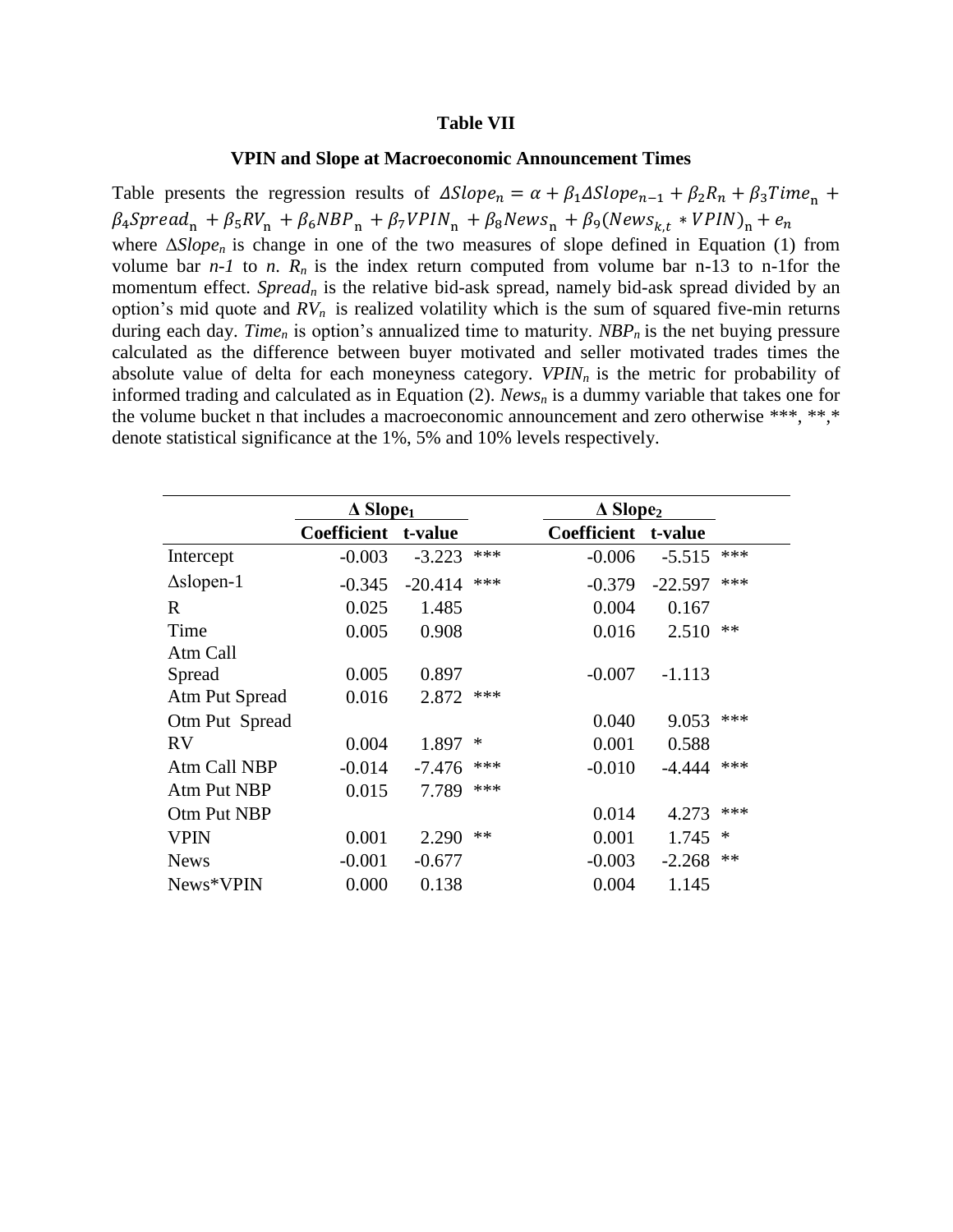#### **Table VIII**

### **VPIN and Slope with Macroeconomic Announcement Surprises**

Table presents the regression results of  $\Delta Slope_n = \alpha + \beta_1 \Delta Slope_{n-1} + \beta_2 R_n + \beta_3 Time_n +$  $\beta_4$ Spread<sub>n</sub> +  $\beta_5 RV_n$  +  $\beta_6 NBP_n$  +  $\beta_7 VPIN_n$  +  $\beta_8 Surrrise_n$  +  $\beta_9 (Surprise_{k,t}$  \*  $VPIN$ <sub>n</sub> +  $e_n$  where  $\Delta Slope_n$  is change in change in one of the two measures of slope defined in Equation (1) from volume bar  $n-1$  to  $n$ .  $R_n$  is the index return computed from volume bar n-13 to n-1for the momentum effect. *Spread<sup>n</sup>* is the relative bid-ask spread, namely bid-ask spread divided by an option's mid quote and *RVn* is realized volatility which is the sum of squared fivemin returns during each day. *Time<sup>n</sup>* is option's annualized time to maturity. *NBPn* is the net buying pressure calculated as the difference between buyer motivated and seller motivated trades times the absolute value of delta standardized by volume for each moneyness category. *VPINn* is the metric for probability of informed trading and calculated as in Equation (2). Surprise<sub>kt</sub> is defined as in Equation (4). \*\*\*, \*\*,\* denote statistical significance at the 1%, 5% and 10% levels respectively.

|                               | $\triangle$ Slope <sub>1</sub> |           |      |                     | $\triangle$ Slope <sub>2</sub> |        |
|-------------------------------|--------------------------------|-----------|------|---------------------|--------------------------------|--------|
|                               | Coefficient t-value            |           |      | Coefficient t-value |                                |        |
| Intercept                     | $-0.003$                       | $-3.190$  | ***  | $-0.006$            | $-5.573$                       | ***    |
| $\Delta$ slope <sub>n-1</sub> | $-0.345$                       | $-20.348$ | ***  | $-0.379$            | $-22.487$                      | ***    |
| R                             | 0.028                          | 1.630     |      | 0.004               | 0.175                          |        |
| Time                          | 0.005                          | 0.914     |      | 0.017               | 2.538                          | **     |
| Atm Call                      |                                |           |      |                     |                                |        |
| Spread                        | 0.005                          | 0.942     |      | $-0.007$            | $-1.057$                       |        |
| Atm Put                       |                                |           |      |                     |                                |        |
| Spread                        | 0.016                          | 2.902     | ***  |                     |                                |        |
| Otm Put Spread                |                                |           |      | 0.040               | 9.067                          | ***    |
| <b>RV</b>                     | 0.003                          | 1.777     | ∗    | 0.001               | 0.455                          |        |
| Atm Call NBP                  | $-0.014$                       | $-7.355$  | ***  | $-0.011$            | $-4.566$                       | ***    |
| Atm Put NBP                   | 0.015                          | 7.800     | ***  |                     |                                |        |
| Otm Put NBP                   |                                |           |      | 0.014               | 4.146                          | ***    |
| <b>VPIN</b>                   | 0.001                          | 2.201     | $**$ | 0.001               | 1.855                          | $\ast$ |
| Surprise                      | $-0.001$                       | $-1.562$  |      | $-0.002$            | $-2.467$                       | **     |
| Surprise*VPIN                 | 0.001                          | 0.687     |      | 0.003               | 1.297                          |        |